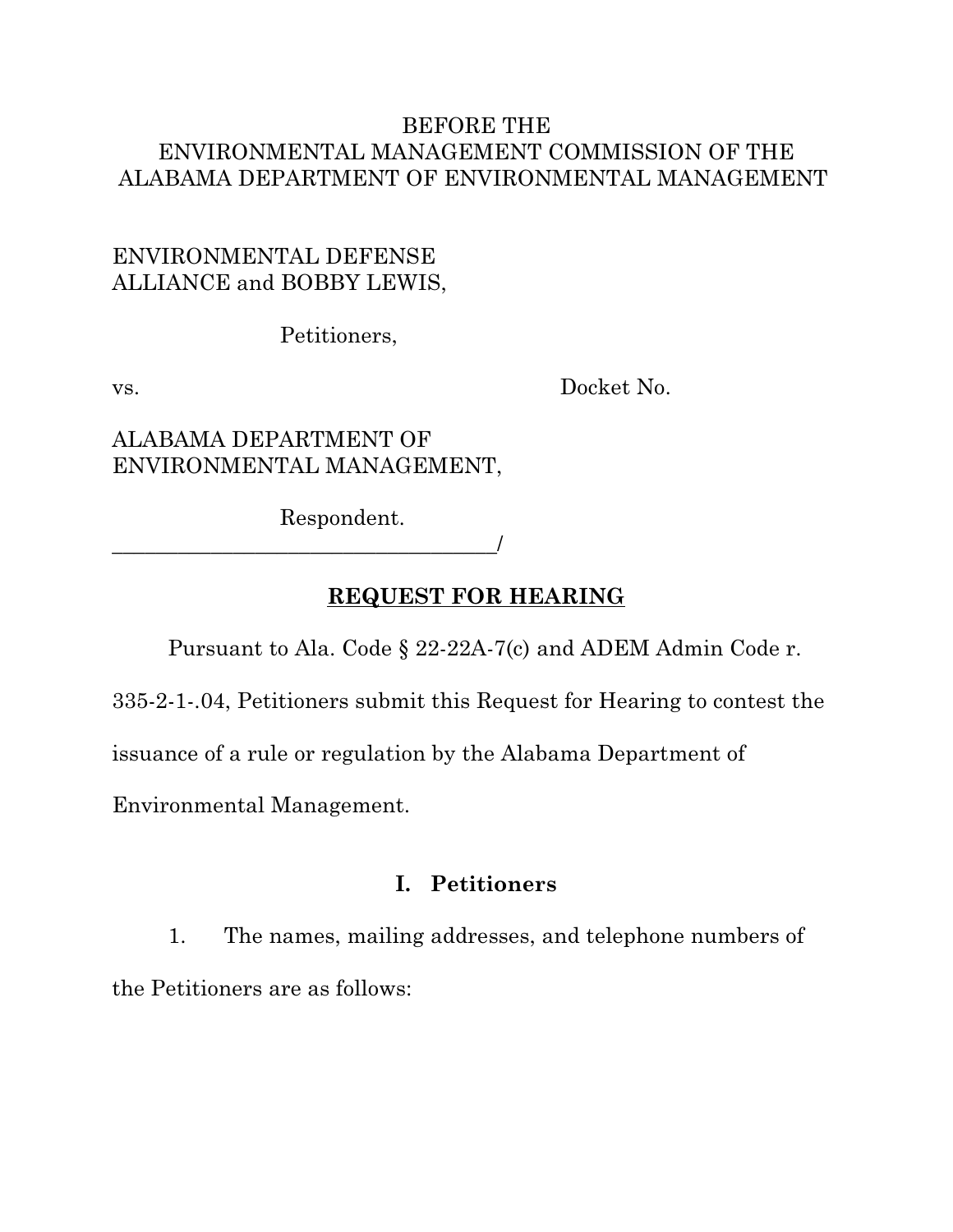Environmental Defense Alliance 1116 20th Street South #526 Birmingham, AL 35205-2612 (205) 718-7336

> Bobby Lewis 3019 Webb Road Dothan, AL 36303 (334) 726-1700

# **II. Administrative Action Contested**

2. The administrative action of the Alabama Department of Environmental Management which is being contested is the amendment of ADEM Admin. Code r. 335-13-4-.11(2)(a) issued by the Environmental Management Commission of the Alabama Department of Environmental Management on October 8, 2021 and attached hereto as **Exhibit A**.

# **III. Timeliness of Request**

3. This Request for Hearing is deemed "filed" within 45 days after the Environmental Management Commission of the Alabama Department of Environmental Management promulgated the amendment of ADEM Admin. Code r. 335-13-4-.11(2)(a) because it was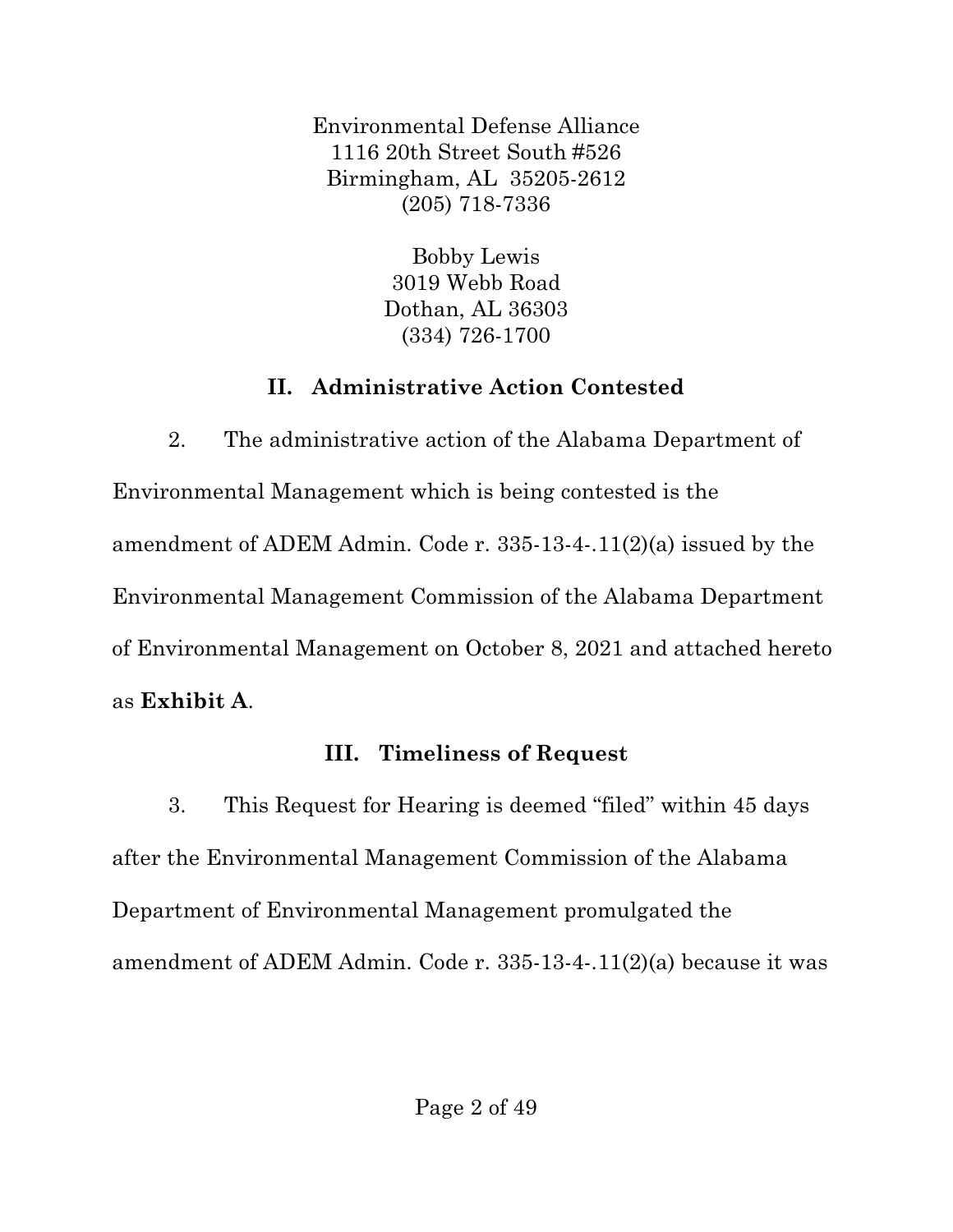mailed by certified mail of the United States Postal Service on November 22, 2021 addressed as follows:

> Environmental Management Commission P.O. Box 301463 Montgomery, AL 36130-1463

Accordingly, the Request for Hearing is timely filed. Ala. Code 1975 § 22-22A-7(c)(2); ADEM Admin. Code r. 335-2-1-.04(3).

### **IV. Allegations of Fact**

4. The Environmental Defense Alliance is a nonprofit, membership corporation. Its purpose is to conserve, preserve, protect, maintain, improve, and enhance human health and the environment on behalf of its members and the public. **Exhibit B** (Domestic Nonprofit Corporation Certificate of Formation).

5. To further the purpose of the Environmental Defense Alliance, the Alliance maintains and implements a government accountability program intended to ensure that agency decision-making is transparent, fair, rational, lawful and protective of human health and the environment. **Exhibit C** (Environmental Defense Alliance webpage).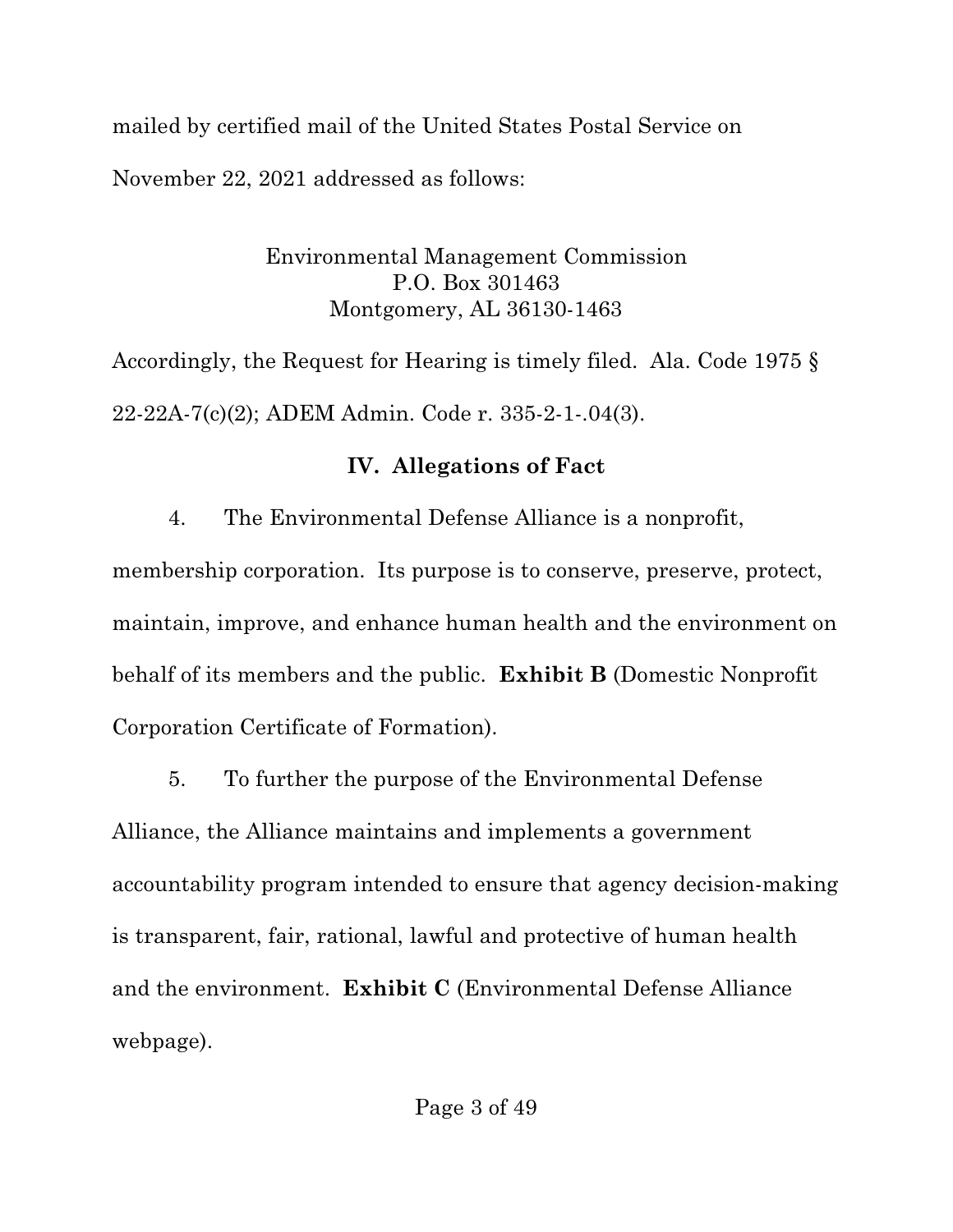6. The interests the Environmental Defense Alliance seeks to protect by filing this Request for Hearing is the protection of groundwater from contamination by municipal solid waste landfill units, the protection human health by preventing human exposures to groundwater contaminated by municipal solid waste landfill units, and the assurance that the groundwater protection requirements and restrictions applicable to municipal solid waste landfill units are rational, lawful and protective of human health and the environment.

7. On June 19, 2020, the president of the Environmental Defense Alliance granted membership in the Alliance to Bobby Lewis. **Exhibit D** (Letter from Michael William Mullen to Bobby Lewis (June 19, 2020)).

8. Bobby Lewis owns and resides on property located approximately 60 feet north of the City of Dothan Sanitary Landfill facility boundary and approximately 3,014 feet from the existing municipal solid waste landfill unit authorized by Solid Waste Disposal Facility Permit No. 35-06. **Exhibit E** (Map of City of Dothan Sanitary Landfill in relation to Lewis property).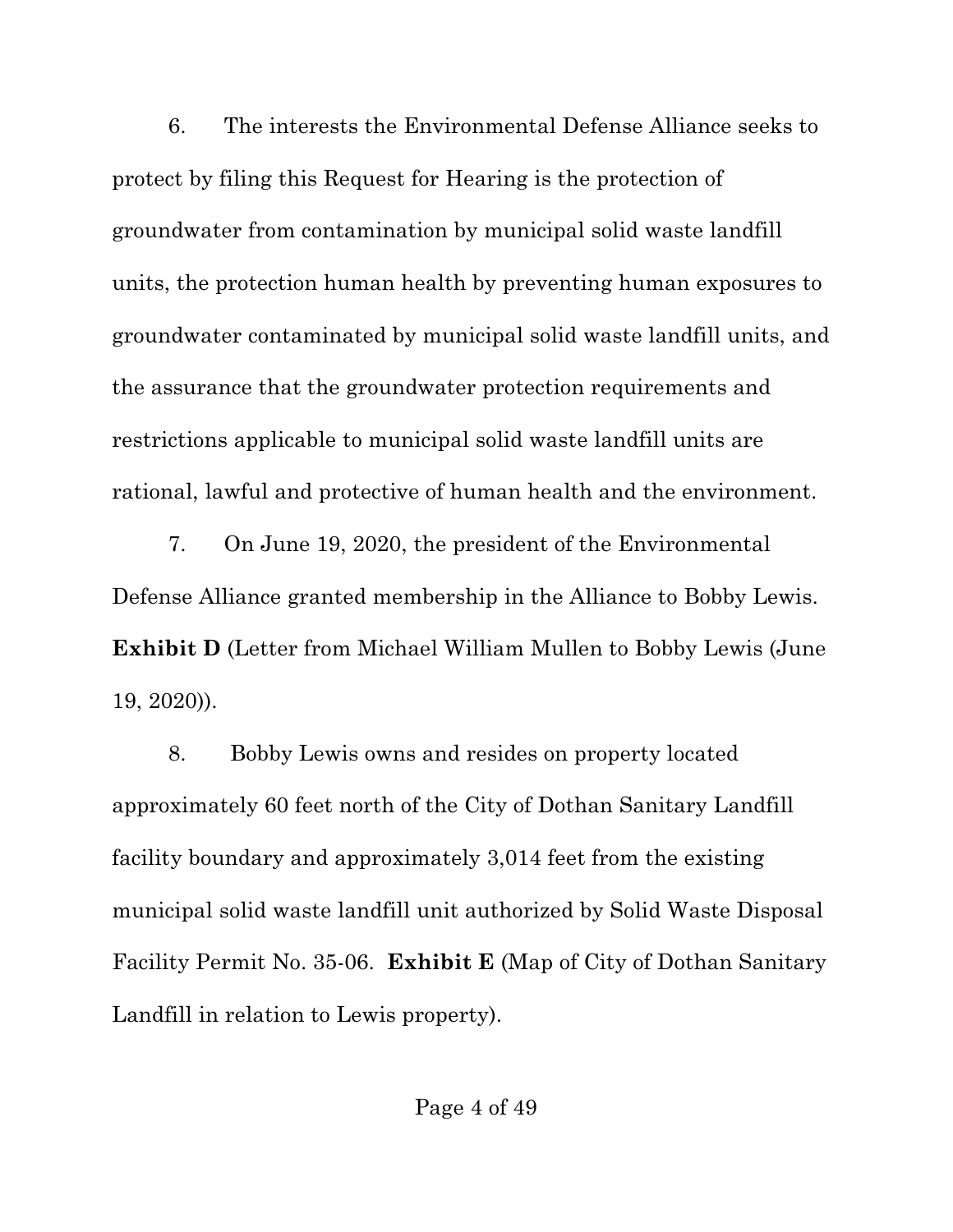9. There are 32 municipal solid waste landfills in the State of Alabama that are subject to the groundwater protection requirements and restrictions in ADEM Admin. Code r. 335-13-4-.11(2)(a). **Exhibit F** (Permitted Municipal Solid Waste Landfills in the State of Alabama (Rev. Dec. 3, 2020)).

10. Neither the errors alleged herein nor the relief requested herein requires the participation of individual members of the Environmental Defense Alliance.

11. On March 18, 1996, the Alabama Department of Environmental Management published notice of proposed amendments to ADEM Admin. Code div. 13. The notice stated that the amendments were to "[r]evise Division 13 to incorporate changes which will update and clarify the existing regulations, correct typographical errors and reorganize portions of Rules which are not located in the applicable paragraphs or subparagraphs." **Exhibit G** (Notice of Intended Action (Mar. 18, 1996)).

12. On March 18, 1996, the Alabama Department of Environmental Management published a Summary of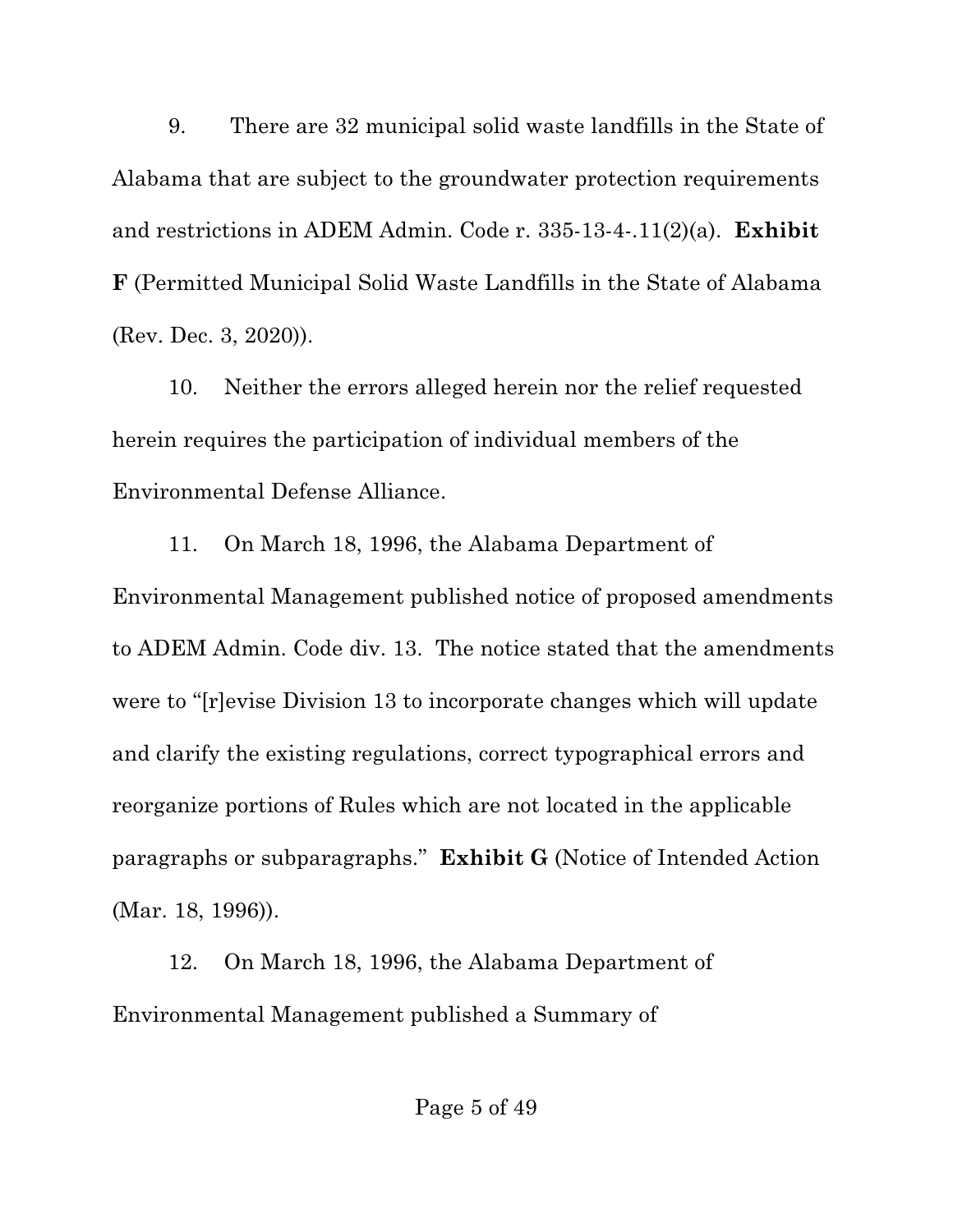Regulations/Changes for the proposed amendments to ADEM Admin. Code div. 335-13. The Summary published in support of the proposed amendments to ADEM Admin. Code r. 335-13-4-.11 states that "[t]his Rule was changed to update and clarify the existing requirements. This Rule was also changed to add language which would address hydrogeology standards and to add the Sub-Rule titles." **Exhibit H** (Summary of Regulations/Changes Proposed for Division 13, Solid Waste Program, ADEM Administrative Code (Mar. 18, 1996)).

13. The March 18, 1996 proposed amendments to ADEM Admin. Code r. 335-13-4-.11 were as follows (stricken matter to be deleted; underscored matter to be added):

## 335-13-4-.11 General Design Standards for Disposal Facilities

## (1) General Standards.

335-13-4-.12 through 335-13-4-.20 provides standards for establishing a landfill unit providing that the siting standards of 335-13-4-.01 have been fully complied with to the satisfaction of the Department. Certain requirements contained in  $335-13-4-1201$  through  $335-13-4-20$  may be enhanced or reduced by the Department as deemed necessary to comply with the Act and this Division.

(2) Hydrogeological Standards.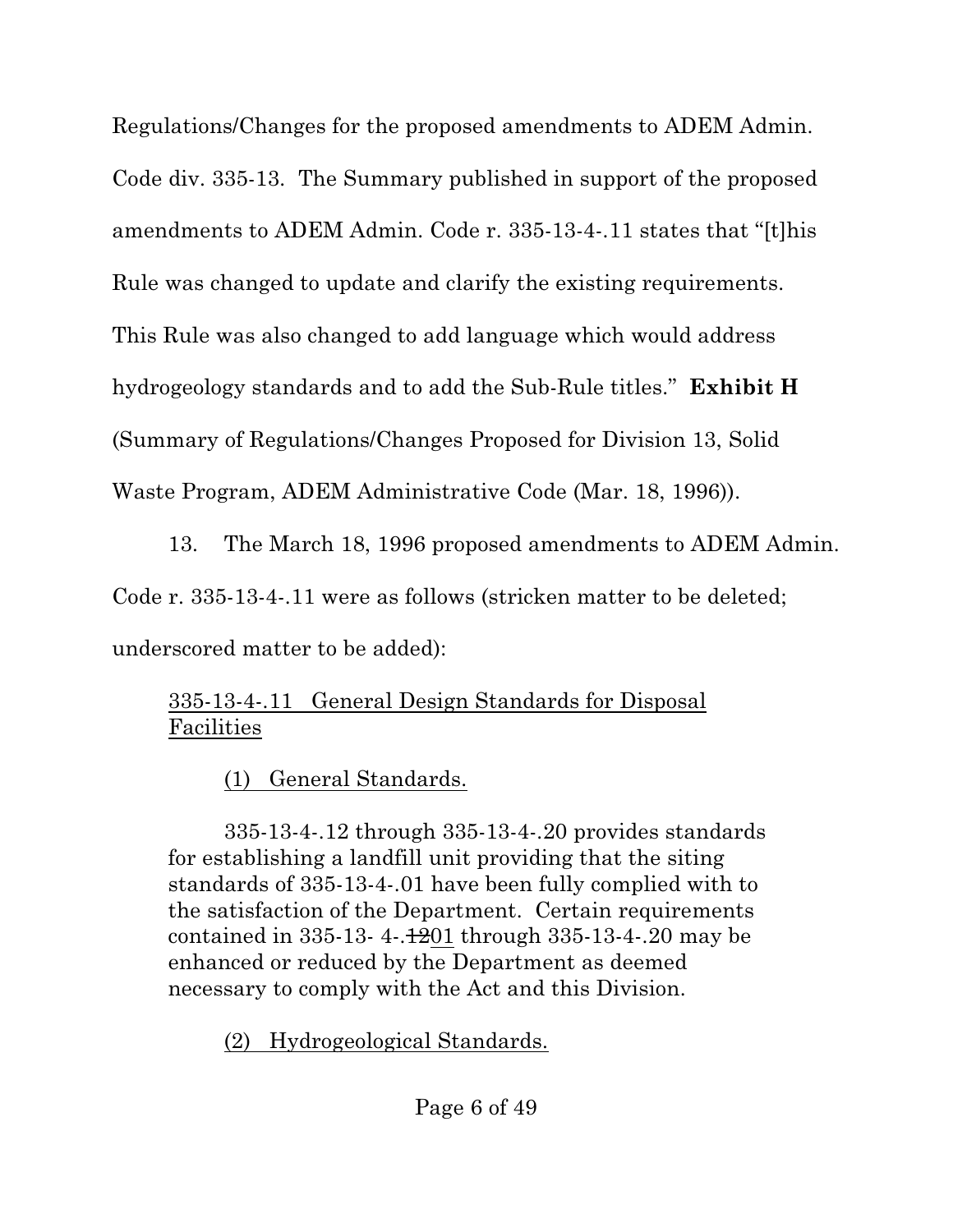(a) For purposes of designing the bottom elevation of the cell or liner system, the applicant shall obtain a general estimate of ground water elevation. Such estimate shall be obtained by a measurement of ground water levels taken, at the option of the applicant, either during the calendar months of February, March and April, or alternativelv, a measurement taken during the remaining months of the year. Having obtained a measurement during one of these described periods, the applicant shall design the facility so that the bottom elevation of the cell for unlined landfill units and the bottom elevation of the liner system for lined landfill units shall be a minimum of five feet (if measured during February, March or April) or ten feet (if measured during the remaining nine months) above the estimated ground water level beneath the landfill unit. Nothing herein shall prevent the Department from requiring an additional buffer as it may deem appropriate with respect to a particular site.

(b) When the geological and hydrological data so indicate, the Department may specify greater separation distances, a liner(s), or a leachate collection system, or combination of the above to protect the groundwater.

(c) When the geological and hydrological data so indicate, the Department may allow engineering controls to remove, divert, drain, or otherwise modify zones of saturation above the uppermost aquifer.

Author: Russell A. Kelly. Statutory Authority: Code of Alabama 1975, §§ 22-27-3, 22-27-7. History: November 18, 1981; Amended: July 21, 1988; November 2, 1993<del>.</del> Xxxx 1996.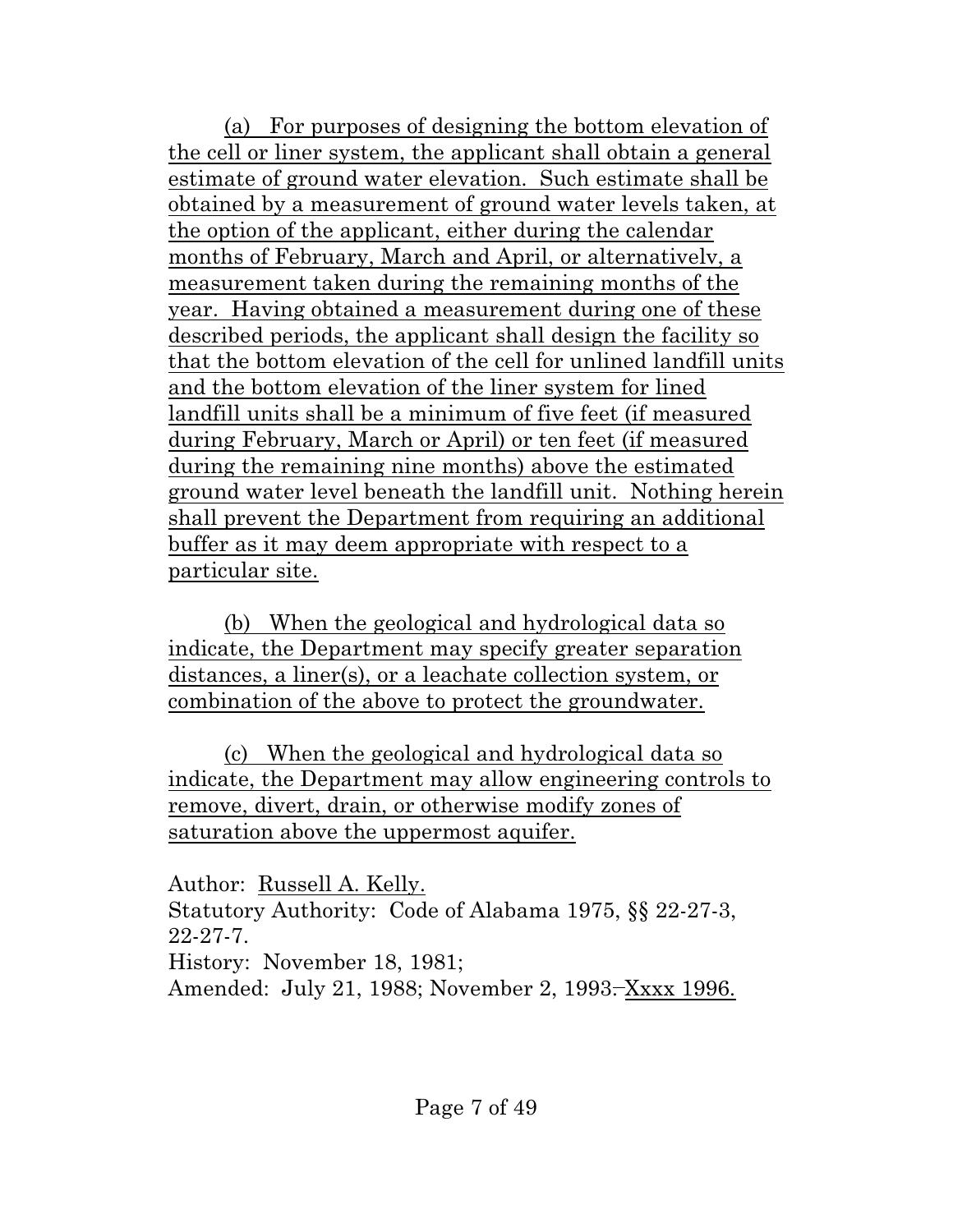**Exhibit I** (proposed amendments to ADEM Admin. Code r. 335-13-4- .11 (Mar. 18, 1996)).

14. On June 21, 1996, the Environmental Management

Commission of the Alabama Department of Environmental

Management adopted the following amendment to ADEM Admin. Code

r. 335-13-4-.11 (stricken matter to be deleted; underscored matter to be

added):

## 335-13-4-.11 General Design Standards for Disposal Facilities

(1) General Standards.

335-13-4-.12 through 335-13-4-.20 provides standards for establishing a landfill unit providing that the siting standards of 335-13-4-.01 have been fully complied with to the satisfaction of the Department. Certain requirements contained in  $335-13-4-1201$  through  $335-13-4-20$  may be enhanced or reduced by the Department as deemed necessary to comply with the Act and this Division.

(2) Hydrogeological Standards.

(a) For purposes of designing the bottom elevation of the cell or liner system, the applicant shall obtain a general estimate of ground water elevation. Such estimate shall be obtained by a measurement of ground water levels taken, at the option of the applicant, either during the calendar months of February, March and April, or alternativelv, a measurement taken during the remaining months of the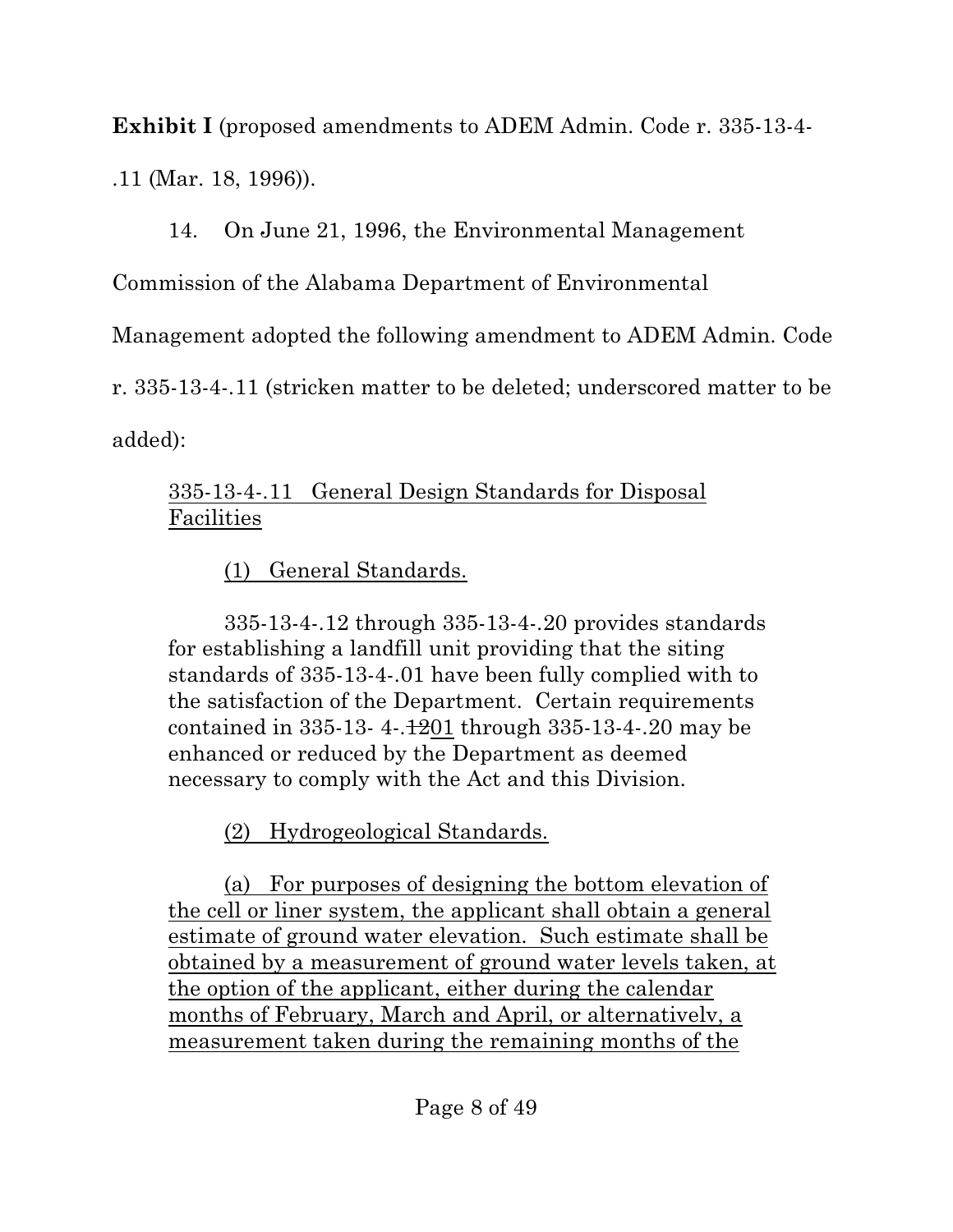year. Having obtained a measurement during one of these described periods, the applicant shall design the facility so that the bottom elevation of the cell for unlined landfill units and the bottom elevation of the liner system for lined landfill units shall be a minimum of five feet (if measured during February, March or April) or ten feet (if measured during the remaining nine months) above the estimated ground water level beneath the landfill unit. Nothing herein shall prevent the Department from requiring an additional buffer as it may deem appropriate with respect to a particular site.

(b) When the geological and hydrological data so indicate, the Department may specify greater separation distances, a liner(s), or a leachate collection system, or combination of the above to protect the groundwater.

(c) When the geological and hydrological data so indicate, the Department may allow engineering controls to remove, divert, drain, or otherwise modify zones of saturation above the uppermost aquifer.

See **Exhibit J** (Consent Order in S.A.V.E., Inc., et al. v. Ala. Dep't of

Envtl. Mgmt. EMC Docket No. 96-23, 1996 AL ENV LEXIS 12 (Oct. 15,

1996) ("On July 26, 1996 [sic: June 21, 1996], the Environmental

Management Commission adopted changes in the ADEM Admin. Code,

Division 13, Solid Waste Program Requirements.")).

15. On July 19, 1996, S.A.V.E., Inc., Rodney Benson, Jesse

Willis, Jeanette Teel, and Douglas Scott filed a Request for Hearing to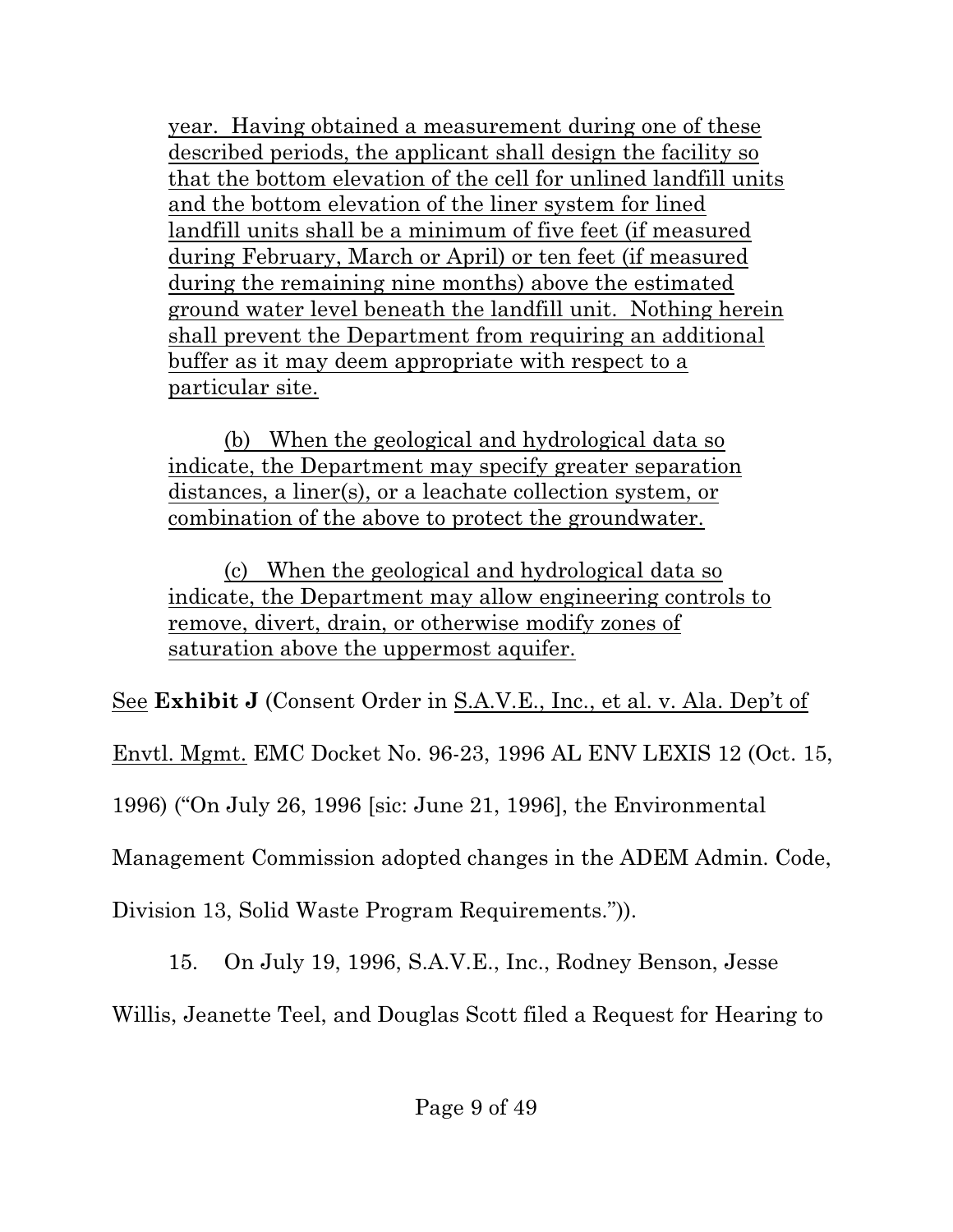contest the June 21, 1996 amendments to ADEM Admin. Code r. 335- 13-4-.11(2)(a). See **Exhibit J** (Consent Order in S.A.V.E., Inc., et al. v. Ala. Dep't of Envtl. Mgmt. EMC Docket No. 96-23, 1996 AL ENV LEXIS 12 (Oct. 15, 1996) ("The Petitioners . . . filed a Request for Hearing to contest changes in the Solid Waste Program Rules and Regulations on July 19, 1996.")).

16. To resolve the contest of the June 21, 1996 amendments to ADEM Admin. Code r. 335-13-4-.11(2)(a), Petitioners S.A.V.E., Inc., Rodney Benson, Jesse Willis, Jeanette Teel, Douglas Scott and Respondent Alabama Department of Environmental Management stipulated that ADEM Admin. Code r. 335-13-4-.11(2)(a) may be modified to read as follows:

(2) Hydrogeology Standards.

(a) For purposes of designing the bottom elevation of the liner system, the applicant shall measure the ground water elevation at the location of the proposed cell or liner system. Such determinations shall be based on groundwater measurements taken in the area of the proposed cell or liner system as approved by the Department. At each measuring location, the applicant shall obtain a minimum of two measurements taken during each of the three consecutive months of February, March, and April with no two measurements taken within any twelve-day period. Having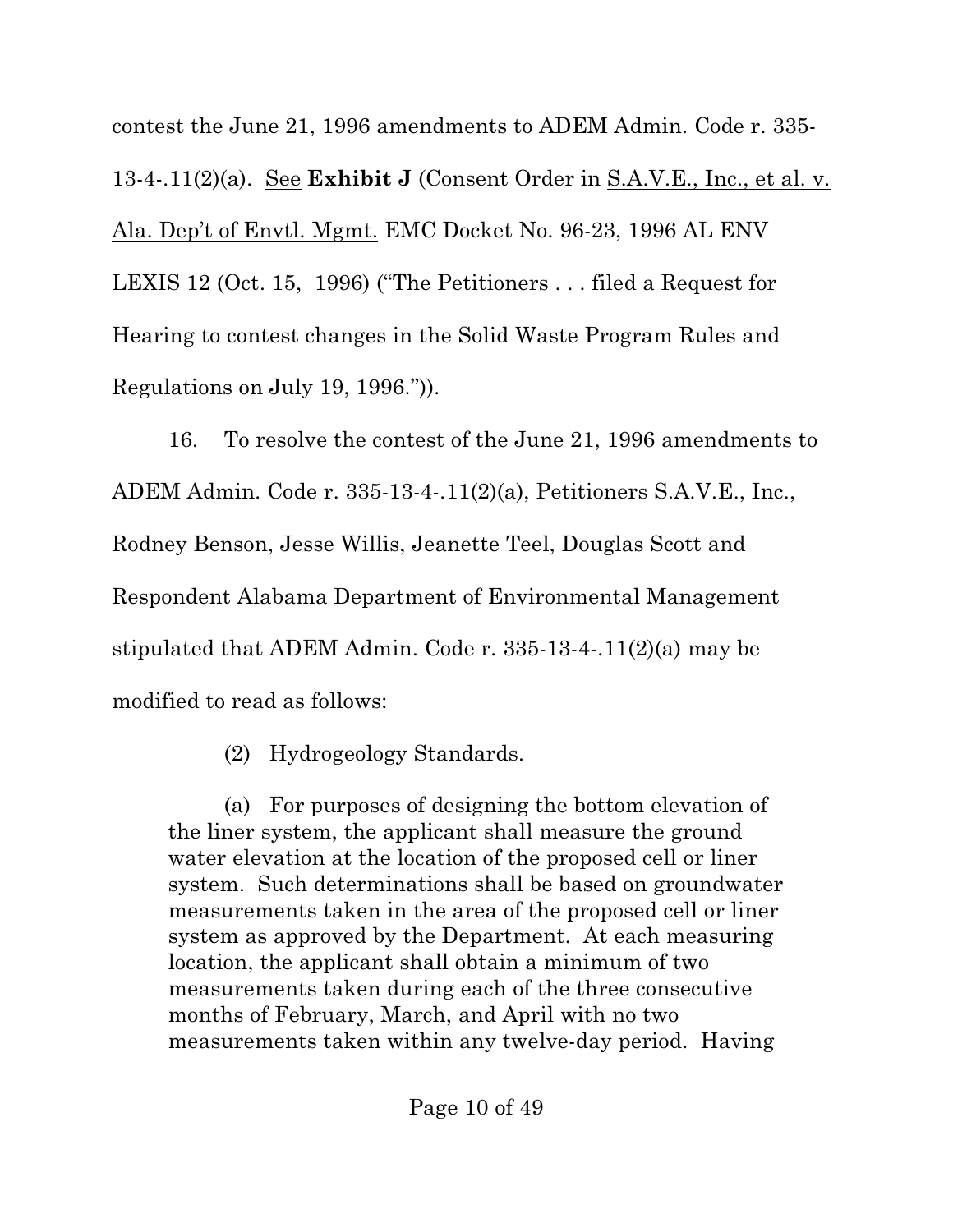obtained the measurements, the applicant shall design the facility so that the bottom elevation of the liner shall be a minimum of five feet above the highest measured groundwater level. The applicant shall submit to the Department all data known to exist concerning groundwater elevations at the landfill site and shall submit to the Department a location map showing all monitoring wells or piezometers and drilling logs for all monitoring wells or piezometers used to obtain any groundwater elevation data that is submitted. Nothing herein shall prevent the Department from requiring additional groundwater measurements or from requiring an additional buffer as it may deem appropriate with respect to a particular site.

**Exhibit J** (Consent Order in S.A.V.E., Inc., et al. v. Ala. Dep't of Envtl.

Mgmt., EMC Docket No. 96-23, AL ENV LEXIS 12 (Oct. 15, 1996)).

17. On September 17, 1996, the Hearing Officer recommended to the Environmental Management Commission of the Alabama Department of Environmental Management that it approve the modification of ADEM Admin. Code r. 335-13-4-.11(2)(a) as stipulated by Petitioners S.A.V.E., Inc., Rodney Benson, Jesse Willis, Jeanette Teel, Douglas Scott and Respondent Alabama Department of Environmental Management. **Exhibit J** (Consent Order in S.A.V.E., Inc., et al. v. Ala. Dep't of Envtl. Mgmt. EMC Docket No. 96-23, 1996 AL ENV LEXIS 12 (Oct. 15, 1996)).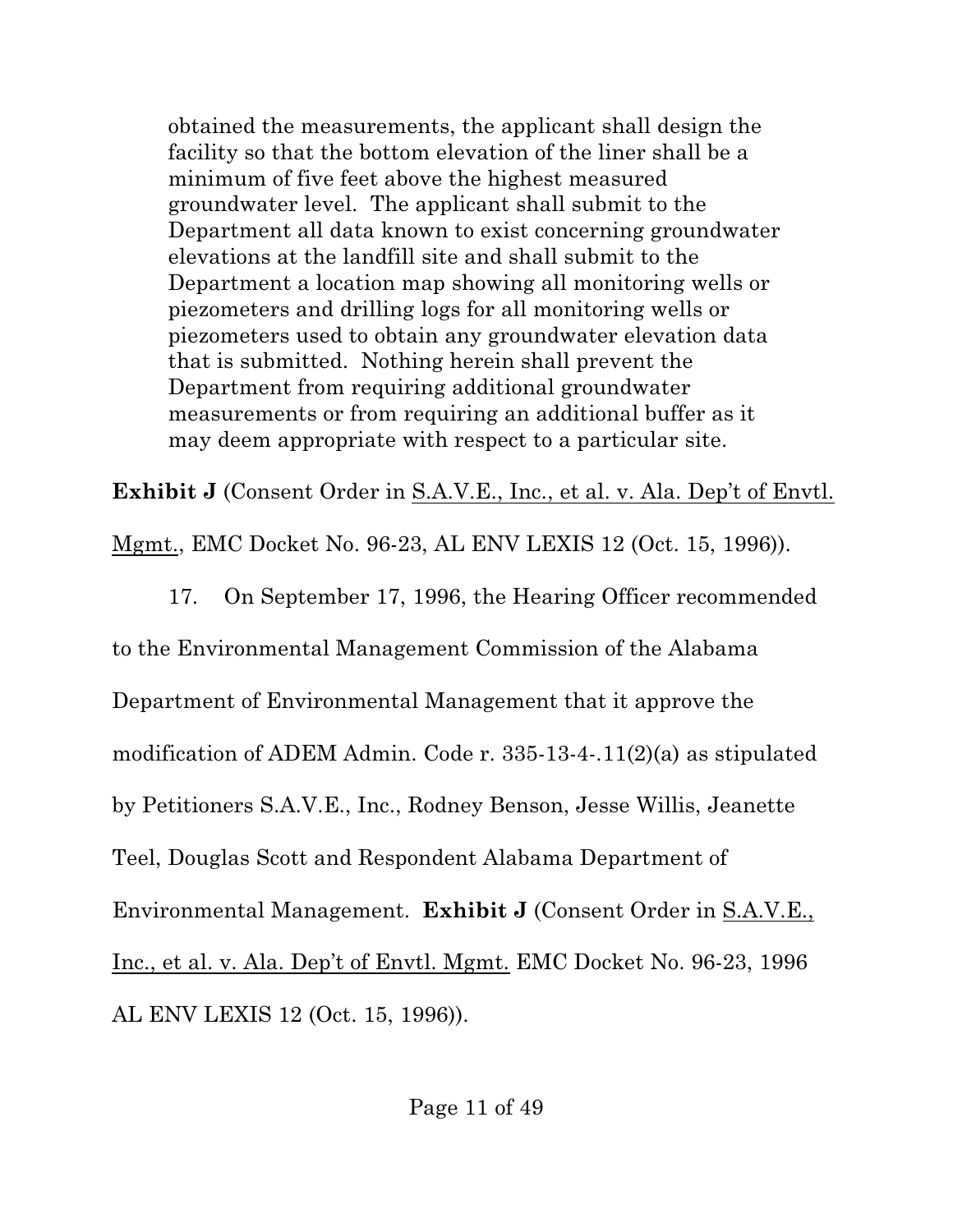18. On October 15, 1996, the Environmental Management Commission of the Alabama Department of Environmental Management entered a Consent Order approving the modification of ADEM Admin. Code r. 335-13-4-.11(2)(a) as stipulated by Petitioners S.A.V.E., Inc., Rodney Benson, Jesse Willis, Jeanette Teel, and Douglas Scott and Respondent Alabama Department of Environmental Management. **Exhibit J** (Consent Order in S.A.V.E., Inc., et al. v. Ala. Dep't of Envtl. Mgmt. EMC Docket No. 96-23 (Oct. 15, 1996), 1996 AL ENV LEXIS 12 (Oct. 15, 1996)). The adopted language of ADEM Admin. Code r. 335-13-4-.11(2)(a) provided:

(2) Hydrogeology Standards.

(a) For purposes of designing the bottom elevation of the liner system, the applicant shall measure the groundwater elevation at the location of the proposed cell or liner system. Such determinations shall be based on groundwater measurements taken in the area of the proposed cell or liner system as approved by the Department. At each measuring location, the applicant shall obtain a minimum of two measurements taken during each of the three consecutive months of February, March and April with no two measurements taken within any twelve-day period. Having obtained the measurements, the applicant shall design the facility so that the bottom elevation of the liner shall be a minimum of five feet above the highest measured groundwater level. The applicant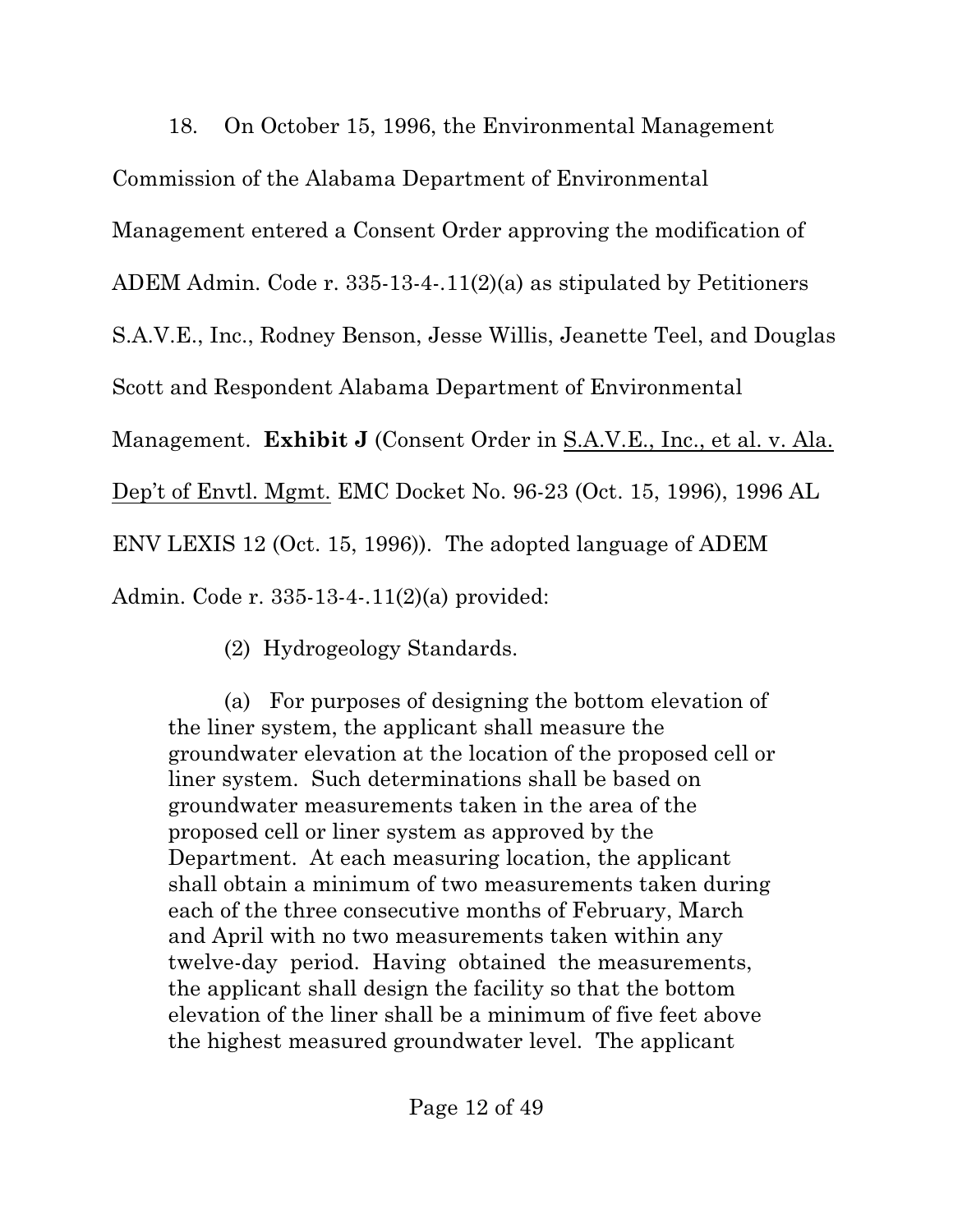shall submit to the Department all data known to exist concerning groundwater elevations at the landfill site and shall submit to the Department a location map showing all monitoring wells or piezometers and drilling logs for all monitoring wells or piezometers used to obtain any groundwater elevation data that is submitted. Nothing herein shall prevent the Department from requiring additional groundwater measurements or from requiring an additional buffer as it may deem appropriate with respect to a particular site.

**Exhibit J** (Consent Order in S.A.V.E., Inc., et al. v. Ala. Dep't of Envtl. Mgmt. EMC Docket No. 96-23 (Oct. 15, 1996), 1996 AL ENV LEXIS 12 (Oct. 15, 1996))). This language remained unchanged until the Environmental Management Commission of the Alabama Department of Environmental Management adopted amendments thereto on October 8, 2021.

19. The parties to the October 15, 1996 Consent Order intended to bestow the benefits of ADEM Admin. Code r. 335-13-4-.11(2)(a) as modified by the Environmental Management Commission of the Alabama Department of Environmental Management directly upon all citizens of the State, including members of the Environmental Defense Alliance, Bobby Lewis, and all other persons living near municipal solid waste landfill units in the State of Alabama.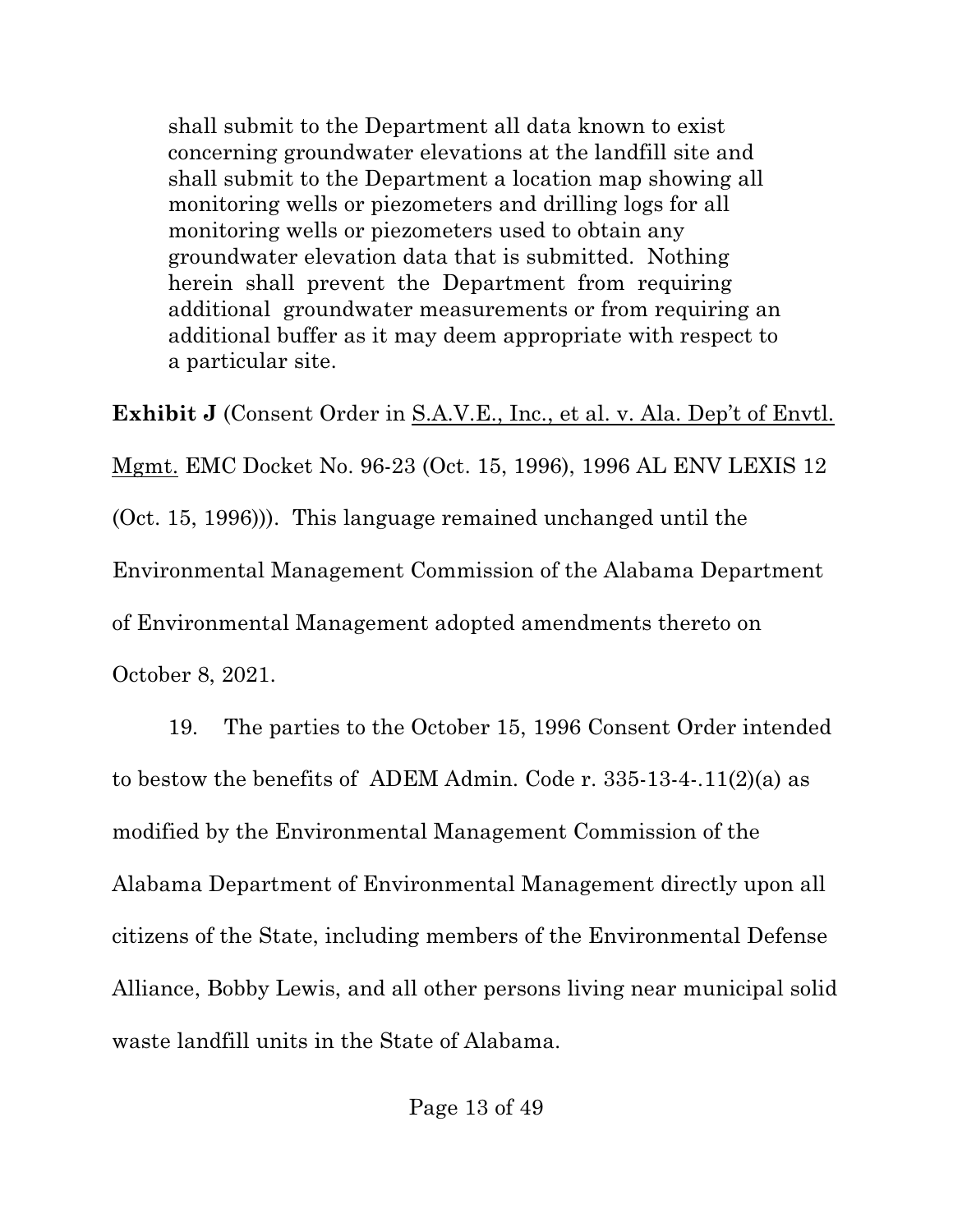20. On May 6, 2019, the Alabama Department of Environmental Management issued a renewal and modification of Solid Waste Disposal Facility Permit No. 35-06 to the City of Dothan for the continued operation of an existing municipal solid waste landfill unit and the construction and operation of an expansion of the existing municipal solid waste management unit at City of Dothan Sanitary Landfill. **Exhibit K** (Solid Waste Disposal Facility Permit No. 35-06 (May 6, 2019)).

21. On June 4, 2019, Bobby Lewis and others filed a Request for Hearing to contest the renewal and modification of Solid Waste Disposal Facility Permit No. 35-06. **Exhibit L** (Lewis v. Ala. Dep't of Envtl. Mgmt., EMC Docket No. 19-06 (Request for Hearing filed June 4, 2019)).

22. Among the errors alleged by Lewis and others was that the the highest measured groundwater elevation at the location of the proposed cell or liner system was not properly determined by the applicant in accordance with the requirements of ADEM Admin. Code r. 335-13-4-.11(2)(a) (as modified on Oct. 15, 1996) and that the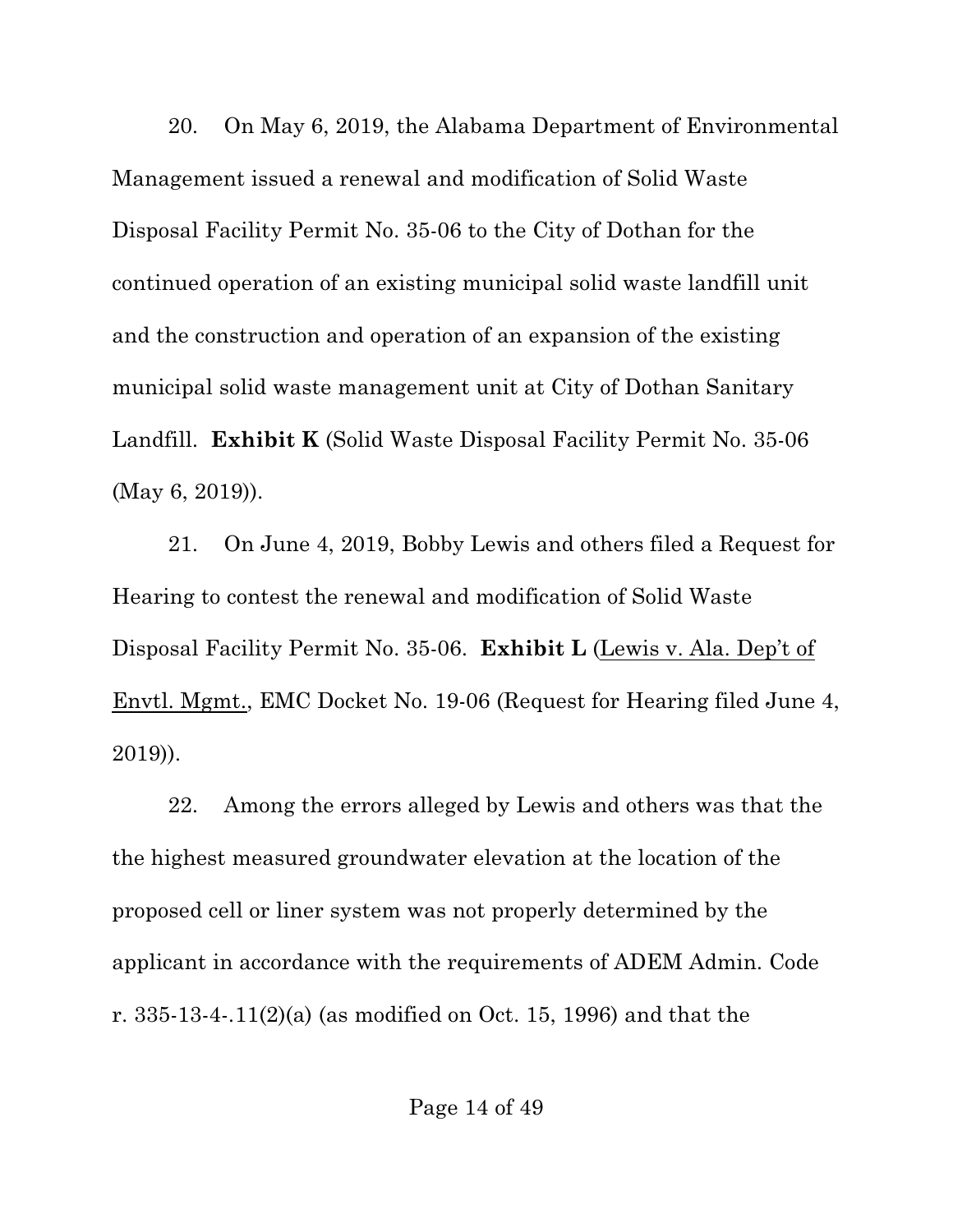applicant failed to demonstrate that the bottom elevation of the liner system is a minimum of five feet above the highest measured groundwater elevation as required by ADEM Admin. Code r. 335-13-4-.11(2)(a) (as modified on Oct. 15, 1996). **Exhibit M** (Lewis v. Ala. Dep't of Envtl. Mgmt., EMC Docket No. 19-06 (Prehearing Order filed Aug. 14, 2019)).

23. After consideration of the evidence presented at an eight day hearing, the Hearing Officer appointed by the Environmental Management Commission of the Alabama Department of Environmental Management issued a "Report of Hearing Officer" containing findings of fact, conclusions of law, and recommendations to the Environmental Management Commission of the Alabama Department of Environmental Management. **Exhibit N** (Lewis v. Ala. Dep't of Envtl. Mgmt., EMC Docket No. 19-06 (Report of Hearing Officer filed May 20, 2020)).

24. The Hearing Officer concluded that "[ADEM] Admin. Code r. 335-13-4-.11(a)(2) [sic: 335-13-4-.11(2)(a)] requires that the highest measured groundwater level shall be the highest measured level among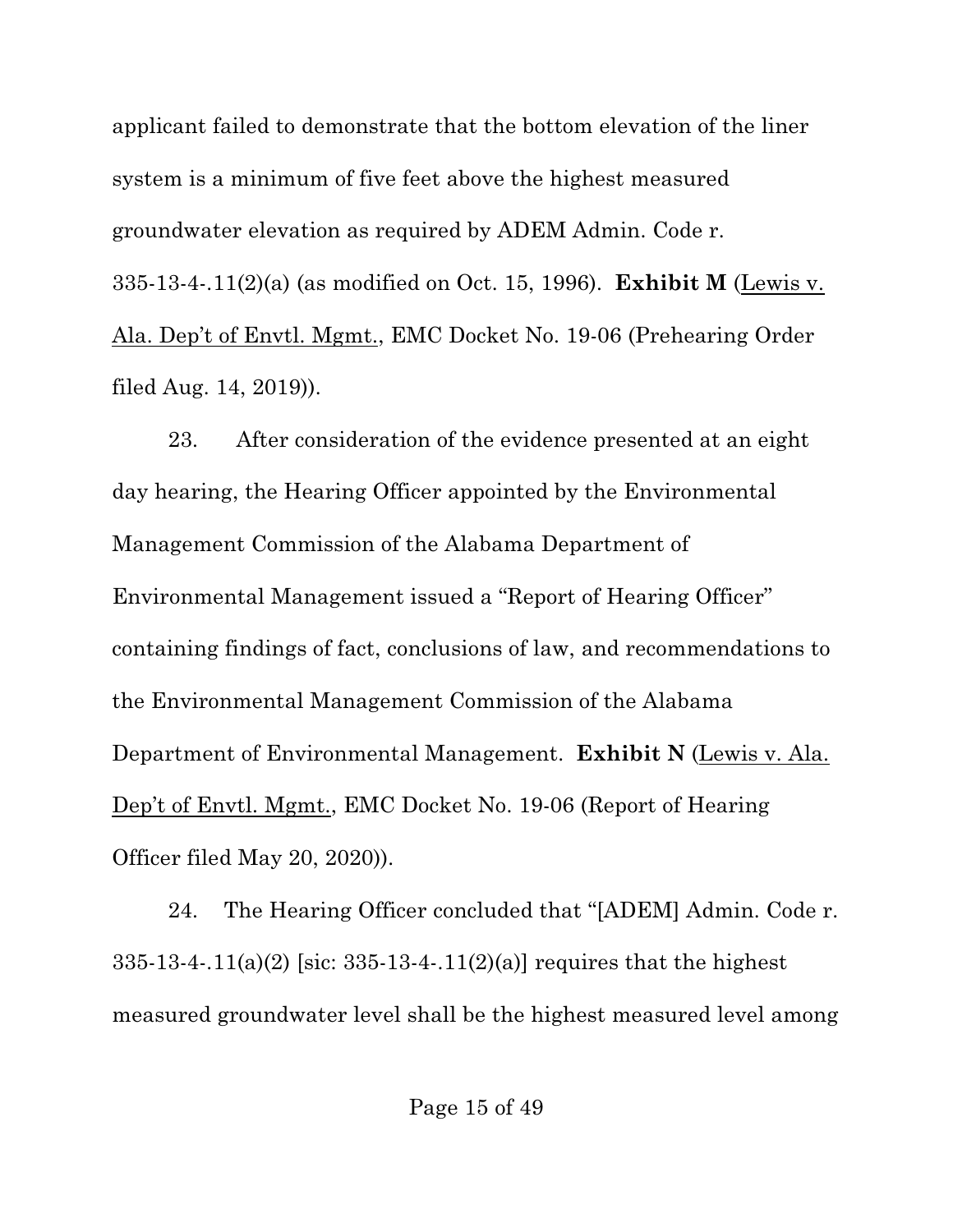those measurements that include at least two measurements taken during each of the three consecutive months of February, March and April with no two measurements taken within any twelve-day period." The Hearing Officer found that ADEM Admin. r. 335-13-4-.11 requires that the highest measured groundwater elevation at the location of a proposed cell or liner system be determined based on measurements made during "the wettest months of the year, normally expected to be February, March and April." **Exhibit N** (Lewis v. Ala. Dep't of Envtl. Mgmt., EMC Docket No. 19-06 (Report of Hearing Officer filed May 20, 2020)).

25. The Hearing Officer found that "[t]he City's application for modification of Solid Waste Disposal Facility Permit No. 35-06 does not demonstrate that the City obtained groundwater elevation measurements in accordance with the methodology prescribed in [ADEM] Admin. Code r. 335-13-4-.11 (a)(2) [sic: 335-13-4-.11(2)(a)]." The Hearing Officer concluded that "the renewal and modification of Solid Waste Disposal Facility Permit No. 35-06 on May 6, 2019 was issued in violation" of ADEM rules and recommended that the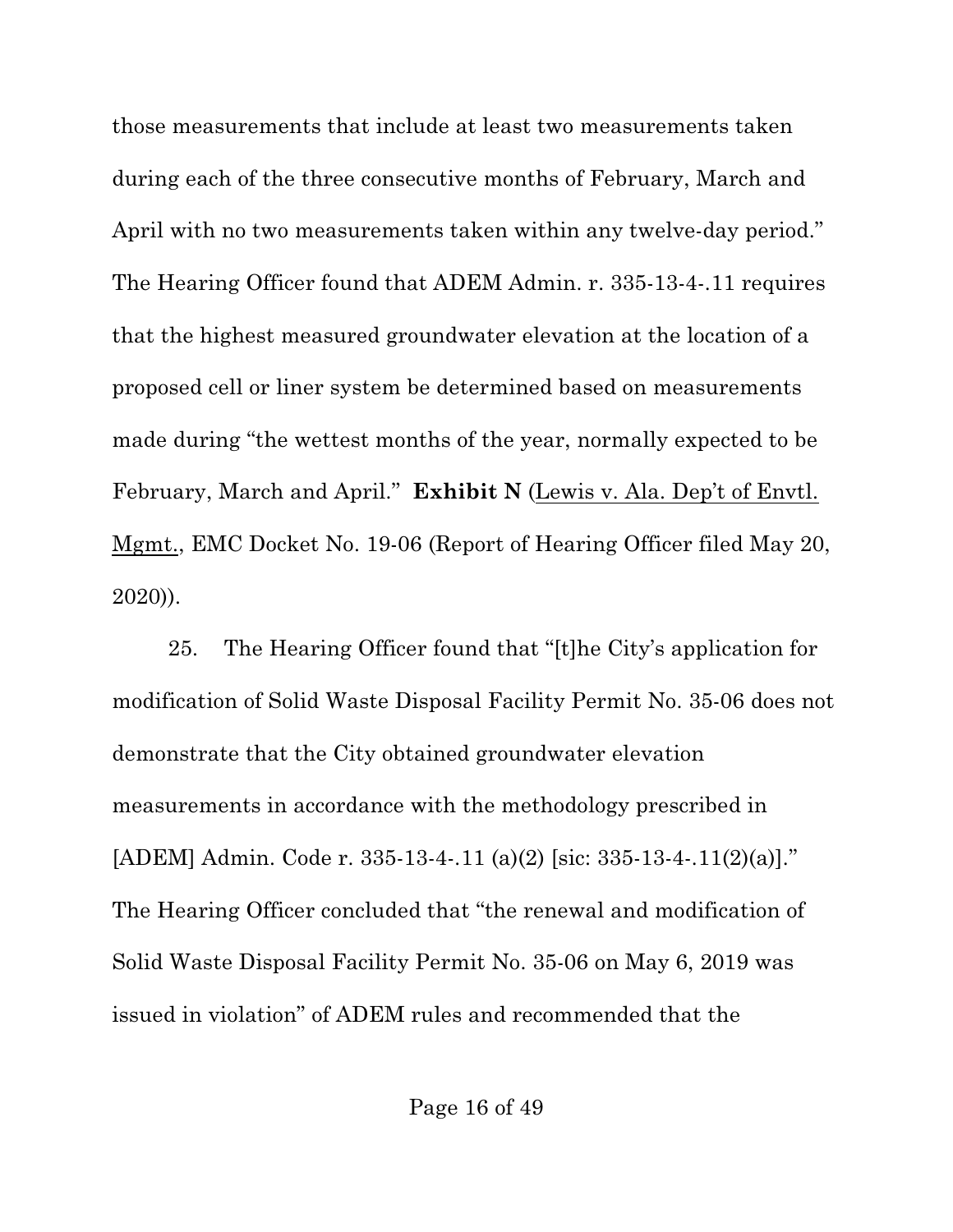Environmental Management Commission disapprove Solid Waste Disposal Facility Permit No. 35-06 "without prejudice to the filing of a new application that includes a demonstration of compliance with [ADEM] Admin. Code r. 335-13-4-.11." **Exhibit N** (Lewis v. Ala. Dep't of Envtl. Mgmt., EMC Docket No. 19-06 (Report of Hearing Officer filed May 20, 2020)).

26. The Hearing Officer concluded that ADEM Admin. Code r. 335-13-4-.11(2)(a) requires that the elevation of the liner system shall be measured from the bottom of the liner system. The Hearing Officer concluded that Petitioners failed to carry their evidentiary burden of demonstrating that the application failed to demonstrate that there was a minimum of five feet of separation between the *bottom* elevation of the liner system and the highest measured groundwater elevation. **Exhibit N** (Lewis v. Ala. Dep't of Envtl. Mgmt., EMC Docket No. 19-06 (Report of Hearing Officer filed May 20, 2020)).

27. In an Order dated June 1, 2020, the Environmental Management Commission of the Alabama Department of Environmental Management modified the findings and conclusions of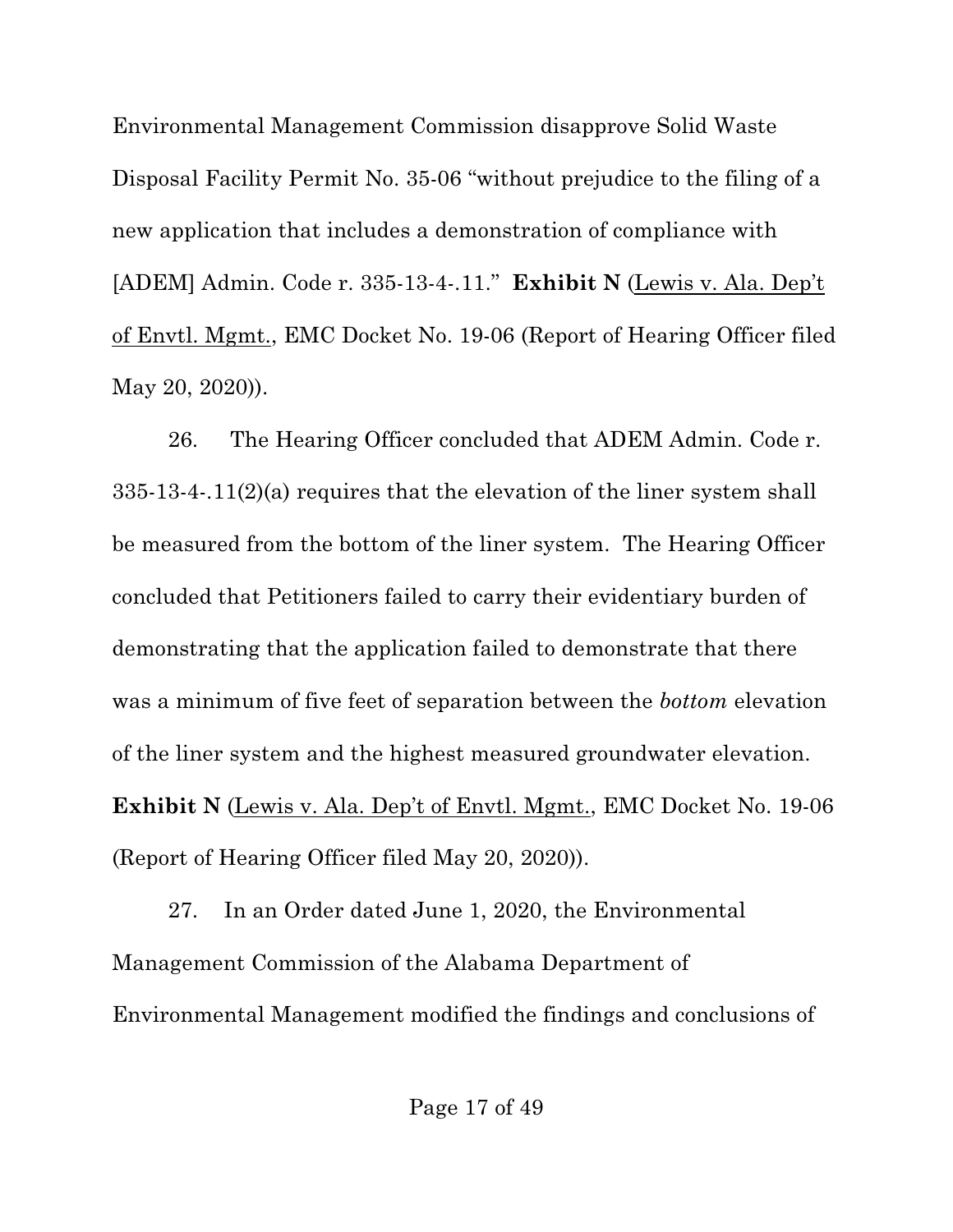the Hearing Officer. **Exhibit O** (Lewis v. Ala. Dep't of Envtl. Mgmt., EMC Docket No. 19-06 (Order entered June 12, 2020)).

28. The Environmental Management Commission of the Alabama Department of Environmental Management held that "[ADEM] Admin. Code r. 335-13-4-.11(2)(a) prescribes the methodology that applicants must use to demonstrate that there is a minimum of five feet of separation between the bottom of the liner system and highest measured groundwater level." The Commission further held that "[ADEM] Admin. Code r. 335-13-4-.11(2)(a) requires that the highest measured groundwater level shall be the highest measured level among those measurements that include at least two measurements taken during each of the three consecutive months of February, March and April with no two measurements taken within any twelve-day period." **Exhibit O** (Lewis v. Ala. Dep't of Envtl. Mgmt., EMC Docket No. 19-06 (Order entered June 12, 2020)).

29. The Environmental Management Commission of the Alabama Department of Environmental Management found that "[t]he City's application for modification of Solid Waste Disposal Facility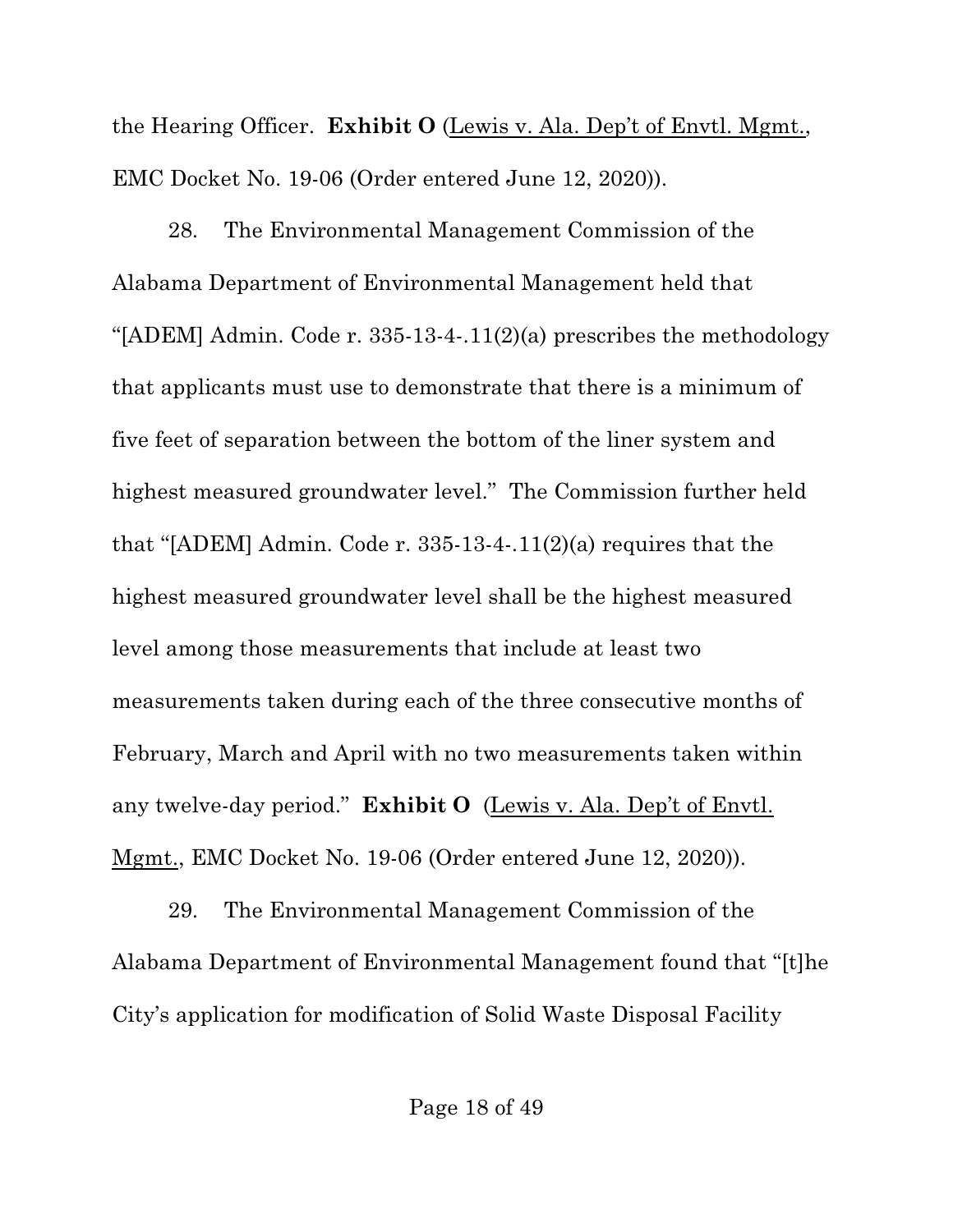Permit No. 35-06 demonstrates that the City obtained groundwater elevation measurements in *substantial compliance* with the methodology prescribed in [ADEM] Admin. Code r. 335-13-4-.11 (a)(2) [sic: 335-13-4-.11(2)(a)]." **Exhibit O** (Lewis v. Ala. Dep't of Envtl. Mgmt., EMC Docket No. 19-06 (Order entered June 12, 2020) (emphasis added).

30. The Environmental Management Commission of the Alabama Department of Environmental Management concluded that "[ADEM] Admin. Code r. 335-13-4-.11(a)(2) [sic: 335-13-4-.11(2)(a)] requires that the elevation of the liner system shall be measured from the *bottom* of the liner system." **Exhibit O** (Lewis v. Ala. Dep't of Envtl. Mgmt., EMC Docket No. 19-06 (Order entered June 12, 2020)).

31. The default composite liner system design prescribed by ADEM Admin. Code r. 335-13-1-.03(26) is "a system consisting of two components; the upper component must consist of a minimum 40 mil flexible membrane liner (FML), and the lower component must consist of at least a two-foot layer of compacted soil with a hydraulic conductivity of no more than  $1 \times 10^{-7}$  cm/sec." Design specifications for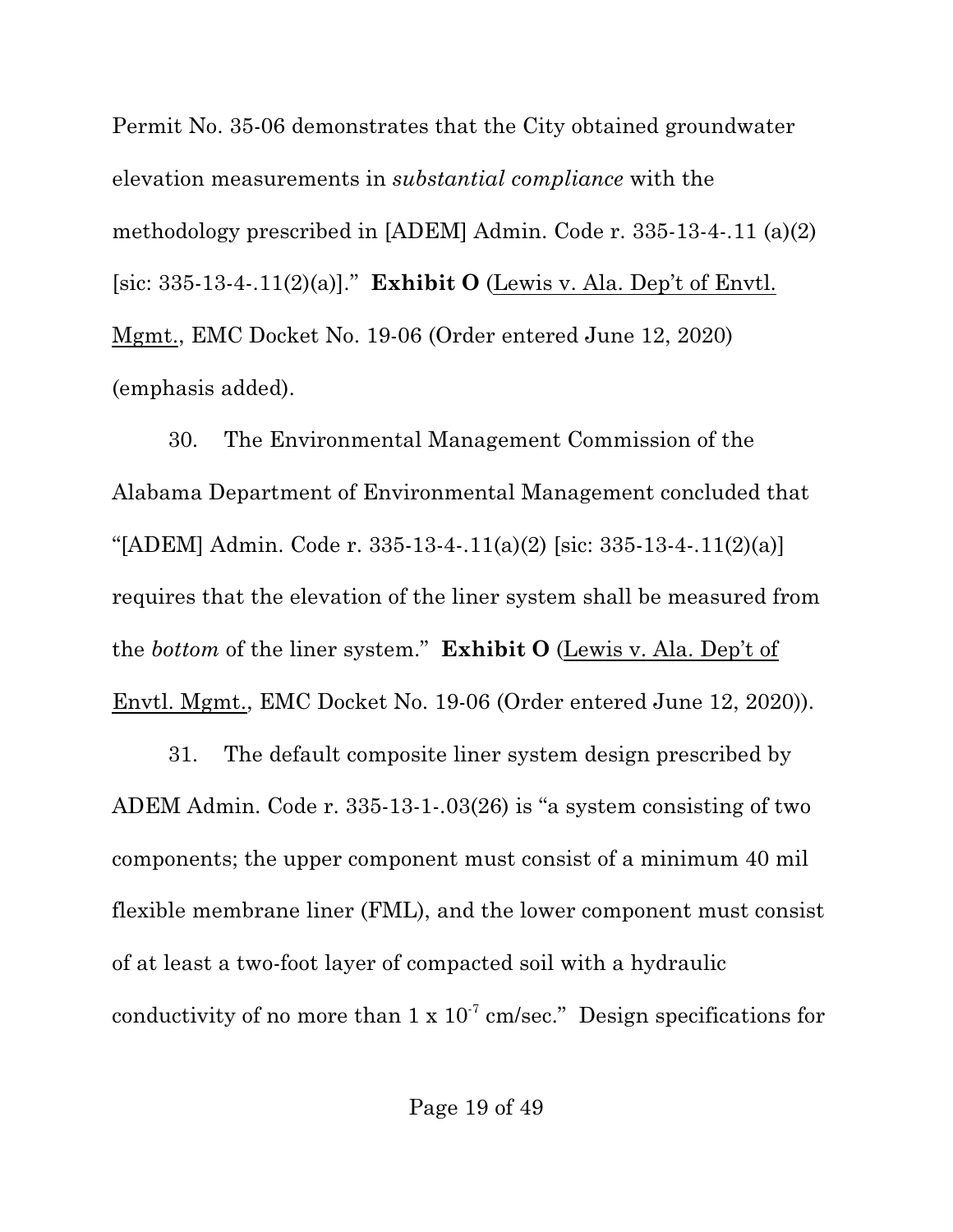the default composite liner system are prescribed in ADEM Admin.

Code r. 335-13-4-.18(3)(a)-(g), including a requirement that the natural soil liner component of the default composite liner system must be a minimum of two feet measured after compaction. ADEM Admin. Code r. 335-13-4-.18(3)(d)2.

32. An alternative liner system design is authorized by ADEM Admin. Code r. 335-13-.18(h). Solid Waste Disposal Facility Permit No. 35-06 authorizes the City of Dothan to use two alternative liner system designs, one including a layer of 12 inches of compacted soil and the other a layer of 12 inches of compacted clay. **Exhibit K** (Solid Waste Disposal Facility Permit No. 35-06 (May 6, 2019)).

33. The Environmental Management Commission of the Alabama Department of Environmental Management held that "the Department's issuance of the renewal and modification of Permit No. 35-06 complied with applicable statutes and regulations; [and] that "[t]he Environmental Management Commission of the Alabama Department of Environmental Management "approves the renewal and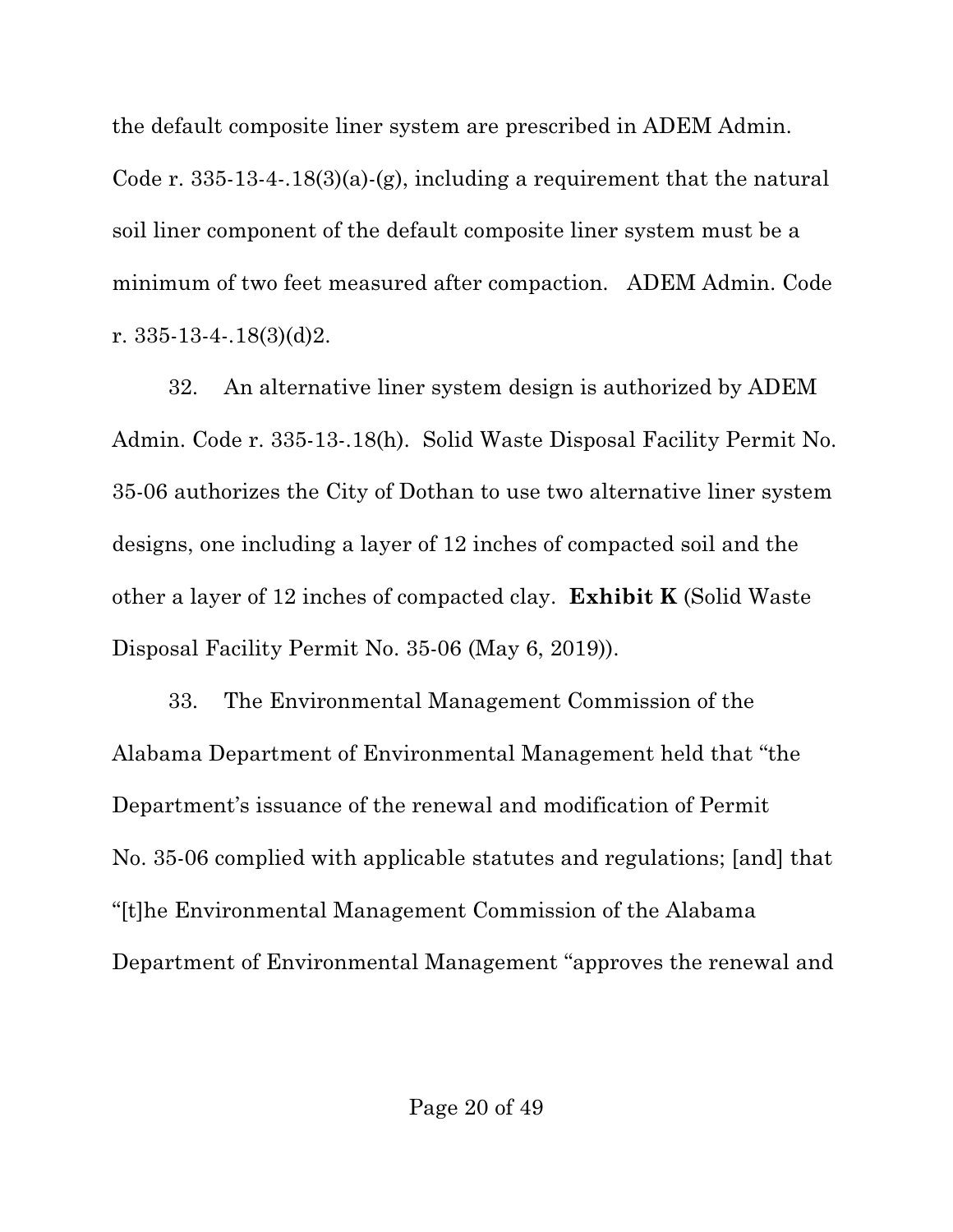modification of Permit No. 35-06[.]" **Exhibit O** (Lewis v. Ala. Dep't of Envtl. Mgmt., EMC Docket No. 19-06 (Order entered June 12, 2020)).

34. On July 10, 2020, Lewis and others appealed the June 12, 2020 Order of the Environmental Management Commission of the Alabama Department of Environmental Management to the Montgomery County Circuit Court. **Exhibit P** (Lewis v. Ala. Dep't of Envtl. Mgmt., No. 03-CV-2020-900877 (Montgomery County Cir. Ct.) (Notice of Appeal filed July 10, 2020)).

35. On February 2, 2021, the Montgomery County Circuit Court affirmed the June 12, 2020 Order of the Environmental Management Commission of the Alabama Department of Environmental Management. **Exhibit Q** (Lewis v. Ala. Dep't of Envtl. Mgmt., No. 03- CV-2020-900877 (Montgomery County Cir. Ct.) (Final Order filed Feb. 2, 2021).

36. On March 15, 2021, Lewis and others filed a notice of appeal of the Circuit Court's affirmance of the Environmental Management Commission of the Alabama Department of Environmental Management's June 12, 2020 Order approving the renewal and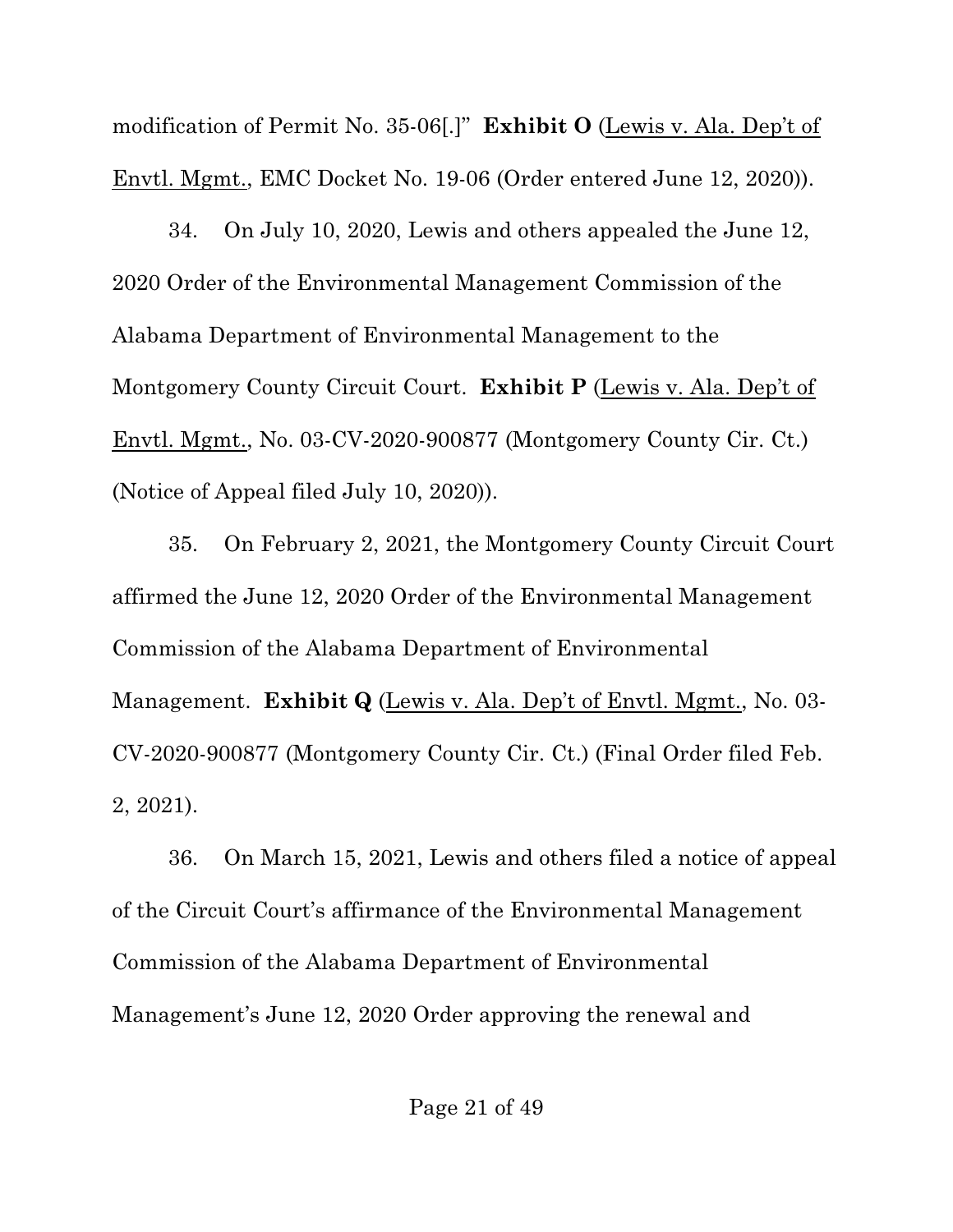modification of Solid Waste Disposal Permit No. 35-06 to the Alabama Court of Civil Appeals. **Exhibit R** (Lewis, et al. v. Ala. Dep't of Envtl. Mgmt., et al., No. 03-CV-2020-900877 (Montgomery County Cir. Ct.) (Notice of Appeal filed Mar. 15, 2021)).

37. On July 18, 2021, the Alabama Department of Environmental Management published notice of proposed amendments to ADEM Admin. Code r. 335-13-4-.11(2)(a). The notice stated that "[r]evisions to the ADEM Admin. Code div. 335-13 are being proposed to ensure consistency with State and Federal statutes and provide clarification of State requirements for the management of solid waste. These changes include updated language to conform to the revised statute for alternate cover material and minor technical revisions to provide better clarity on regulatory requirements or address regulatory concerns." **Exhibit S** (Notice of Public Hearing July 18, 2021).

38. The Summary of Reasons/Changes published in support of the July 18, 2021 proposed amendments to ADEM Admin. Code r. 335- 13-4-.11 states that the proposed amendments "[m]ade minor revisions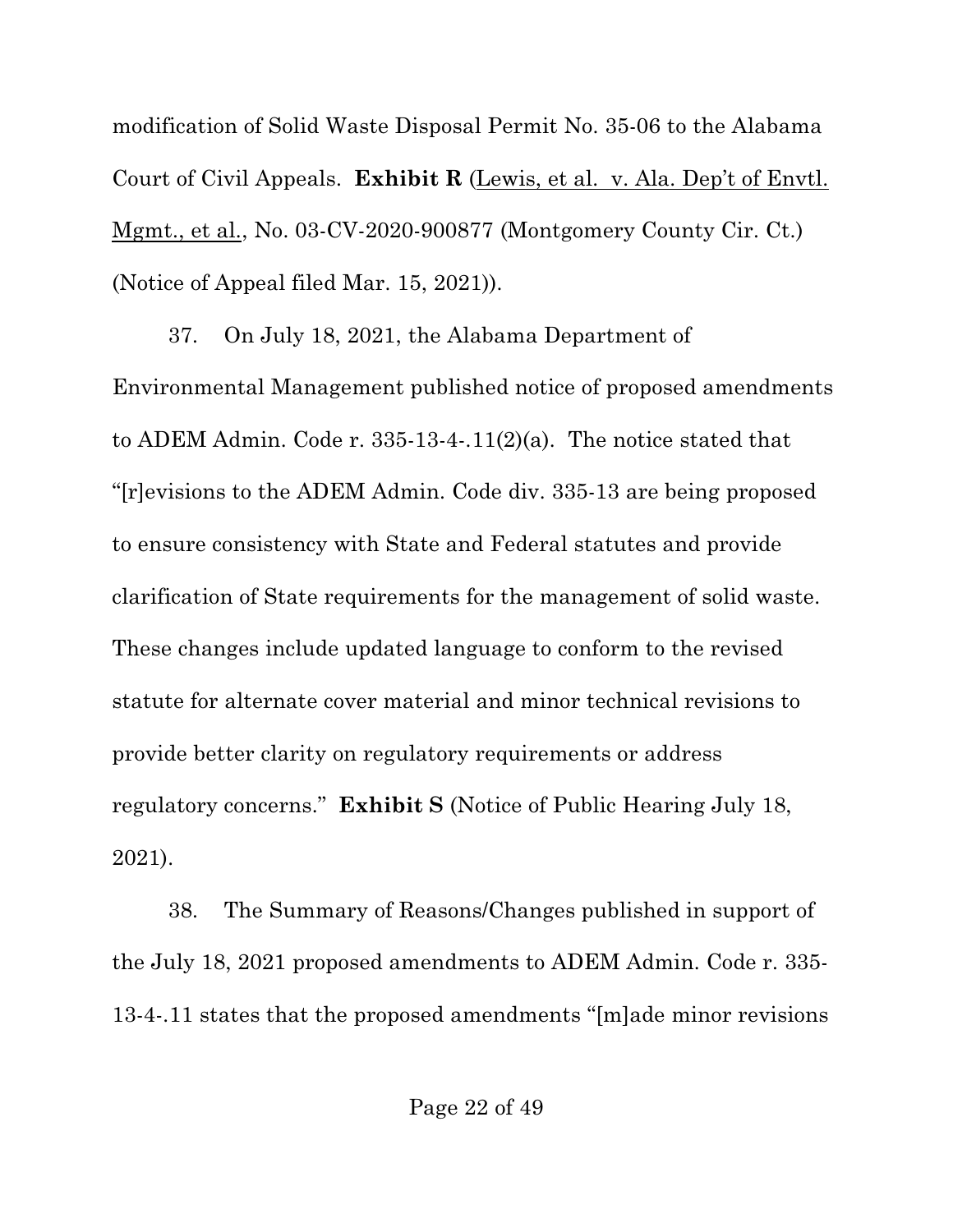to hydrogeological standards for landfill design." **Exhibit T** (Summary of Reasons/Changes July 18, 2021).

39. The July 18, 2021 proposed amendments to ADEM Admin. Code r. 335-13-4-.11(2)(a) were as follows (stricken matter to be deleted; underscored matter to be added):

(2) Hydrogeology Standards.

(a) For purposes of designing the bottom elevation of the liner system proposed cell, the applicant shall measure the groundwater elevation at the location of the proposed cell or liner system. Such determinations shall be based on groundwater measurements taken in the area of the proposed cell or liner system as approved by the Department. At each measuring location, the applicant shall obtain a minimum of two measurements taken during each of the three consecutive months of February, March and April, or as otherwise approved by the Department, with no two measurements taken within any twelve-day period. Having obtained the measurements, the applicant shall design the facility so that the bottom elevation of the proposed cell or liner system shall be a minimum of five feet above the highest measured groundwater level. The applicant shall submit to the Department all data known to exist concerning groundwater elevations at the landfill site and shall submit to the Department a location map showing all monitoring wells or piezometers and drilling logs for all monitoring wells or piezometers used to obtain any groundwater elevation data that is submitted. Nothing herein shall prevent the Department from requiring additional groundwater measurements or from requiring an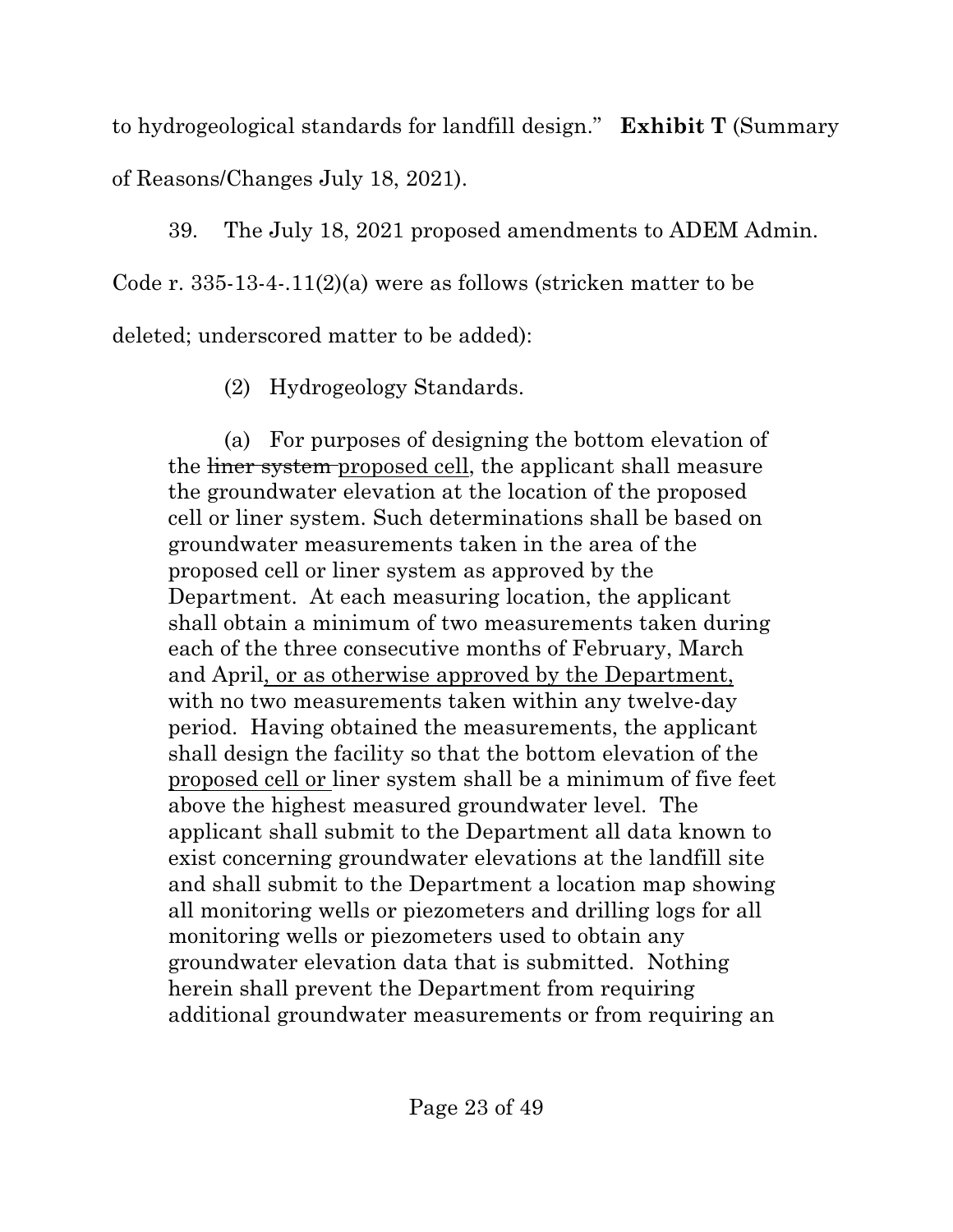additional buffer as it may deem appropriate with respect to a particular site.

**Author:** Russell A. Kelly, S. Scott Story. **Statutory Authority:** Code of Alabama 1975, §§ 22-27-3, 22-27-7. **History:** November 18, 1981. **Amended:** July 21, 1988; November 2, 1993; July 26, 1996; November 28, 1996. **Amended:** Proposed: July 20, 2021.

**Exhibit U** (proposed amendments to ADEM Admin. Code div. 335-13

July 18, 2021).

40. On October 8, 2021, the Environmental Management

Commission of the Alabama Department of Environmental

Management adopted the proposed amendment of ADEM Admin. Code

r.  $335-13-4-11(2)(a)$ . The language of rule, as amended on October 8,

2021, provides:

(2) Hydrogeology Standards.

(a) For purposes of designing the bottom elevation of the proposed cell, the applicant shall measure the groundwater elevation at the location of the proposed cell or liner system. Such determinations shall be based on groundwater measurements taken in the area of the proposed cell or liner system as approved by the Department. At each measuring location, the applicant shall obtain a minimum of two measurements taken during each of the three consecutive months of February, March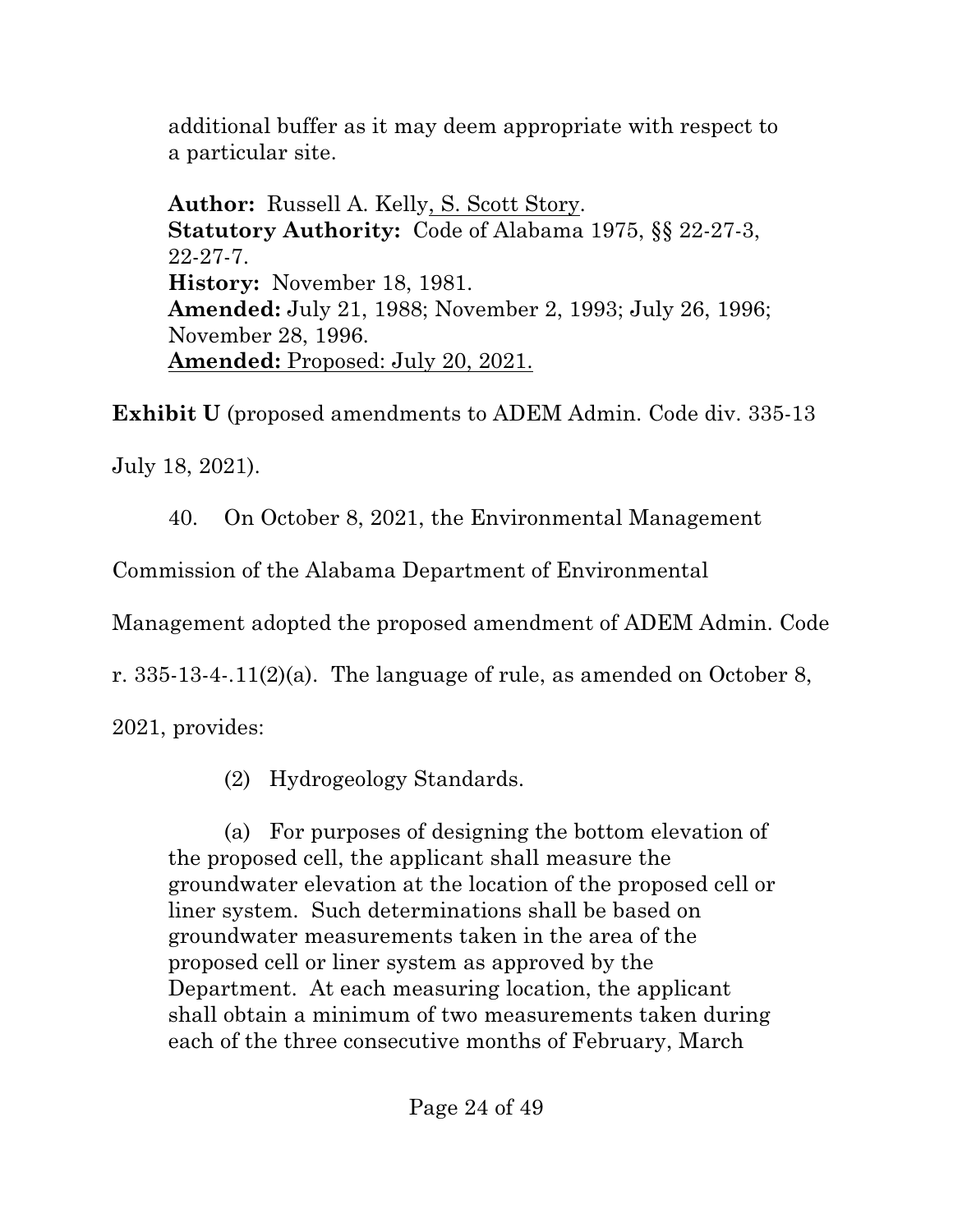and April, or as otherwise approved by the Department, with no two measurements taken within any twelve-day period. Having obtained the measurements, the applicant shall design the facility so that the bottom elevation of the proposed cell or liner system shall be a minimum of five feet above the highest measured groundwater level. The applicant shall submit to the Department all data known to exist concerning groundwater elevations at the landfill site and shall submit to the Department a location map showing all monitoring wells or piezometers and drilling logs for all monitoring wells or piezometers used to obtain any groundwater elevation data that is submitted. Nothing herein shall prevent the Department from requiring additional groundwater measurements or from requiring an additional buffer as it may deem appropriate with respect to a particular site.

**Author:** Russell A. Kelly, S. Scott Story. **Statutory Authority:** Code of Alabama 1975, §§ 22-27-3, 22-27-7. **History:** November 18, 1981. **Amended:** Effective: July 21, 1988; **Amended:** Effective: November 2 , 1993; **Amended:** Effective: July 26, 1996; **Amended:** Effective: November 28, 1996; **Amended**: Filed: October 12, 2021; Effective: December 13, 2021.

See **Exhibit A**.

41. Prior to adoption of the October 8, 2021 amendment of

ADEM Admin. Code r. 335-13-4-.11, neither the Alabama Department

of Environmental Management nor Environmental Management

Commission of the Alabama Department of Environmental

Management sought or obtained the consent of S.A.V.E., Inc., Rodney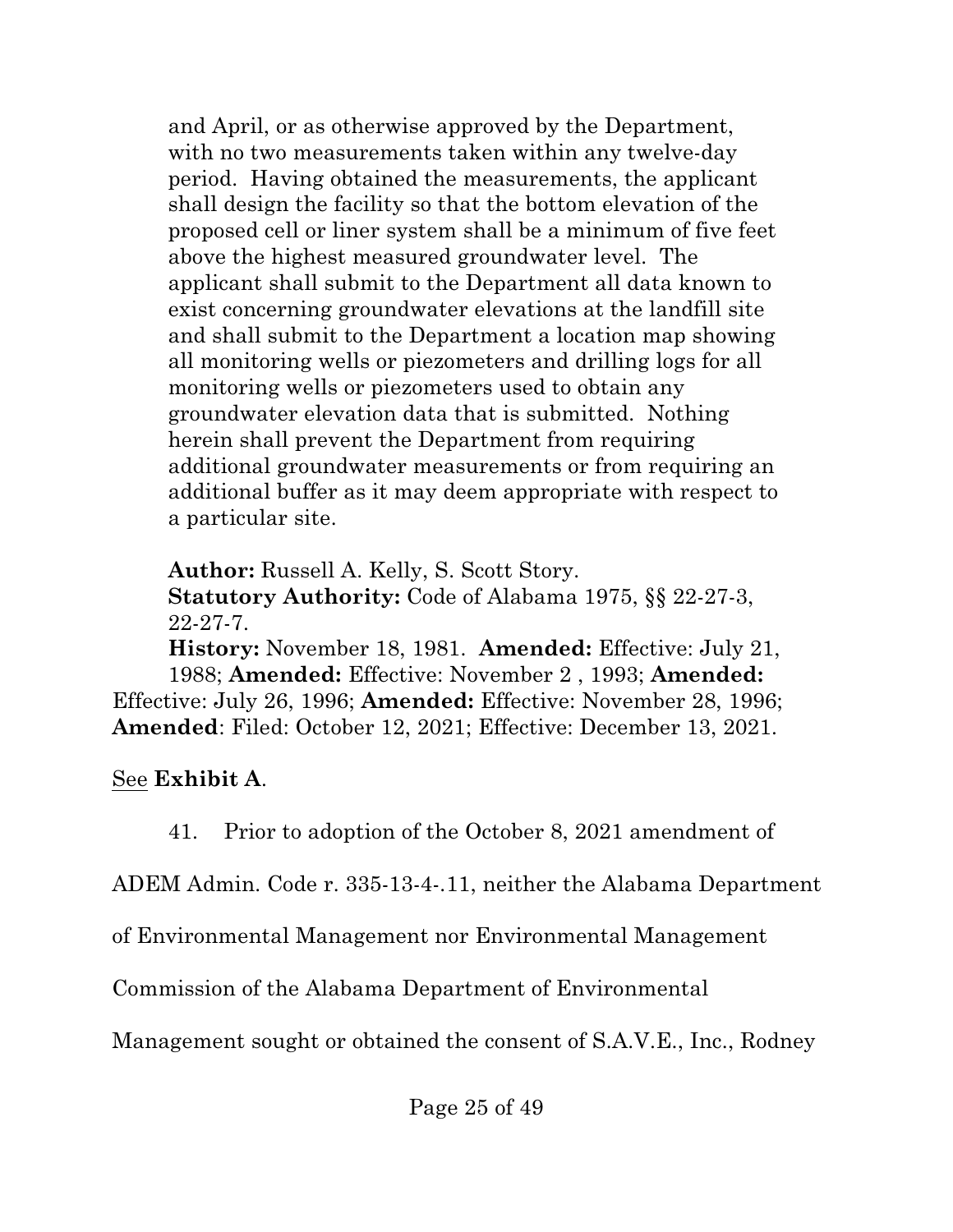Benson, Jesse Willis, Jeanette Teel, or Douglas Scott to modify or vacate the October 15, 1996 Consent Order.

42. The October 8, 2021 amendment of ADEM Admin. Code r. 335-13-4-.11(2)(a) which adds the language "or as otherwise approved by the Department" will allow the Alabama Department of Environmental Management to approve the determination of the "highest measured groundwater level" based on groundwater measurements taken outside the months of February, March, and April – normally expected to be the wettest months of the year when groundwater elevations are expected to be the highest. If determination of the "highest measured groundwater level" is based on groundwater measurements taken outside the months of February, March, and April, the determination may underestimate the highest groundwater level and thereby reduce the actual separation distance between the "the proposed cell or liner system" and highest groundwater level to less than the required five feet.

43. The October 8, 2021 amendment of ADEM Admin. Code r. 335-13-4-.11(2)(a) which adds the language "or as otherwise approved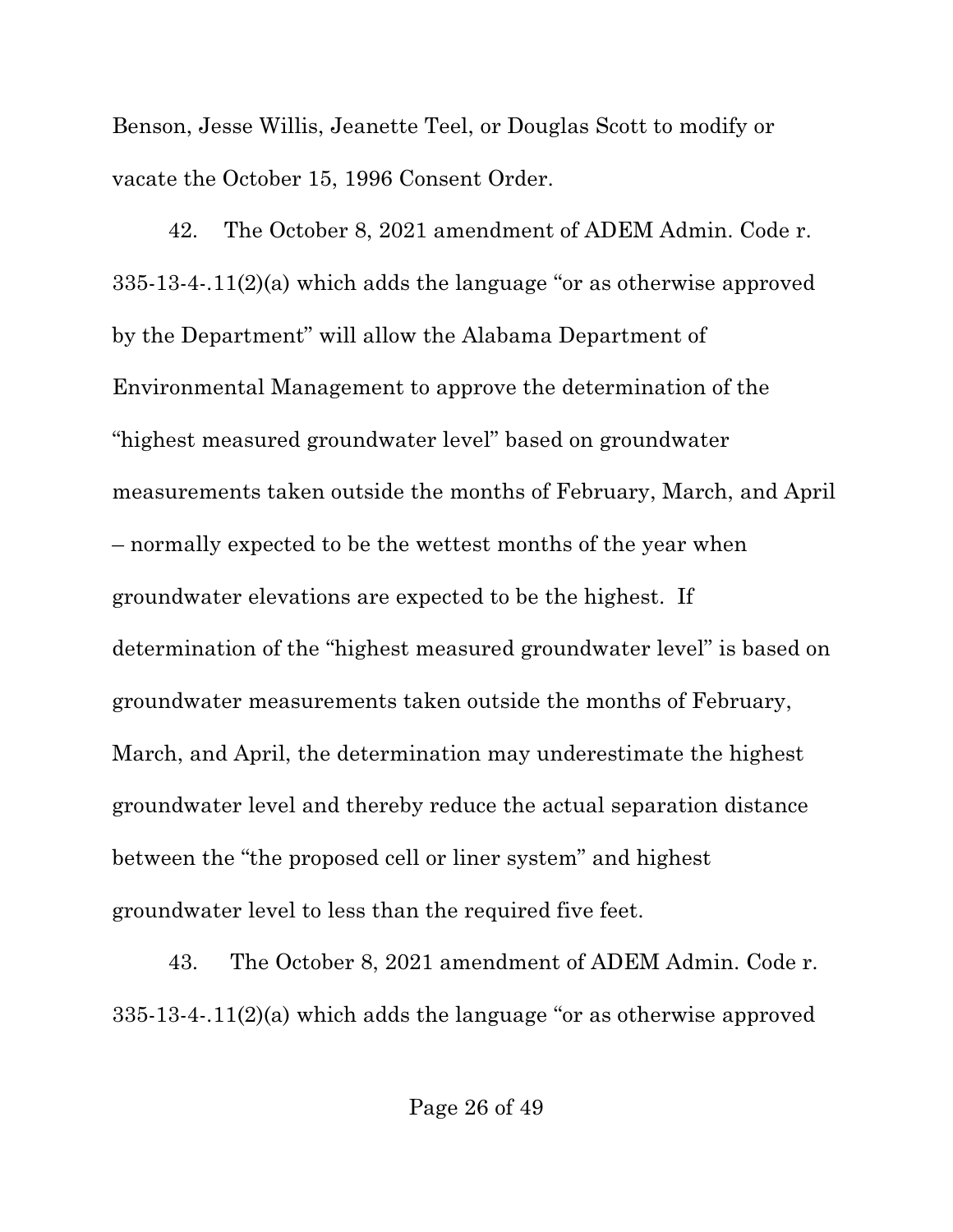by the Department" also allows the Alabama Department of Environmental Management to approve the determination of the "highest measured groundwater level" based on two groundwater measurements taken within a twelve day period during any month. A reduction in the sampling interval will likely fail to capture variations in groundwater elevations that may occur during a month. If the determination of the highest measured groundwater level is based on groundwater measurements taken within a twelve day period when groundwater levels are lower than other periods of the month, the determination may underestimate the highest groundwater level and thereby reduce the actual separation distance between the "the proposed cell or liner system" and highest groundwater level to less than the required five feet.

44. The October 8, 2021 amendment of ADEM Admin. Code r. 335-13-4-.11(2)(a) which adds the language "proposed cell" and "proposed cell or" allows the Alabama Department of Environmental Management to determine compliance with the required five feet of separation distance based on the bottom elevation of the proposed cell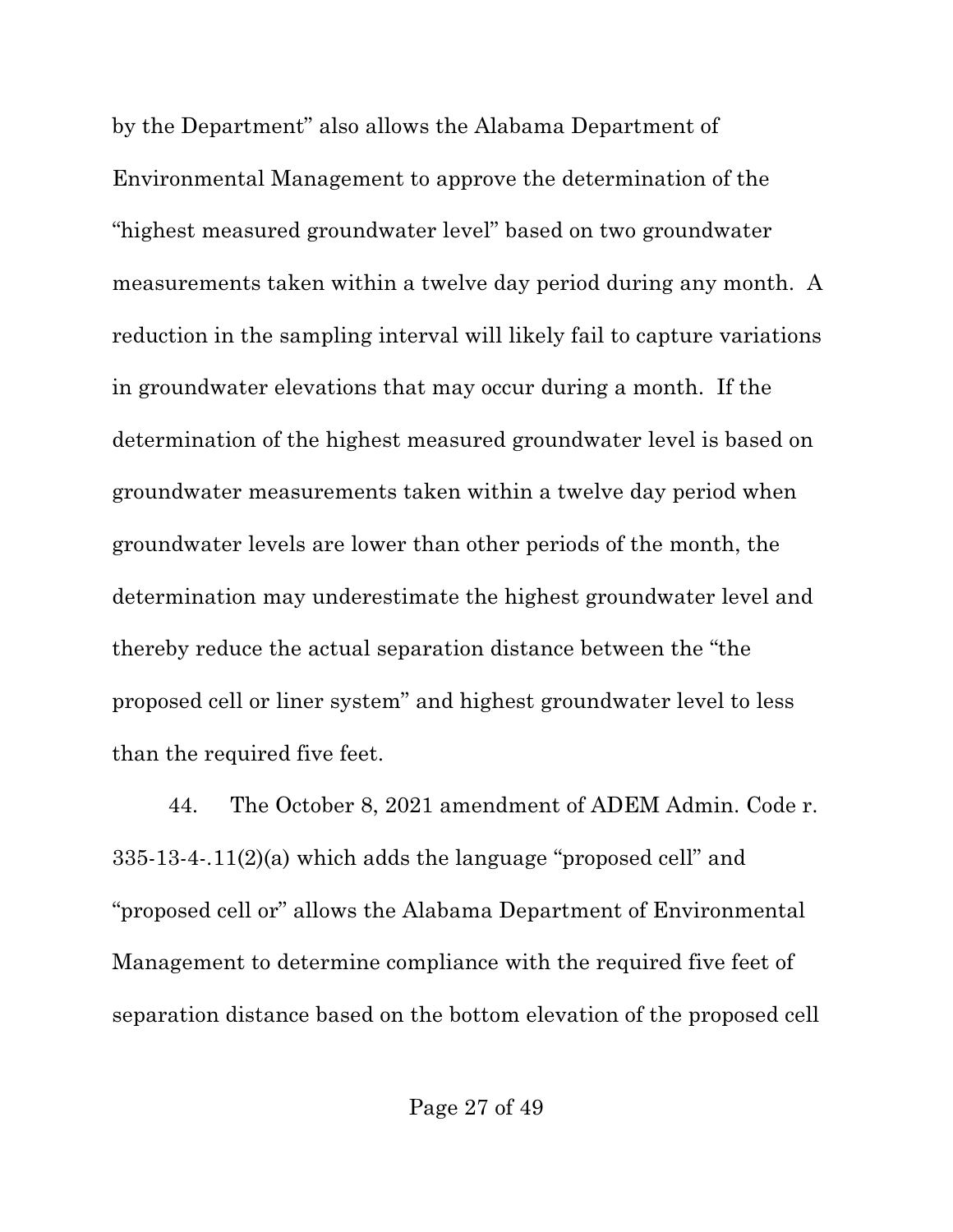or bottom elevation of the liner system. A "cell" is defined in ADEM Admin. Code r. 335-13-1-.03(18) as "a volume of compacted solid waste . . ." A "cell" does not include the liner system beneath the "cell." The amendment permits a reduction in the separation distance between the highest measured groundwater level and the bottom of the liner system by as much as two feet or more (the depth of the liner system).

45. On October 8, 2021, the Alabama Court of Civil Appeals reversed the judgment of the Circuit Court and remanded the case to the Montgomery County Circuit Court with instructions "to conduct further proceedings consistent with this opinion." **Exhibit V** (Lewis v. Ala. Dep't of Envtl. Mgmt., No. 2200431, 2021 Ala. Civ. App. LEXIS 108 (Ala. Civ. App. Oct. 8, 2021), application for reh'g filed (Oct. 22, 2021).

46. If the decision of the Alabama Court of Civil Appeals is not modified or reversed, Solid Waste Disposal Facility Permit No. 35-06 will be disapproved. In that event, the City of Dothan is likely to promptly submit a new application to the Alabama Department of Environmental Management for issuance of a solid waste disposal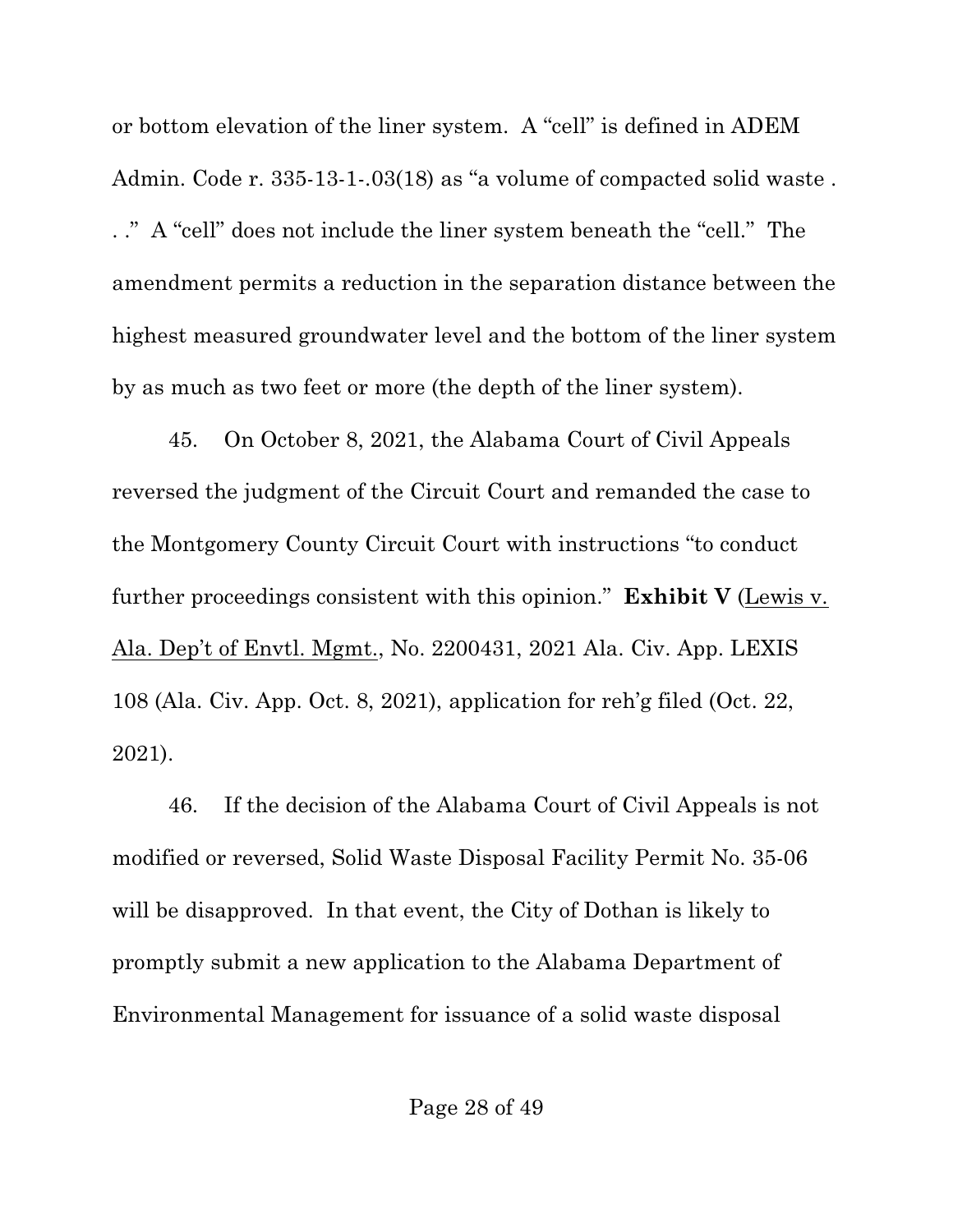facility permit for the City of Dothan Sanitary Landfill. That new application must demonstrate compliance with whatever requirements of ADEM Admin. Code r.  $335-13-4-11(2)(a)$  exist at the time.

47. Solid Waste Disposal Facility Permit No. 35-06 has a scheduled expiration date of May 5, 2024. **Exhibit K** (Solid Waste Disposal Facility Permit No. 35-06 (May 6, 2019)). Continued operation of the City of Dothan Sanitary Landfill after expiration of Permit No. 35-06 will require that the City of Dothan submit an application to the Alabama Department of Environmental Management for renewal of Solid Waste Disposal Facility Permit No. 35-06. That new application must demonstrate compliance with whatever requirements of ADEM Admin. Code r. 335-13-4-.11(2)(a) exist at the time.

48. "Groundwater flow direction inferred by groundwater depth measurements converted to elevations indicates general groundwater flow across the site [of the City of Dothan Sanitary Landfill] from the southwest to the northeast on the date of the measurements." **Exhibit W** (Groundwater Monitoring and Statistical Analysis Report March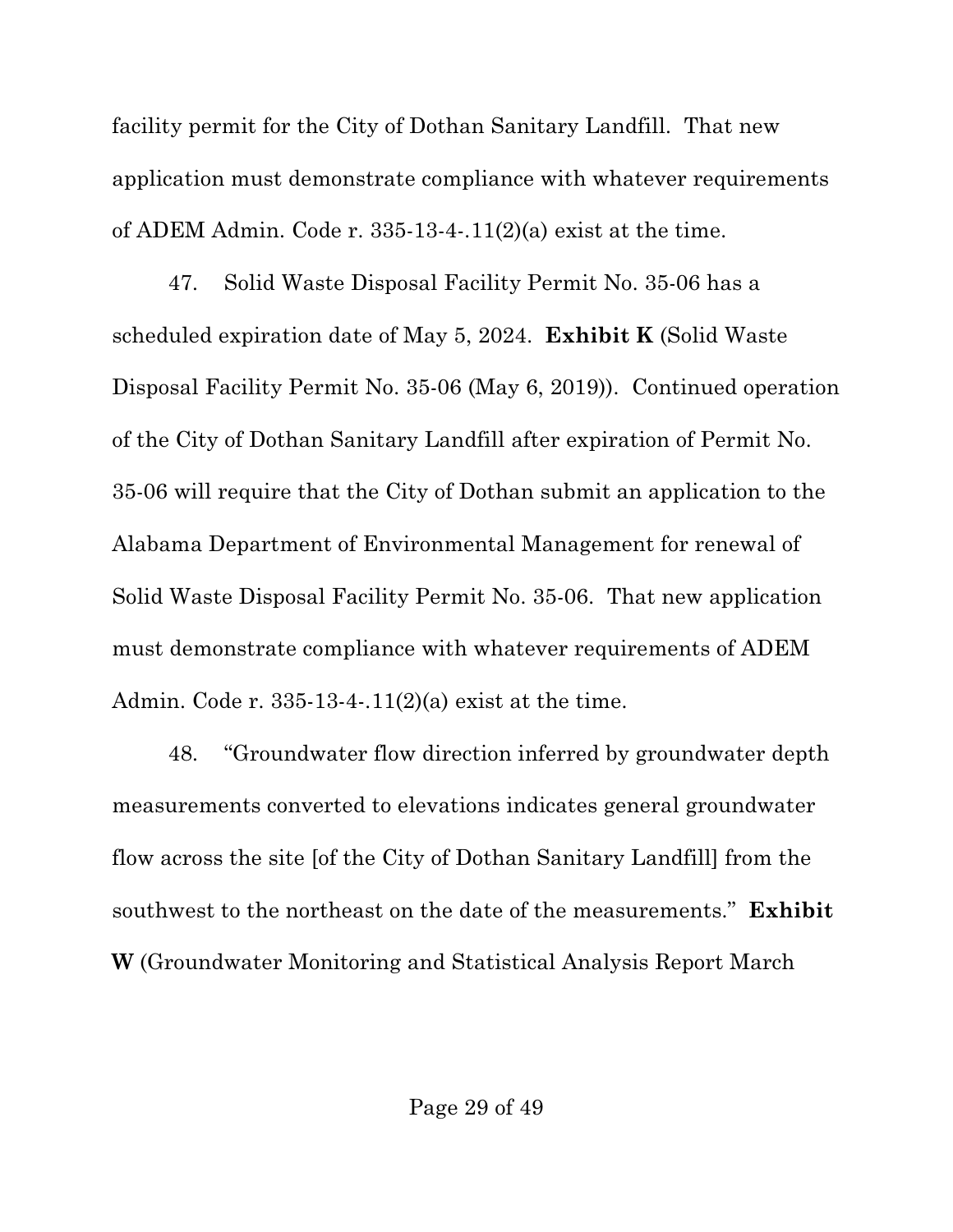2021 Semi-annual Monitoring Event – City of Dothan Sanitary Landfill (TTL, May 12, 2021)).

49. Solid Waste Disposal Facility Permit No. 35-06 issued by the Alabama Department of Environmental Management to the City of Dothan on May 6, 2019 designates monitoring wells DW-02, DW-03, MW-09, MW-10, MW-14, MW-15, and MW-16 as "downgradient monitoring wells" for the 69.9-acre municipal solid waste landfill unit at the City of Dothan Sanitary Landfill. **Exhibit K** (Solid Waste Disposal Facility Permit No. 35-06 (May 6, 2019)). The monitoring wells are shown on **Exhibit X** (Potentiometric Surface Map – City of Dothan Sanitary Landfill (TTL, Mar. 22, 2021).

50. Samples collected from monitoring wells during the March 2021 groundwater sampling event detected the presence of the following contaminants in the groundwater at the following downgradient monitoring wells:

| DW-02                       | Barium, Cobalt, and Tetrachloroethylene     |
|-----------------------------|---------------------------------------------|
| DW-03                       | Cobalt                                      |
| MW-09                       | Cobalt, Benzene, Chlorobenzene,             |
|                             | 1,1-Dichloroethane, and 1,4-Dichlorobenzene |
| MW-10                       | Barium, Cobalt, and Cadmium                 |
| $\mathop{\rm MW\text{-}15}$ | Cobalt                                      |
|                             |                                             |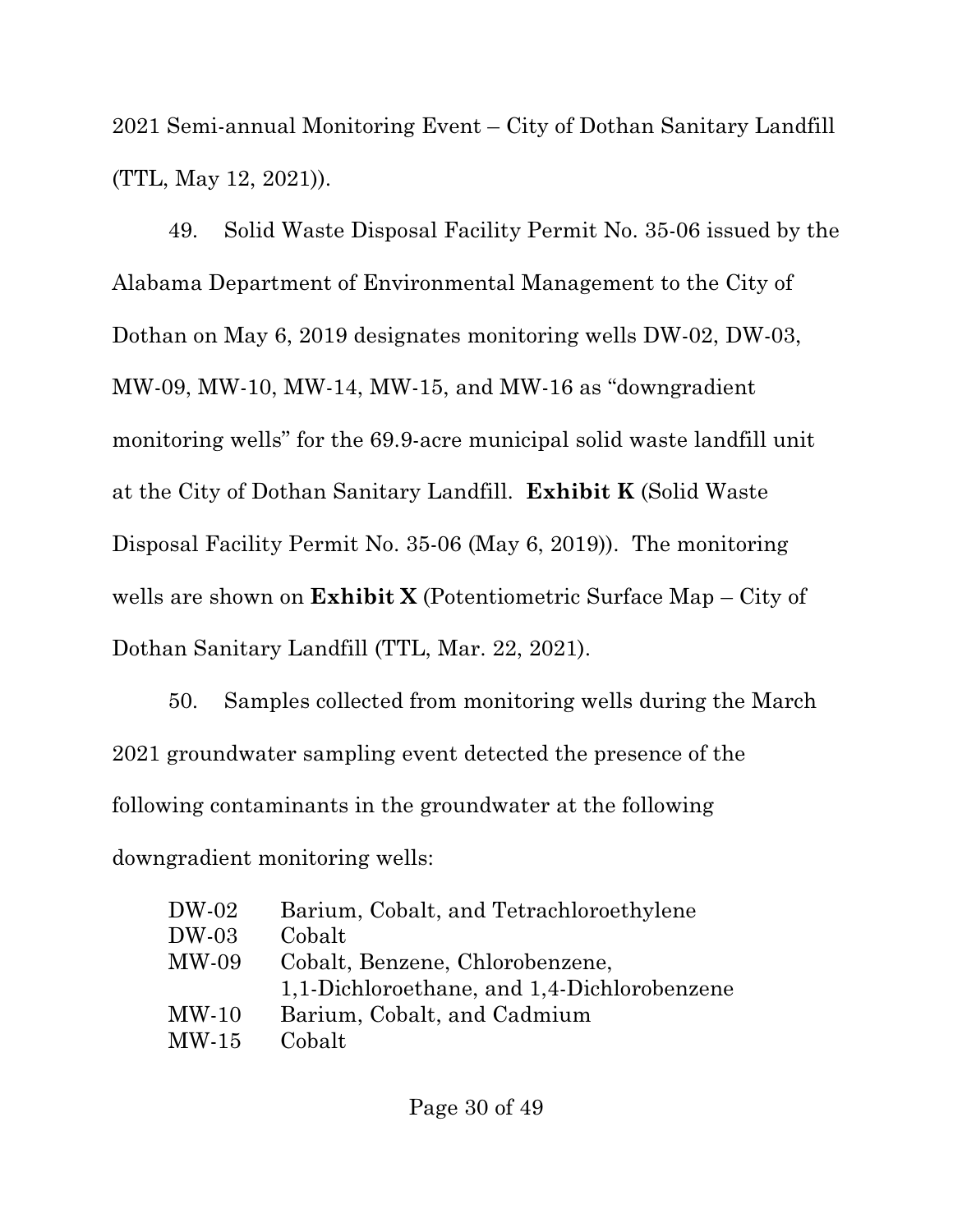### MW-17 Beryllium, Cobalt, Lead, Vanadium, Mercury, and Zinc

**Exhibit W** (Groundwater Monitoring and Statistical Analysis Report March 2021 Semi-annual Monitoring Event – City of Dothan Sanitary Landfill (May 12, 2021)).

51. The following contaminants in the groundwater at the following downgradient monitoring wells have been identified as being in concentrations that are "statistically significant increases" above concentrations in upgradient monitoring wells. **Exhibit W** (Groundwater Monitoring and Statistical Analysis Report March 2021 Semi-annual Monitoring Event – City of Dothan Sanitary Landfill (May 12, 2021)).

| DW-02 | Barium and tetrachloroethylene              |
|-------|---------------------------------------------|
| MW-09 | Cobalt, Benzene, Chlorobenzene,             |
|       | 1,1-Dichloroethane, and 1,4-Dichlorobenzene |
| MW-10 | Barium and Cadmium                          |
|       |                                             |

52. There are four water wells that have been drilled on the property of Bobby Lewis. Three are currently operational, one of which is used as a supplemental potable water supply at his home. The fourth can be made operational with minimal effort.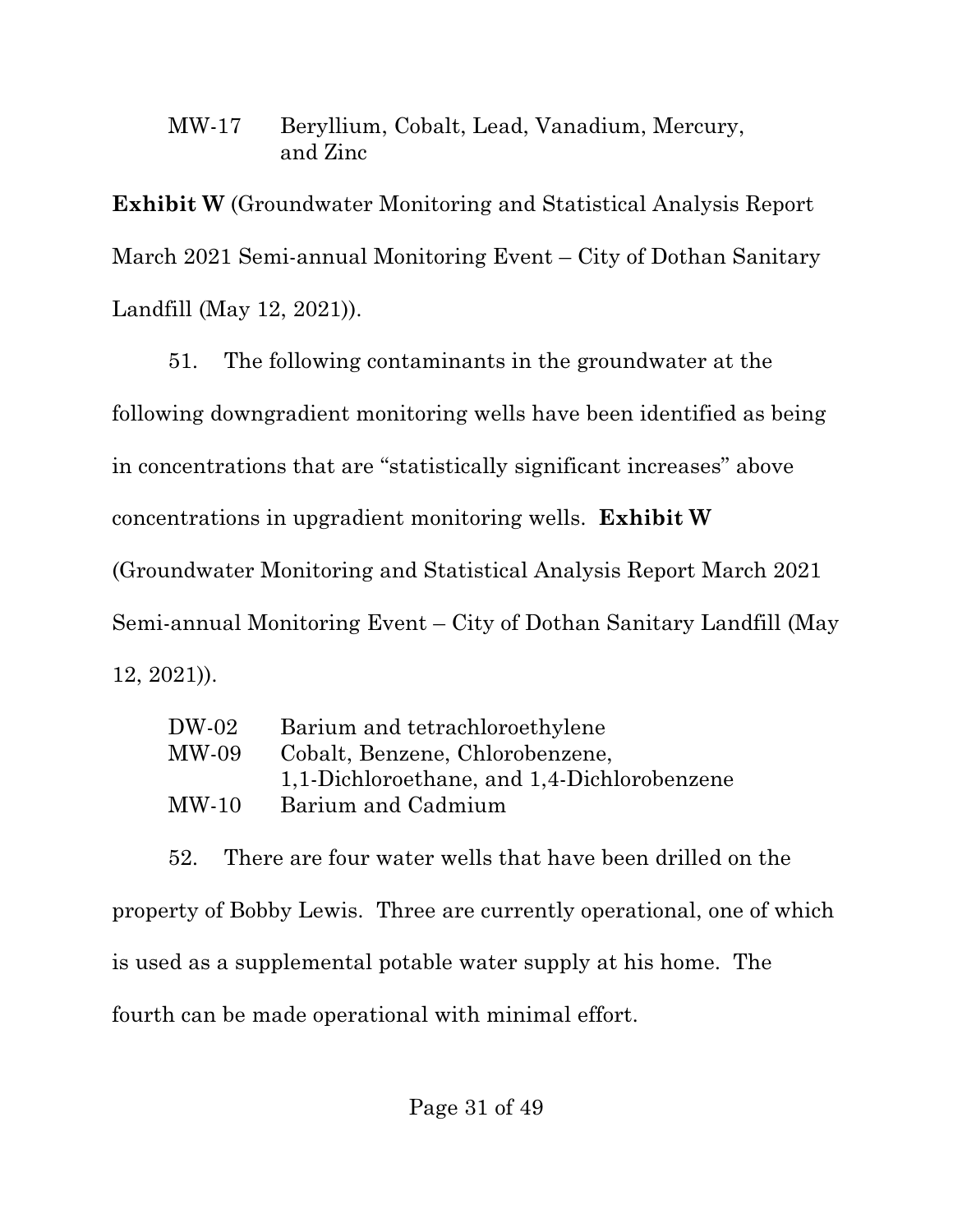#### **V. Threatened or Actual Injuries Suffered**

53. Petitioners incorporate by reference paragraphs 4 through 52.

54. A person is "aggrieved" under Ala. Code 1975 § 22-22A-7(c) and entitled to a hearing to contest an administrative action of the Alabama Department of Environmental Management if he has suffered a threatened or actual injury in fact, i.e., he is somehow adversely affected by the contested administrative action. Ala. Dep't of Envt'l Mgmt. v. Legal Envt'l Assistance Found. Inc., 973 So. 2d 369, 378 (Ala. Civ. App. 2007). See Ex parte Fowl River Protective Ass'n, 572 So. 2d 446 (Ala. 1990) (an adverse effect upon legal or equitable interests in land is not a necessary component of standing in the context of environmental law); Lewis v. Ala. Dep't of Envtl. Mgmt., EMC Docket No. 19-06, 2020 AL ENV LEXIS 6, at \* 22 (June 12, 2020) ("Petitioners . . . have established that they are aggrieved parties under Code of Alabama, 1975 § 22-22A-7(c), having shown that they suffer to some extent from the presence of the Landfill. \* \*\* \* Petitioners have established that they suffered or are likely to suffer adverse effects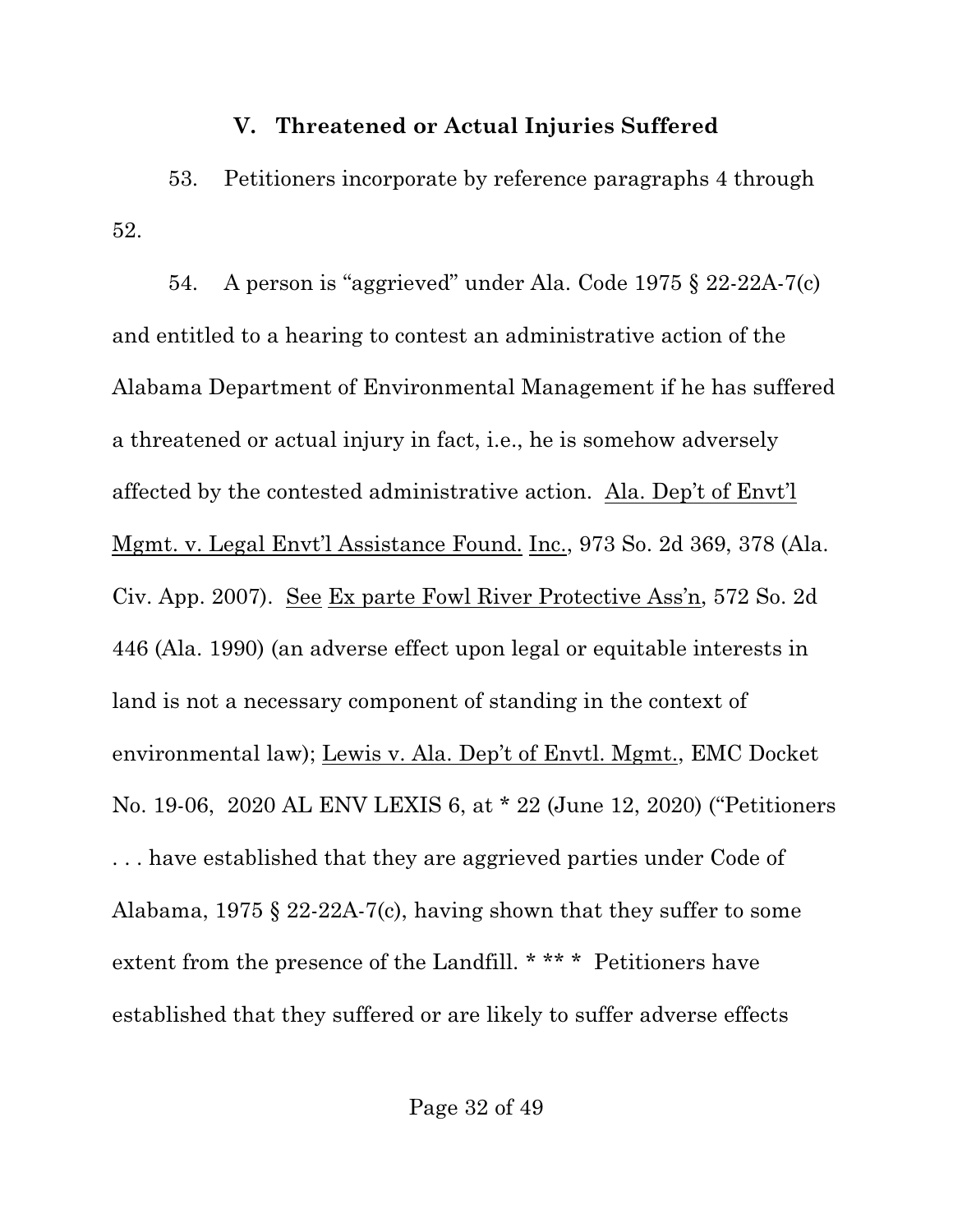from operation of the City of Dothan Sanitary Landfill authorized by the renewal and modification of Solid Waste Disposal Facility Permit No. 35-06 (May 6, 2019)). Accordingly, Petitioners are considered aggrieved persons and are entitled to a hearing before the Environmental Management Commission to contest the renewal and modification of Solid Waste Disposal Facility Permit No. 35-06 (May 6, 2019)."), aff'd Lewis v. Ala. Dep't of Envtl. Mgmt., No. 03-CV-2020-900877.00 (Montgomery County Circuit Ct. Feb. 2, 2021) (Final Order), rev'd on other grounds, No. 2200431, 2021 Ala. Civ. App. LEXIS 108 (Ala. Civ. App. Oct. 8, 2021), application for reh'g filed (Oct. 22, 2021).

55. ADEM Admin. Code r. 335-2-1-.02 defines "aggrieved" as "having suffered a threatened or actual injury in fact." Ala. Dep't of Envtl. Mgmt. v. Legal Envtl. Assistance Found., Inc., 973 So. 2d 369, 374 (Ala. Civ. App. 2007); Black Warrior Riverkeeper, Inc. v. Ala. Dep't of Envtl. Mgmt., EMC Docket No. 10-04, 2010 AL ENV LEXIS 3, at \*12 (June 25, 2010). "The [regulatory] definition of 'aggrieved' is derived from judicial decisions interpreting the same term in the Federal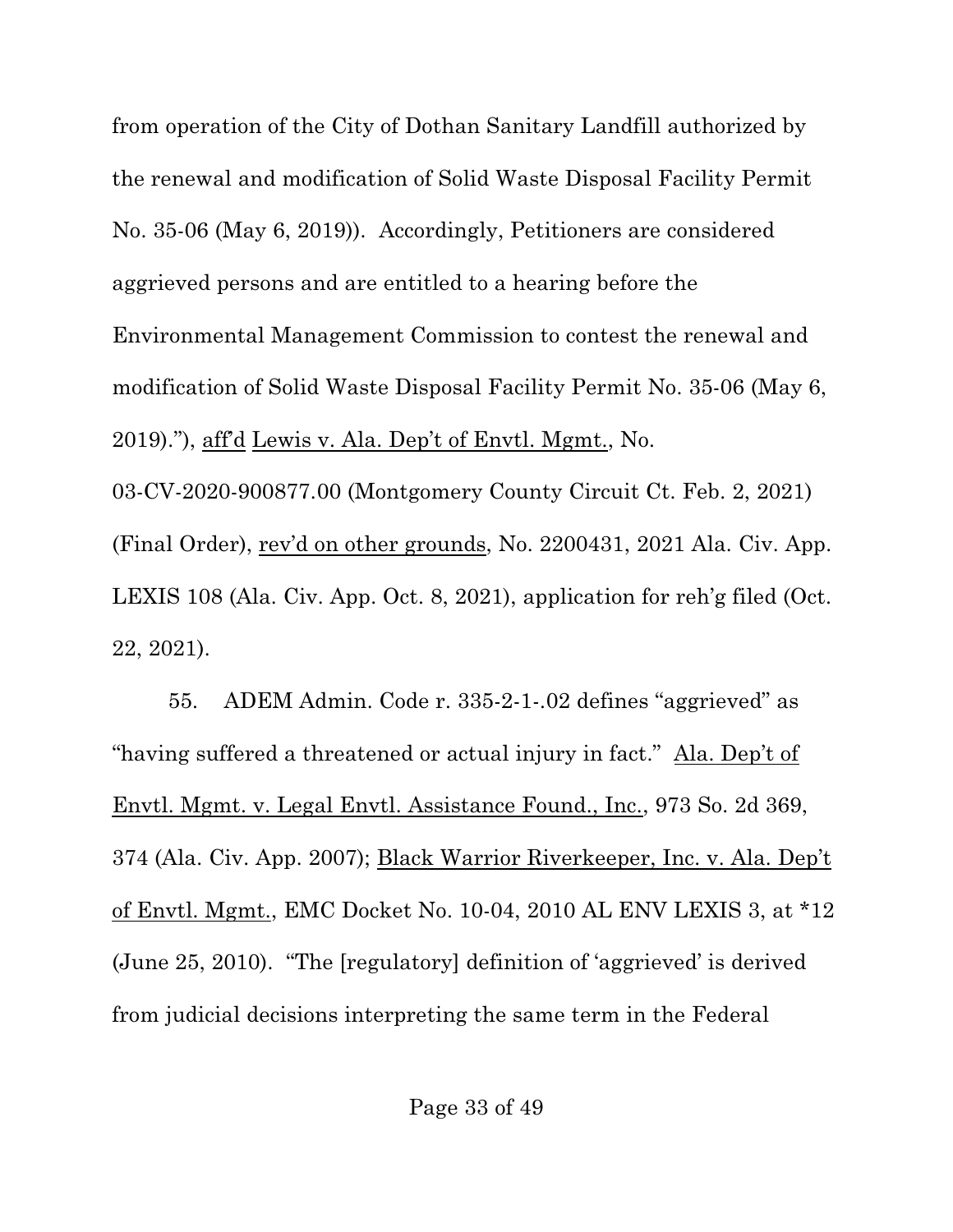Administrative Procedure Act. An actual or threatened injury in fact does not have to be an economic injury in fact." **Exhibit Y** (Hearing Record – Alabama Department of Environmental Management's Adoption of Rules of Procedure for Administrative Appeals of Department Actions and the Repeal of Amendment of Certain Existing Duplicative or Inconsistent Rules (April 15, 1983)). See, e.g., Ass'n of Data Processing Serv. Organizs., Inc., v. Camp, 397 U.S. 150, 153-54, 90 S. Ct. 827, 830 (1970) (injury to an interest giving rise to "aggrieved" status under 5 U.S.C. § 702 "may reflect 'aesthetic, conservational, and recreational,' as well as economic, values); Sierra Club v. Morton, 405 U.S. 727, 738, 92 S. Ct. 1361, 1368 (1972) (same).

56. An association can seek relief on behalf of its members when (a) its members would otherwise have standing to sue in their own right; (b) the interests it seeks to protect are germane to the organization's purpose; and (c) neither the claim asserted nor the relief requested requires the participation of individual members in the lawsuit. Black Warrior Riverkeeper, Inc. v. Ala. Dep't of Envtl. Mgmt., EMC Docket No. 05-01, 2006 AL ENV LEXIS 2, at \*12 (Feb. 4, 2006)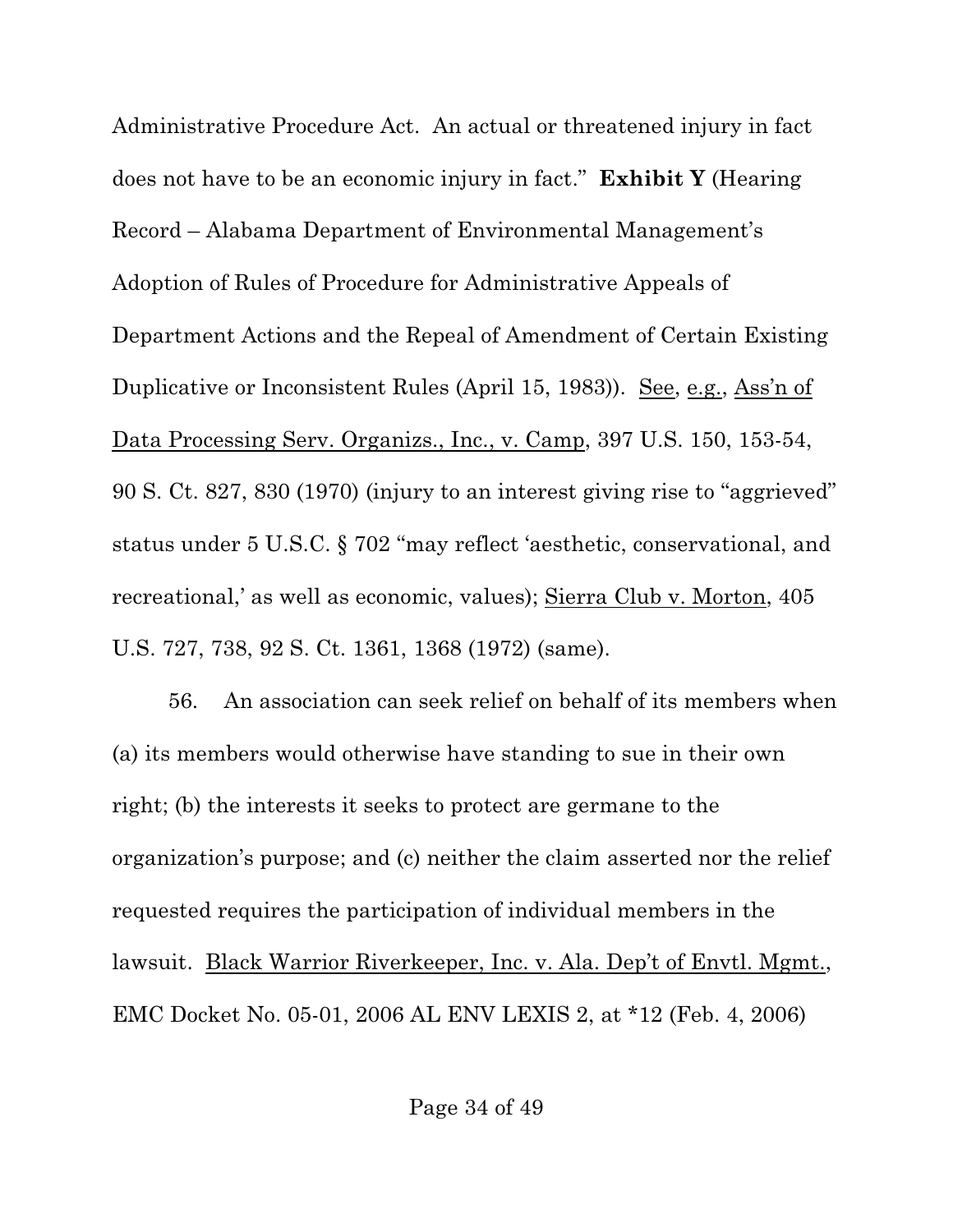(citing Bama Budweiser of Montgomery, Inc. v. Anheuser-Busch, Inc., 783 So. 2d 792, 795 (Ala. 2000) and Hunt v. Washington State Apple Adver. Comm'n, 432 U.S. 333, 343, 97 S. Ct. 2434, 2441 (1977)).

57. The interests the Environmental Defense Alliance seeks to protect by filing this Request for Hearing (i.e., the protection of groundwater from contamination by municipal solid waste landfill units, the protection of human health by preventing human exposures to groundwater contaminated by municipal solid waste landfill units, and the assurance that the groundwater protection requirements and restrictions in ADEM Admin. Code r. 335-13-4-.11(2)(a) are rational, lawful and protective of human health and the environment) are germane to organization's purpose (i.e., to conserve, preserve, protect, maintain, improve, and enhance human health and the environment on behalf of its members and the public).

58. Neither the allegations of errors asserted below nor the relief requested below requires the participation of individual members of the Environmental Defense Alliance in this contest of the October 8, 2021 amendments to ADEM Admin. Code r. 335-13-4-.11(2)(a).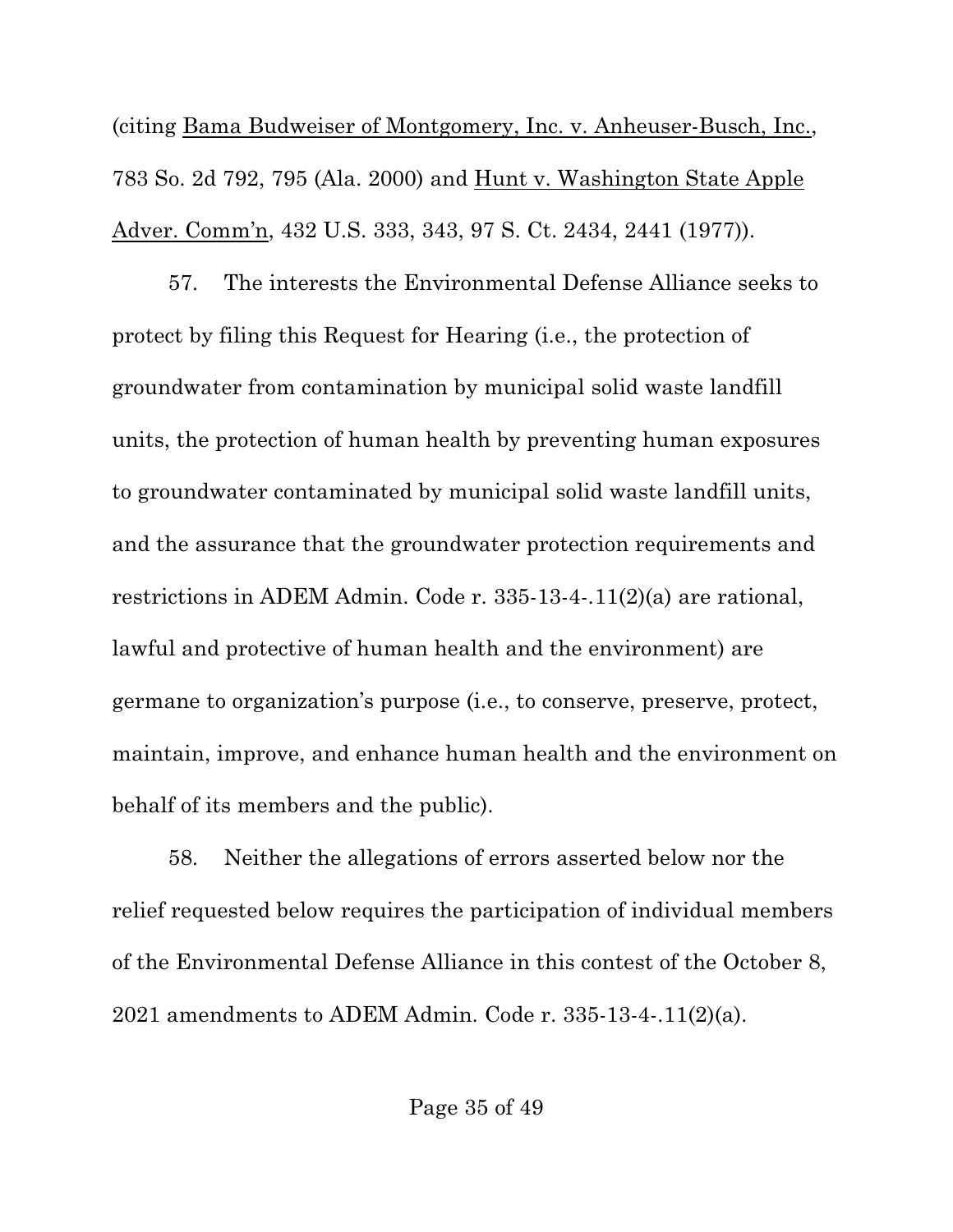59. Bobby Lewis owns property near and lives near the City of Dothan Sanitary Landfill. The City of Dothan is required to periodically apply to the Alabama Department of Environmental Management for a solid waste disposal facility permit for the City of Dothan Sanitary Landfill.

60. A future application for a solid waste disposal facility permit for the City of Dothan Sanitary Landfill is required to demonstrate compliance with the requirements and restrictions of the then-existing provisions of ADEM Admin. Code r. 335-13-4-.11(2)(a).

61. The October 8, 2021 amendments to ADEM Admin. Code r. 335-13-4-.11(2)(a) authorize the Alabama Department of Environmental Management to determine the "highest measured groundwater level" beneath the City of Dothan Sanitary Landfill based on measurements that are not obtained during each of the three consecutive months of February, March, and April and based on measurements taken within any twelve-day period during a month. These amendments are likely to result in a determination that the separation distance from the bottom of the proposed cell or liner system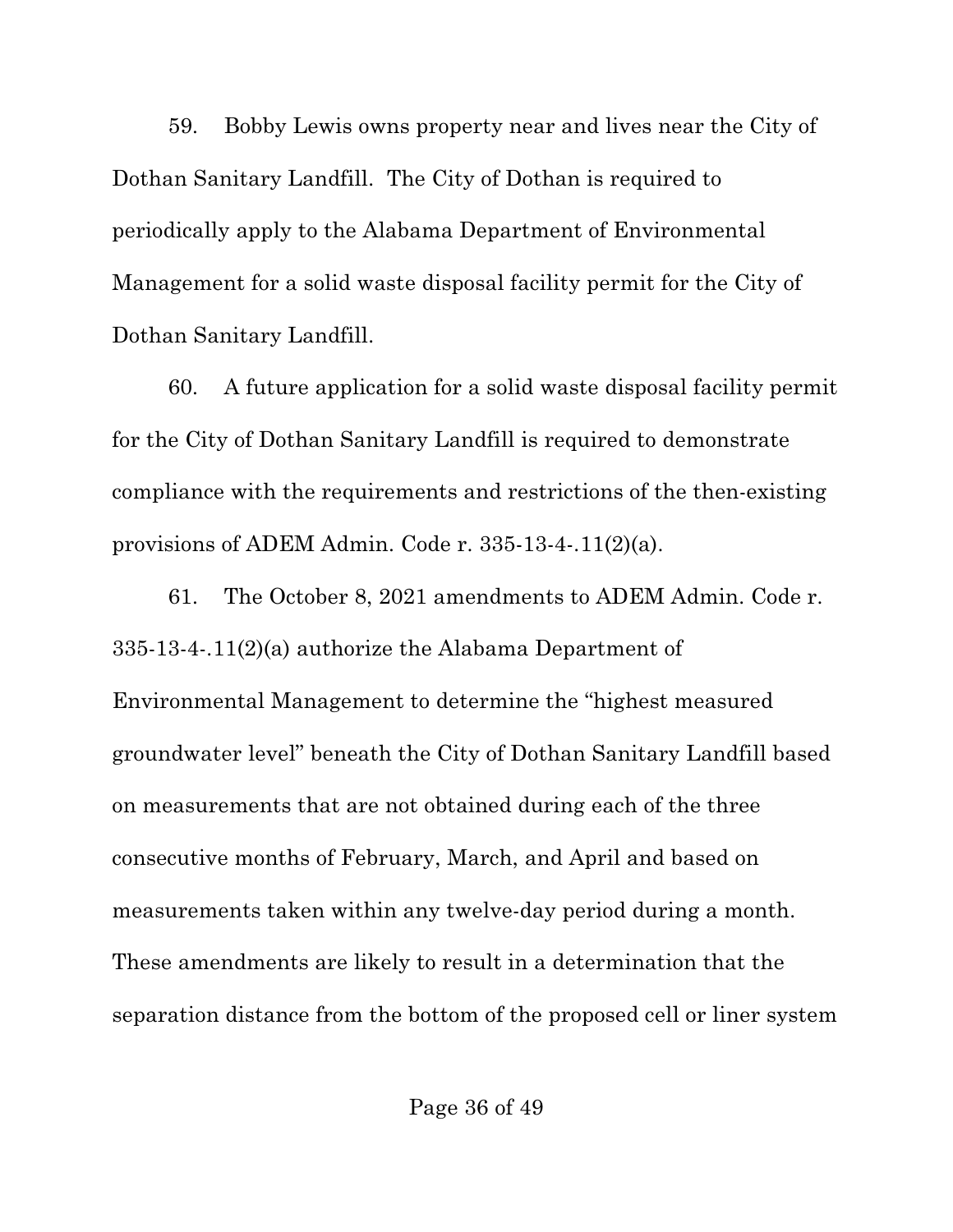is greater than the separation distance determined under the preamendment language of ADEM Admin. Code r. 335-13-4-.11(2)(a).

62. The October 8, 2021 amendments to ADEM Admin. Code r. 335-13-4-.11(2)(a) authorize the Alabama Department of Environmental Management to determine compliance with the minimum five foot separation distance requirement based on the elevation of the "bottom of the proposed cell" (i.e., top of the liner system). These amendments are likely to result in a determination that the separation distance from the bottom of the proposed cell is greater than the separation distance determined under the preamendment language of ADEM Admin. Code r. 335-13-4-.11(2)(a).

63. Application of the October 8, 2021 amendments of ADEM Admin. Code r. 335-13-4-.11(2)(a) to future solid waste disposal facility permits issued by the Alabama Department of Environmental Management to the City of Dothan threatens to decrease the separation distance between the highest seasonal (February to April) groundwater level and bottom of the liner system to less than five feet and contribute to continued or increased contamination of groundwater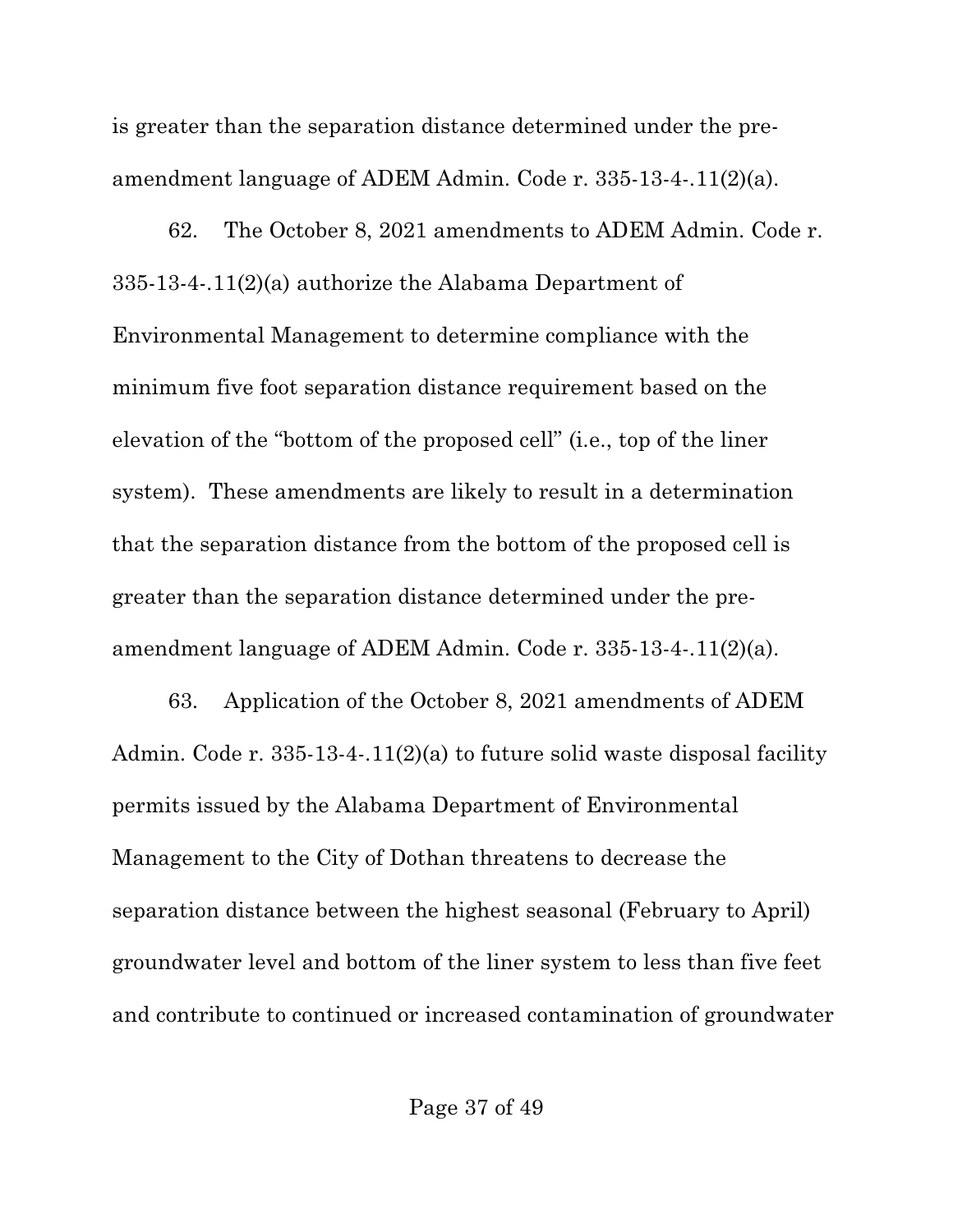that is capable of contaminating the water wells used by Bobby Lewis at his property.

64. The October 8, 2021 amendments of ADEM Admin. Code r. 335-13-4-.11(2)(a) threaten to adversely affect the property rights and health of Bobby Lewis. Accordingly, Bobby Lewis would have standing to maintain this contest of the October 8, 2021 amendments to ADEM Admin. Code r. 335-13-4-.11(2)(a) in their own right.

# **VII. Allegations of Errors**

**A. The Environmental Management Commission of the Alabama Department of Environmental Management exceeded its statutory authority by adopting a rule which delegates to the Department the authority to establish requirements and restrictions respecting potential ground water contamination.**

65. Petitioners incorporate by reference paragraphs 4 through 52.

66. Ala. Code 1975 § 22-22A-5(3) provides that the Department

is authorized to:

Acting through the Environmental Management Commission, adopt and promulgate rules, regulations, and standards for the department, and to develop environmental policy for the state.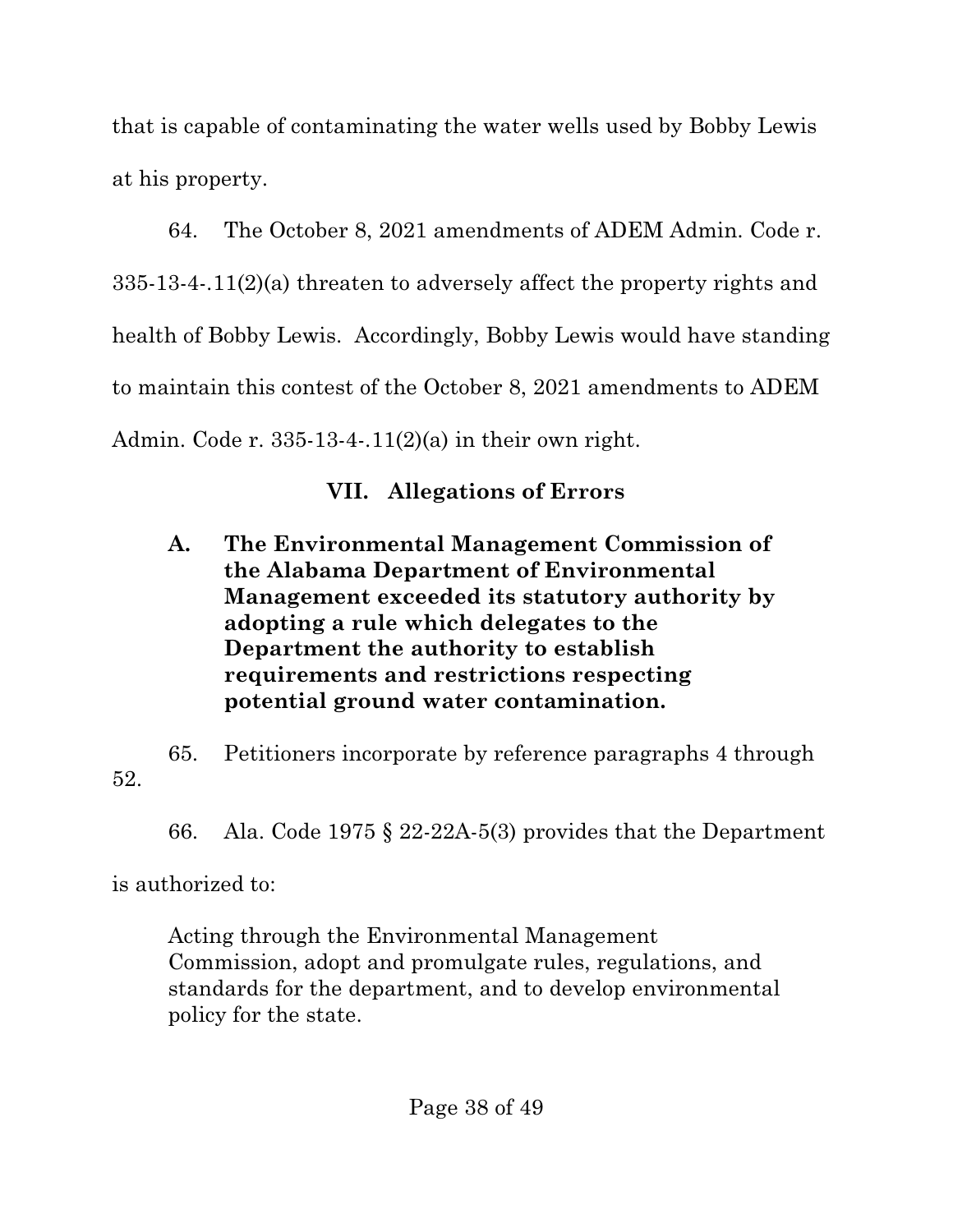67. Ala. Code 1975 § 22-22A-6(a)(2) provides that the

Environmental Management Commission of the Alabama Department

of Environmental Management has the following duty:

To establish, adopt, promulgate, modify, repeal, and suspend any rules, regulations, or environmental standards for the department which may be applicable to the state as a whole or any of its geographical parts;

68. Ala. Code 1975  $\S 22-27-12(2)$  provides that the Department

may:

Adopt rules establishing requirements and restrictions for the management of solid waste . . .. The rules may include factors such as . . . the potential for contamination of . . . ground . . . waters . . ..

69. The Department may establish requirements and restrictions respecting the potential for contamination of ground waters from the management of solid waste only by rules promulgated by the Environmental Management Commission of the Alabama Department of Environmental Management.

70. The provisions of ADEM Admin. Code r. 335-13-4-.11(2)(a), as amended on October 8, 2021, delegate the authority to establish requirements or restrictions respecting the potential for groundwater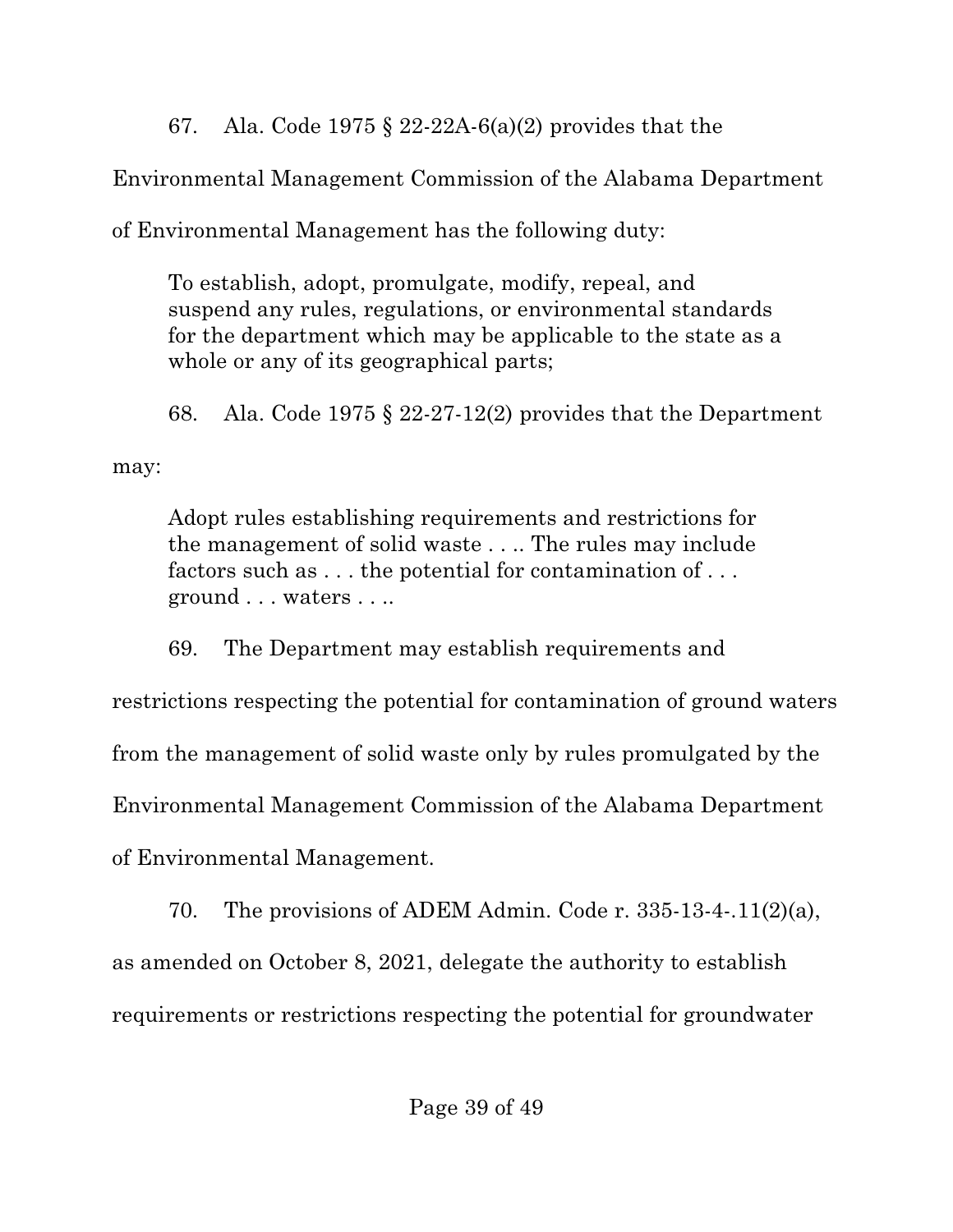contamination to the Department (i.e., the Director or his delegatees). These requirements or restrictions are (a) whether the highest measured groundwater level will be based on measurements taken during each of the three consecutive months of February, March and April or some other months; (b) whether the highest measured groundwater level will be based on two measurements taken more than twelve days apart during any month or some shorter period of time; and (c) whether the bottom elevation of a cell or bottom elevation of the liner system will be used to determine the separation distance to the highest measured groundwater level.

71. In Ex Parte Jones Manufacturing Company, Inc., 589 So. 2d 208 (Ala. 1991), the Court said:

An administrative regulation must be consistent with the statutes under which its promulgation is authorized. Ex parte City of Florence, 417 So. 2d 191 (Ala. 1982). \* \* \* A regulation cannot subvert or enlarge upon statutory policy. Jefferson County Bd. of Ed. v. Alabama Bd. of Cosmetology, 380 So. 2d 913 (Ala. Civ. App. 1980).

Id. at 210.

72. The delegation of authority to establish requirements or restrictions respecting the potential for groundwater contamination by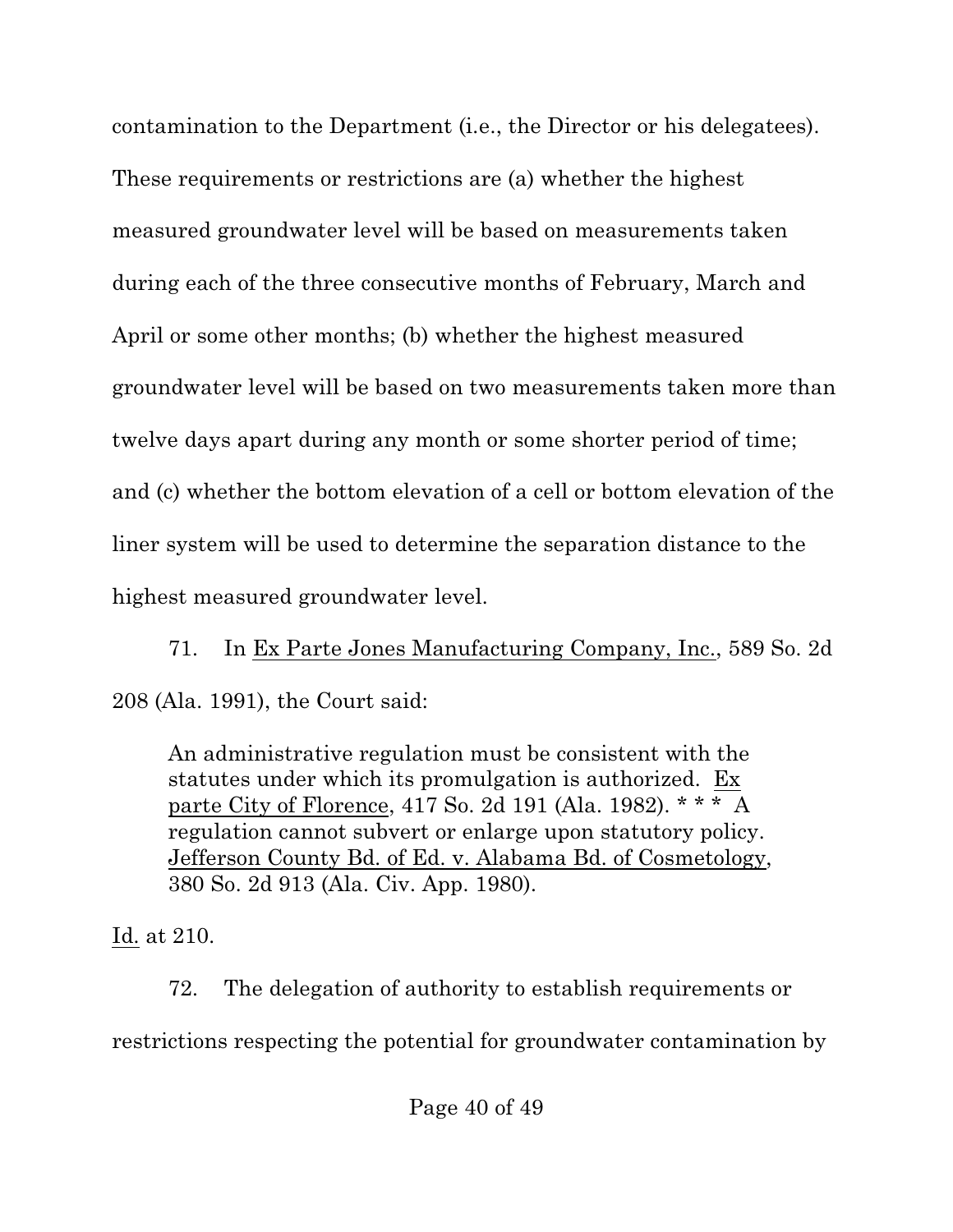the Environmental Management Commission of the Alabama Department of Environmental Management to the Director or his delegatees is inconsistent with Ala. Code 1975 § 22-27-12(2) and a subversion of the statutory policy that such requirements or restrictions be established by rules promulgated by the Environmental Management Commission of the Alabama Department of Environmental Management.

73. The provisions of ADEM Admin. Code r. 335-13-4-.11(2)(a), as amended on October 8, 2021, that delegate the authority to establish requirements or restrictions respecting the potential for groundwater contamination to the Director or his delegatees are in excess of the authority granted to the Environmental Management Commission of the Alabama Department of Environmental Management by Ala. Code 1975 § 22-27-12(2).

**B. The Director of the Alabama Department of Environmental Management, and his officers, agents or employees to whom he has delegated his authority, do not have statutory authority to establish requirements and restrictions respecting potential ground water contamination.**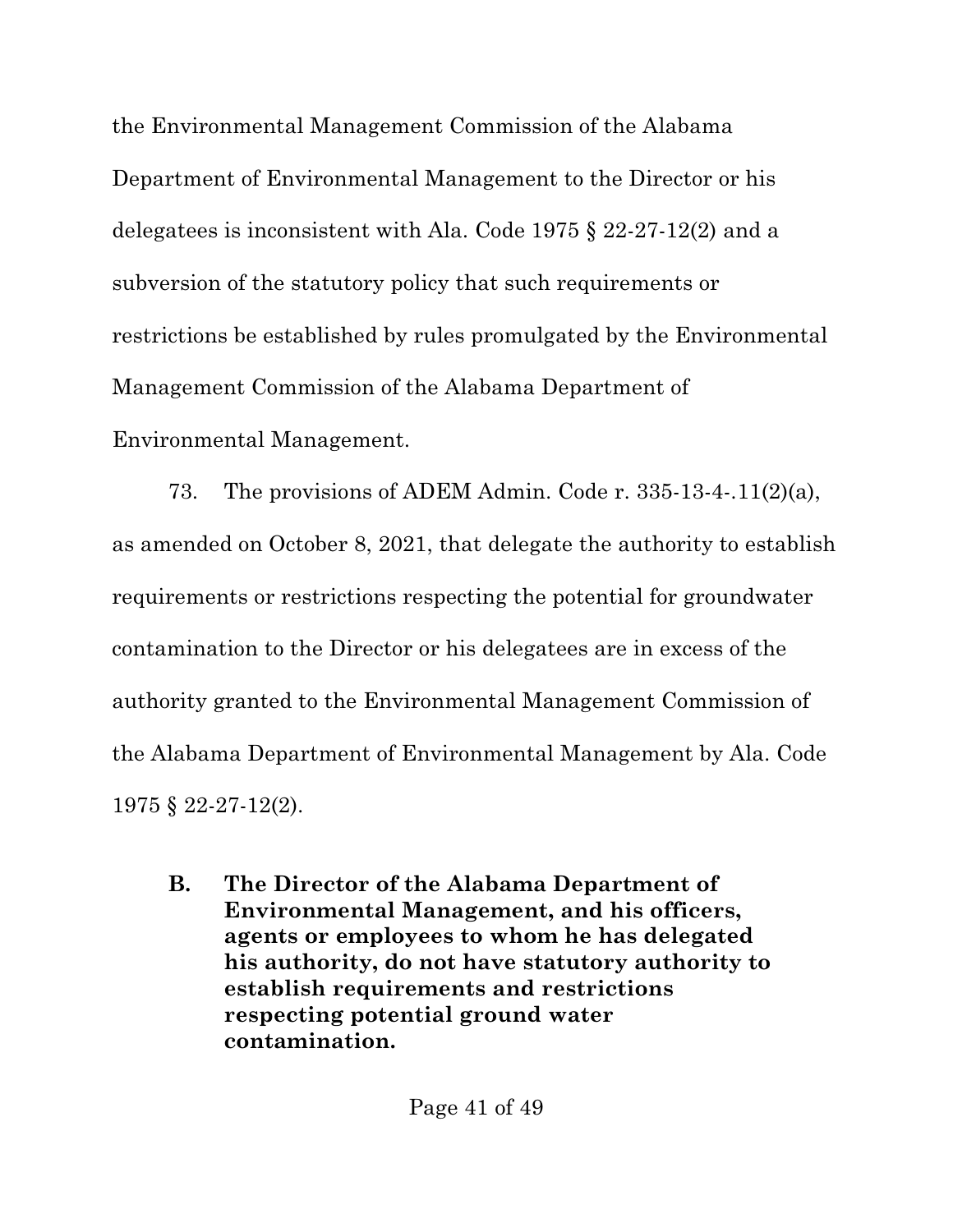74. Petitioners incorporate by reference paragraphs 4 through

52.

## 75. Ala. Code 1975 § 22-22A-4(b) provides:

The department shall be under the supervision and control of an officer who shall be designated as the director of the Alabama Department of Environmental Management. \* \* \* The director shall employ such officers, agents and employees as he deems necessary to properly administer and enforce the programs and activities of the department and to fully implement the requirements of this chapter and the intent of the Legislature. All powers, duties and functions transferred to the department by this chapter, *except those specifically granted to the Environmental Management Commission*, shall be performed by the director; provided that the director may delegate the performance of such of his powers, duties and functions, to employees of the department, wherever it appears desirable and practicable in fulfilling the policies and purposes of this chapter. \*\* \*

(Emphasis added).

76. Ala. Code 1975 § 22-27-12(2) requires that requirements and

restrictions respecting potential groundwater contamination from the

management of solid waste must be established by rule.

77. Ala. Code 1975 §§ 22-22A-5(3) and 22-22A-6(a)(2)

specifically grant the power to adopt rules to the Environmental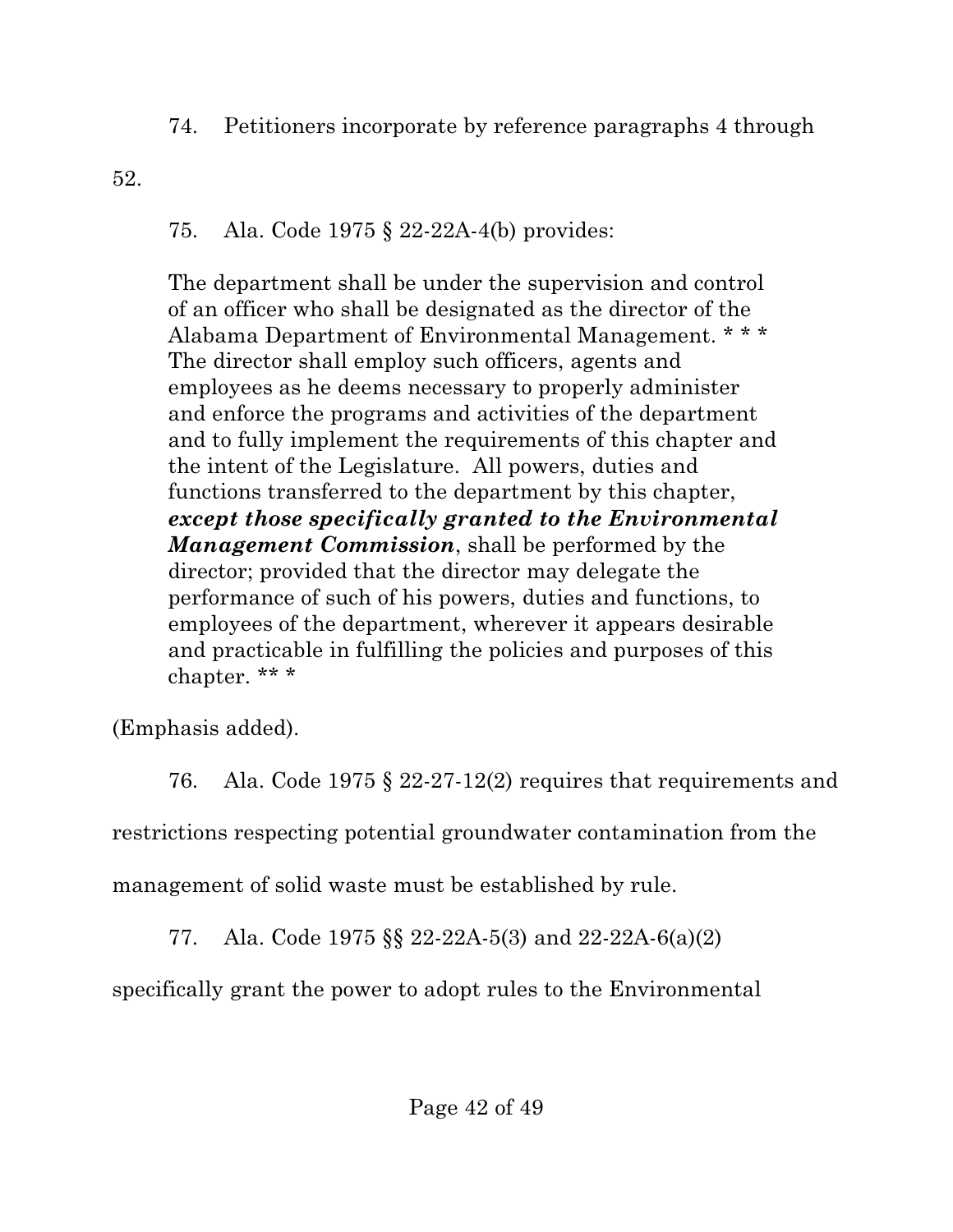Management Commission of the Alabama Department of

Environmental Management.

78. Ala. Code 1975 § 22-22A-5(10) provides that the Department is authorized to:

Issue, modify, suspend, or revoke . . . permits.

79. Ala. Code 1975 § 22-27-12(2) provides:

The department may condition the issuance of a permit for any solid waste management or materials recovery facility upon the facility being consistent with applicable rules as are necessary to carry out the intent of this article and the department's responsibilities under this article.

80. The Director of the Alabama Department of Environmental

Management, and other officers, agents and employees of the

Department to whom the Director has delegated his authority, are

authorized by Ala. Code 1975 § 22-27-12(2) to condition the issuance of

permits consistent with rules adopted by the Environmental

Management Commission of the Alabama Department of

Environmental Management establishing requirements and

restrictions respecting potential for contamination of ground waters

from the management of solid waste. The Director and his delegatees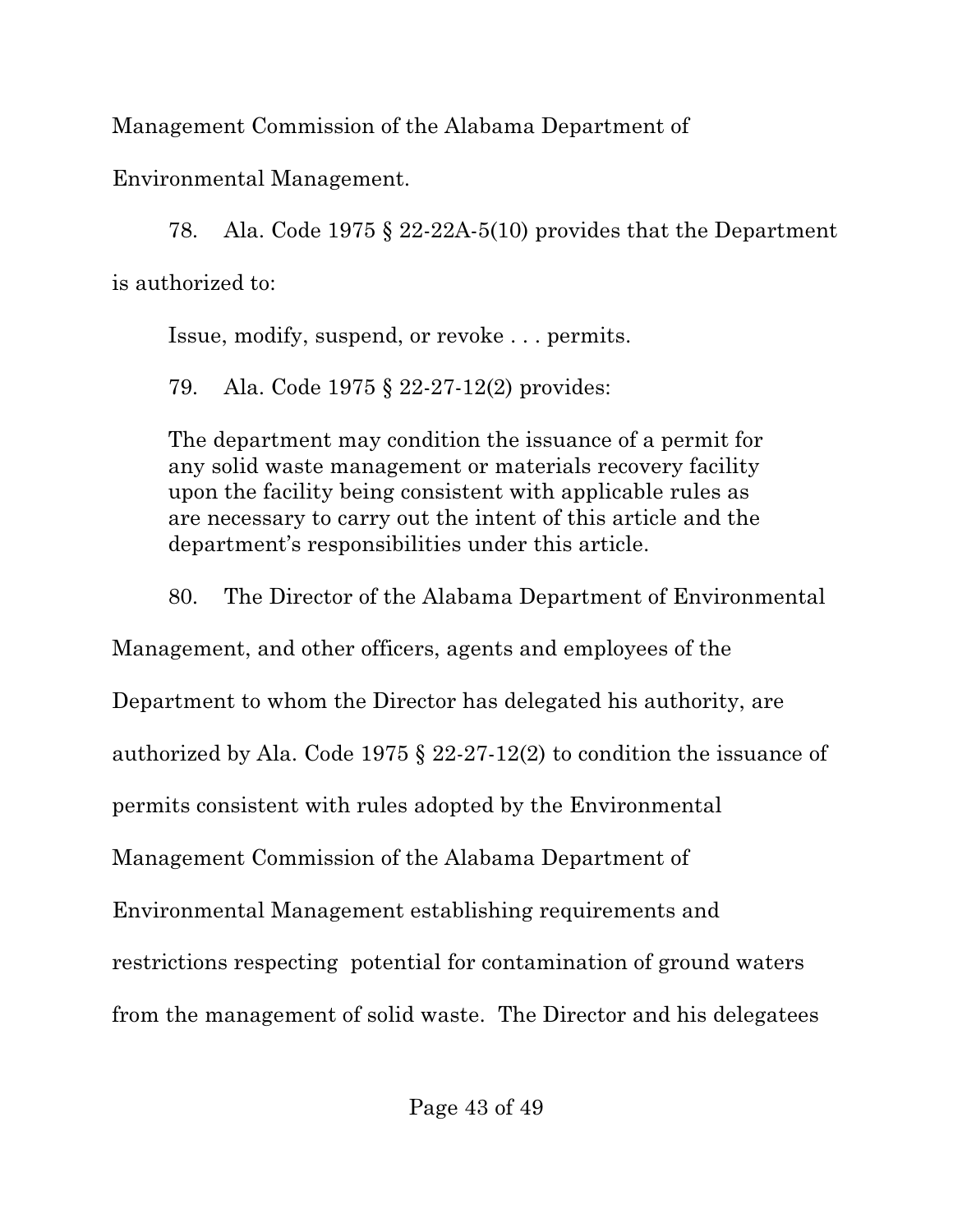are not authorized by Ala. Code 1975 § 22-27-12(2) to establish requirements and restrictions respecting potential for contamination of ground waters from the management of solid waste.

81. The provisions of ADEM Admin. Code r. 335-13-4-.11(2)(a) authorize the Director or his delegatees to determine (a) whether the highest measured groundwater level will be based on measurements taken during each of the three consecutive months of February, March and April or some other months; (b) whether the highest measured groundwater level will be based on two measurements taken more than twelve days apart during any month or some shorter period of time; and (c) whether the bottom elevation of a cell or bottom elevation of the liner system will be used to determine the separation distance to the highest measured groundwater level.

82. In Ex Parte Jones Manufacturing Company, Inc., 589 So. 2d 208 (Ala. 1991), the Court said:

An administrative regulation must be consistent with the statutes under which its promulgation is authorized. Ex parte City of Florence, 417 So. 2d 191 (Ala.1982). An administrative agency cannot usurp legislative powers or contravene a statute. Alabama State Milk Control Bd. v. Graham, 250 Ala. 49, 33 So. 2d 11 (1947).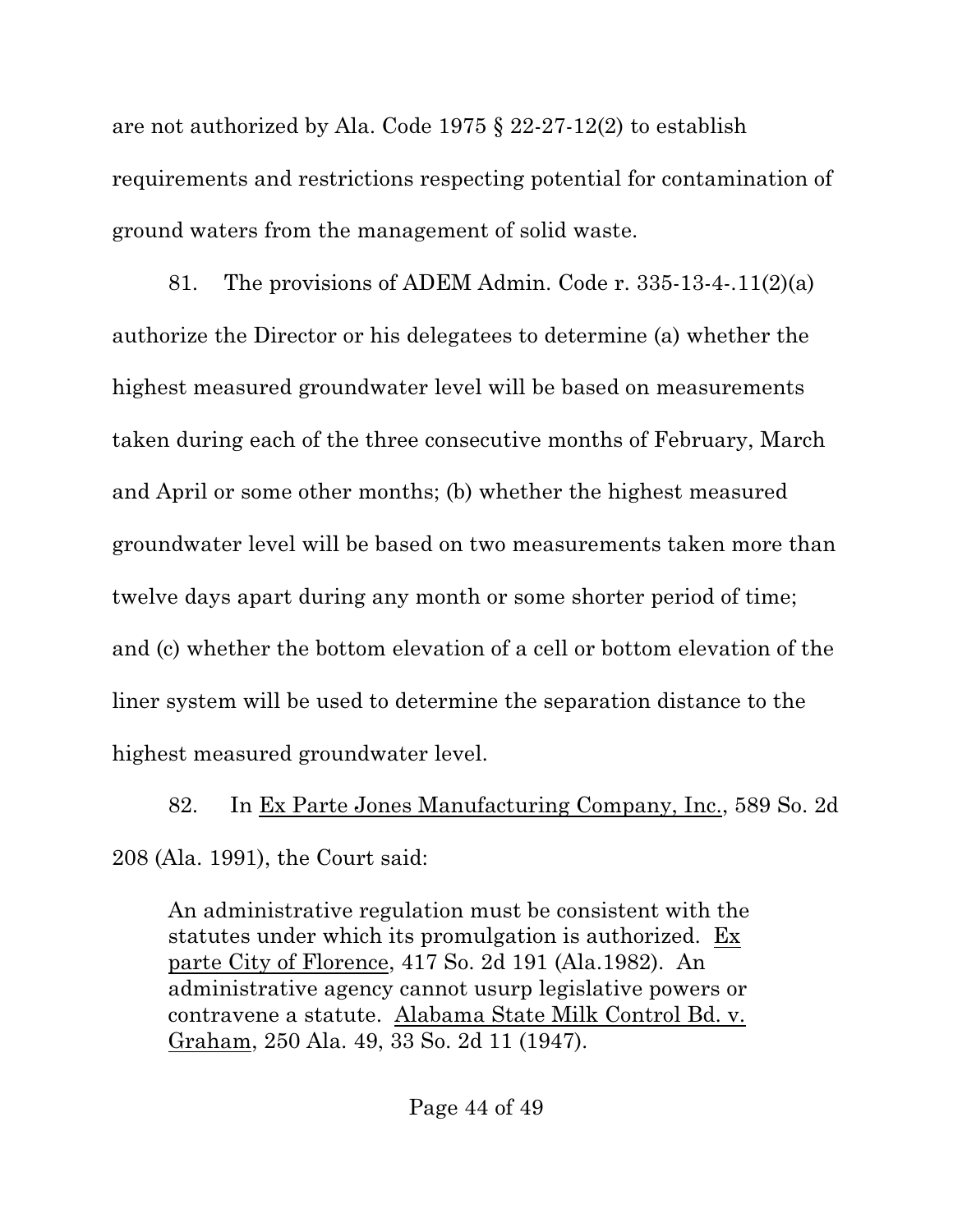Id. at 210.

52.

83. The power granted to the Director or his delegatees by ADEM Admin. Code r. 335-13-4-.11(2)(a) to establish requirements and restrictions respecting potential groundwater contamination from the management of solid waste is inconsistent with Ala. Code 1975 § 22-27- 12(2) and an usurpation of legislative powers.

84. The provisions of ADEM Admin. Code r. 335-13-4-.11(2)(a), as amended on October 8, 2021, that authorize the Director or his delegatees to establish requirements or restrictions respecting potential for groundwater contamination from the management of solid waste are in excess of the authority granted to the Director and his delegatees by Ala. Code 1975 § 22-27-12(2).

**C. The Environmental Management Commission of the Alabama Department of Environmental Management contravened the Consent Order approved in S.A.V. E., Inc., et al. v. ADEM.**

85. Petitioners incorporate by reference paragraphs 4 through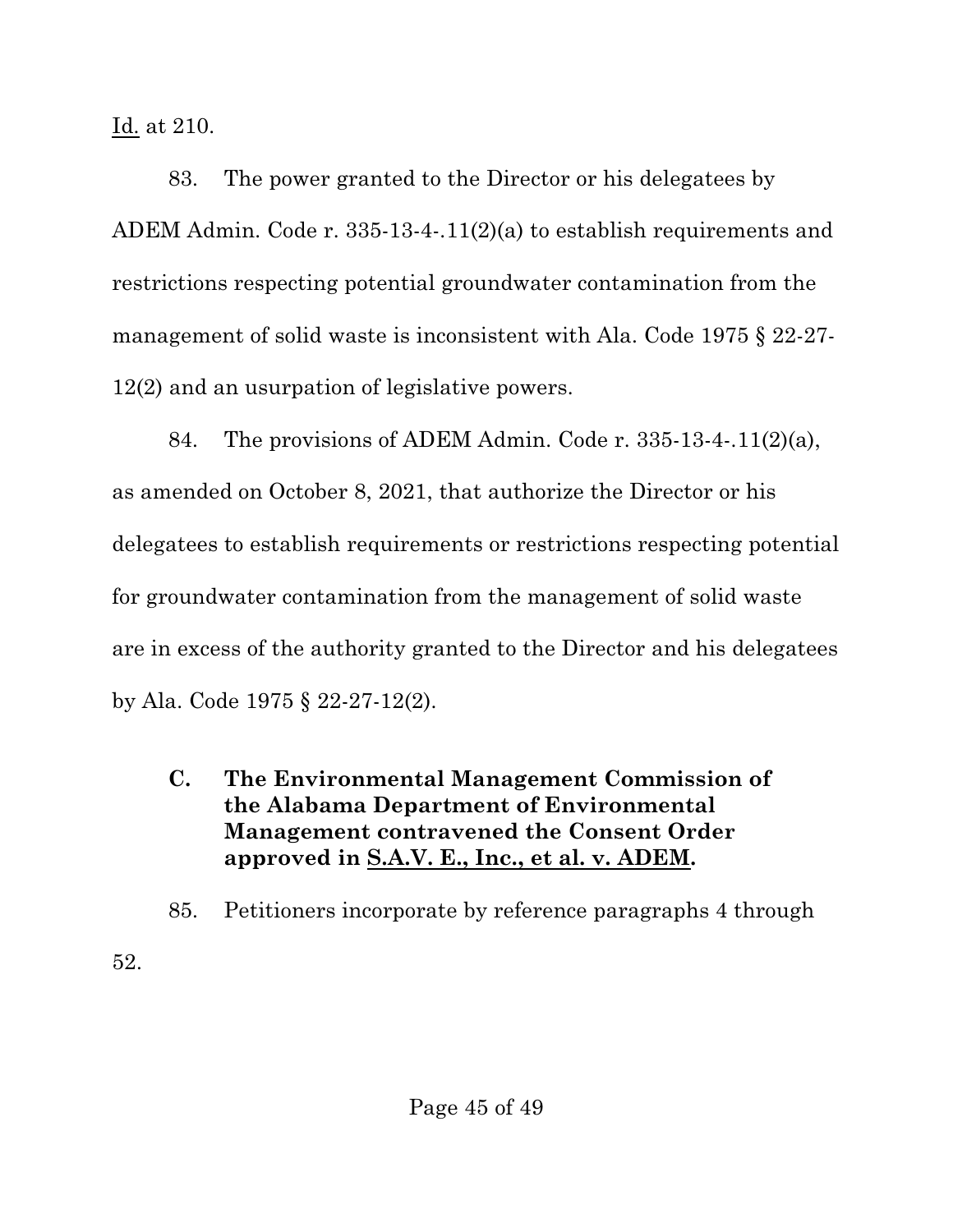86. Bobby Lewis and other persons adversely affected by the October 8, 2021 amendments of ADEM Admin. Code r. 335-13-4- .11(2)(a) are intended beneficiaries of the Consent Order entered by the Environmental Management Commission of the Alabama Department of Environmental Management in S.A.V.E., Inc. et al. v. ADEM, EMC Docket No. 96-23, on October 15, 1996.

87. The Environmental Management Commission of the Alabama Department of Environmental Management was not authorized to adopt the October 8, 2021 amendments to ADEM Admin. Code r.  $335-13-4-11(2)(a)$  without first obtaining the consent of other parties to the Consent Order entered by the Environmental Management Commission of the Alabama Department of Environmental Management in S.A.V.E., Inc. et al. v. ADEM, EMC Docket No. 96-23, on October 15, 1996 to modify or vacate the Consent Order.

**D. The Alabama Department of Environmental Management adopted the October 8, 2021 amendment of ADEM Admin. Code r. 335-13-4- .11(2)(a) without first publishing an accurate and complete summary of reasons for the proposed**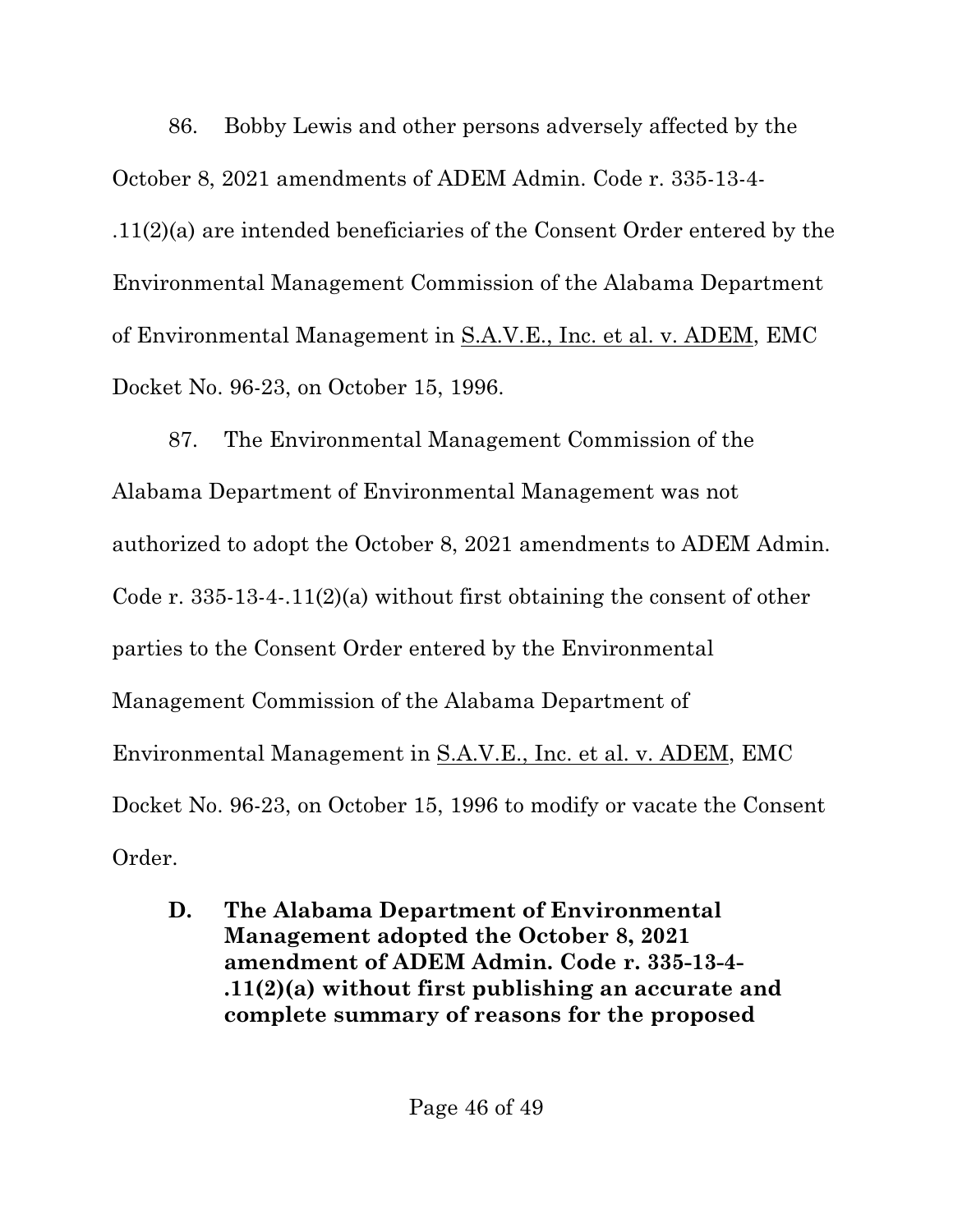#### **amendment in violation of Ala. Code 1975 § 22- 22A-8(a).**

88. Petitioners incorporate by reference paragraphs 4 through 52.

89. In addition to providing publication of notice of a public hearing on proposed amendments to rules, the Department is required to make available to the public a summary of reasons supporting the proposed amendments. Ala. Code 1975 § 22-22A-8(a). This requirement is a prerequisite to the valid adoption of rules.

90. The Department's summary of reasons supporting adoption of the proposed amendments to ADEM Admin. Code r. 335-13-4- .11(2)(a) is inaccurate and incomplete.

91. The Department's failure to publish an accurate and complete summary of reasons supporting the proposed amendments to ADEM Admin. Code r. 335-13-4-.11(2)(a) violates the requirements of Ala. Code 1975 § 22-22A-8(a) and renders the adoption of the amendments to ADEM Admin. Code r. 335-13-4-.11(2)(a) invalid.

#### **VIII. Proposed Relief**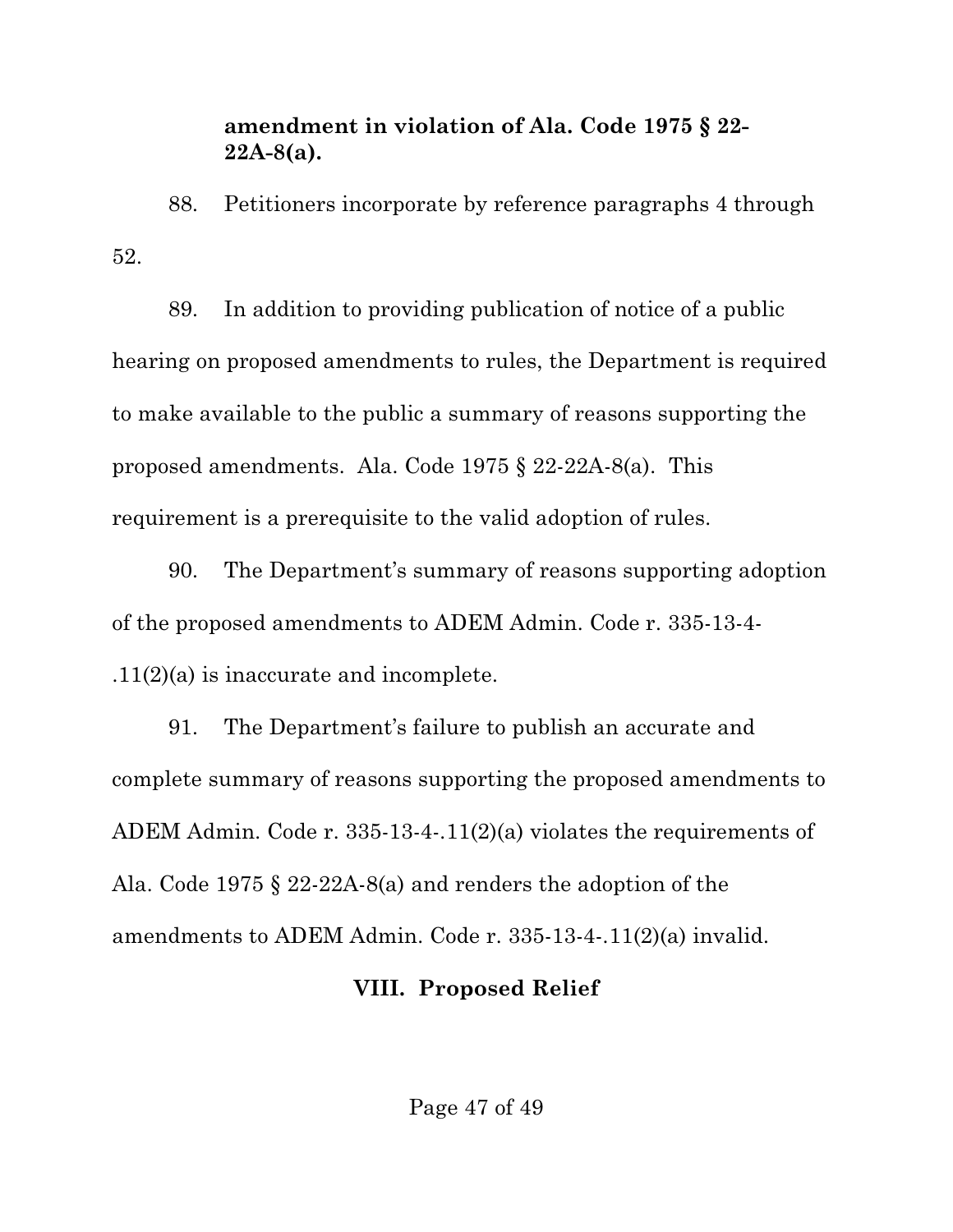92. Petitioners propose that the Environmental Management Commission of the Alabama Department of Environmental Management issue an order disapproving the October 8, 2021 promulgation of the amendments to ADEM Admin. Code r. 335-13-4-  $.11(2)(a)$ .

Respectfully submitted,

Janiel Christer

David A. Ludder Attorney for Petitioners Law Office of David A. Ludder, PLLC 9150 McDougal Ct. Tallahassee, Florida 32312-4208